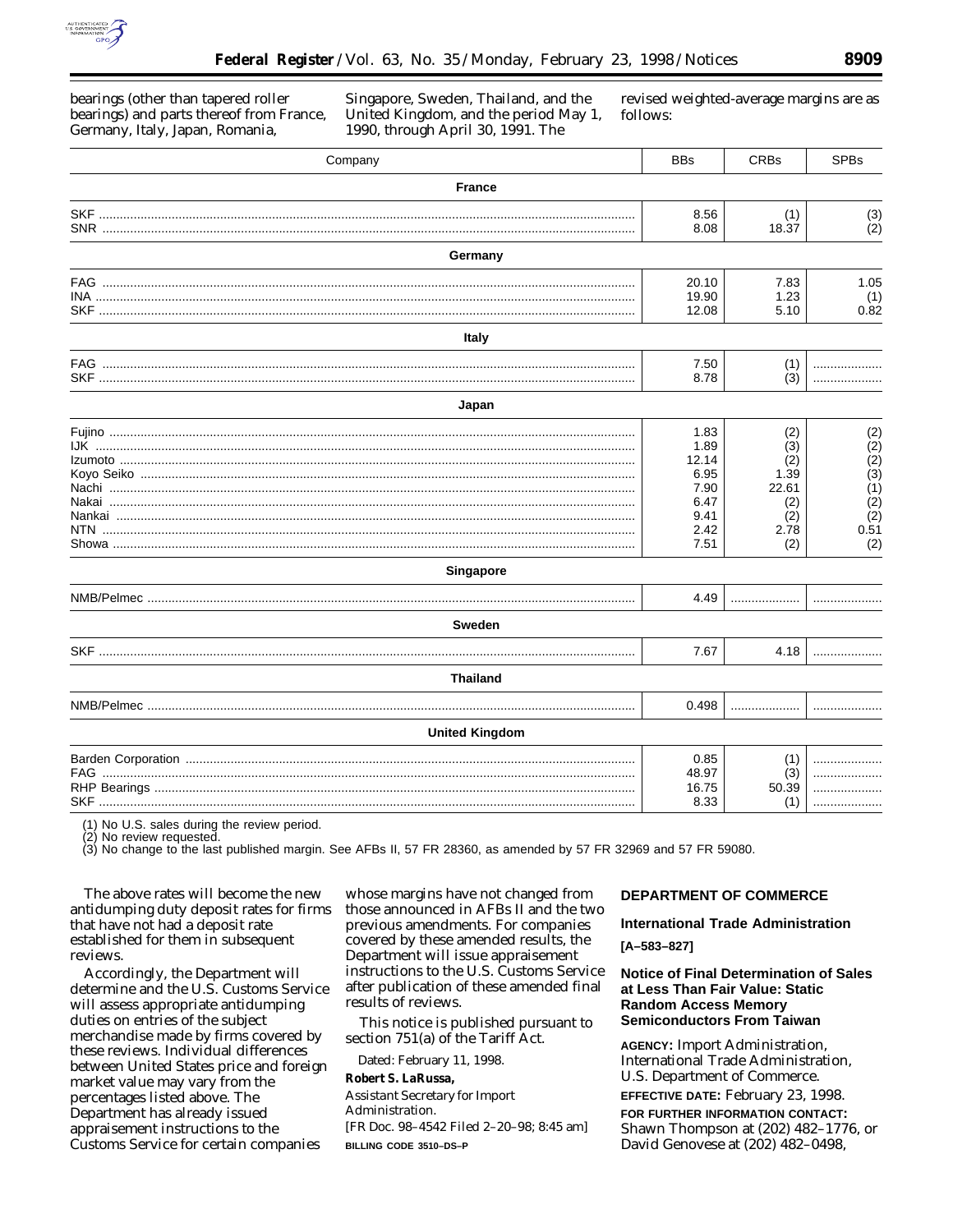Import Administration, International Trade Administration, U.S. Department of Commerce, 14th Street and Constitution Avenue, N.W., Washington, D.C. 20230.

# **Applicable Statute and Regulations**

Unless otherwise indicated, all citations to the Tariff Act of 1930, as amended (the Act), are references to the provisions effective January 1, 1995, the effective date of the amendments made to the Act by the Uruguay Round Agreements Act (URAA). In addition, unless otherwise indicated, all citations to the Department's regulations are to the regulations codified at 19 CFR Part 353 (April 1, 1996).

### *Final Determination*

We determine that static random access memory semiconductors (SRAMs) from Taiwan are being sold in the United States at less than fair value (LTFV), as provided in section 735 of the Act. The estimated margins are shown in the ''Suspension of Liquidation'' section of this notice.

#### *Case History*

Since the preliminary determination in this investigation on September 23, 1997 (*see Notice of Preliminary Determination of Sales at Less Than Fair Value and Postponement of Final Determination: Static Random Access Memory Semiconductors from Taiwan,* 62 FR 51442 (Oct. 1, 1997)), the following events have occurred:

In September 1997, we issued supplemental questionnaires to Integrated Silicon Solution Inc. (ISSI) and United Microelectronics Corporation (UMC). We received responses to these questionnaires in October 1997.

On October 14, 1997, Taiwan Semiconductor Manufacturing Company Ltd. (TSMC) requested that the Department reconsider its preliminary determination to exclude TSMC as a respondent in this investigation. On October 29, 1997, we informed TSMC that we were not altering our decision and that we would not verify the information submitted by TSMC. For further discussion of this issue, see the memorandum to the file from James Maeder, dated October 29, 1997, and *Comment 4* in the ''Interested Party Comments'' section of this notice.

On October 15, 1997, a U.S.-based producer of subject merchandise, Galvantech, Inc. (Galvantech), requested that the Department accept and verify a questionnaire response from it. On October 22, 1997, we denied Galvantech's request. For further discussion, see *Comment 3* in the

''Interested Party Comments'' section of this notice.

On October 17, 1997, an interested party in this investigation, Texas Instruments-Acer Incorporated (TI-Acer), claimed that it had not received the antidumping duty questionnaire issued to it in April 1997. Thus, TI-Acer requested that the Department make no final determination for it on the basis of facts available. On October 22, 1997, we provided TI-Acer with a copy of the courier's delivery record which indicated that TI-Acer had, in fact, received the questionnaire.

In October and November 1997, we verified the questionnaire responses of the following respondents: Alliance Semiconductor Corp. (Alliance), ISSI, UMC, and Winbond Electronics Corporation (Winbond).

In November and December 1997, the respondents submitted revised sales databases at the Department's request. In addition, Alliance, ISSI and UMC submitted revised cost databases.

On November 19, 1997, TI-Acer submitted its case brief in which it reiterated its assertion that it did not receive a questionnaire. On December 9, 1997, we provided TI-Acer with an additional copy of the courier's delivery record demonstrating that the questionnaire had been received by a TI-Acer official. TI-Acer responded to this letter on December 18, 1997. For further discussion, see *Comment 5* in the ''Interested Party Comments'' section of this notice.

The petitioner (*i.e.,* Micron Technology, Inc.), the four respondents, Galvantech, and TSMC submitted case briefs on December 23 and 24, 1997, and rebuttal briefs on January 7 and 8, 1998. In addition, five interested parties, Compaq Computer Corporation (Compaq), Cypress Semiconductor Corporation (Cypress), Digital Equipment Corporation (Digital), Integrated Device Technology (IDT), and Motorola Inc. (Motorola) submitted rebuttal briefs on January 7, 1998.

On January 7, 1998, the authorities on Taiwan submitted comments on the appropriate treatment of stock distributions to company employees. The petitioner responded to these comments on January 12, 1998. The Department held a public hearing on January 13, 1998.

#### *Scope of Investigation*

The products covered by this investigation are synchronous, asynchronous, and specialty SRAMs from Taiwan, whether assembled or unassembled. Assembled SRAMs include all package types. Unassembled SRAMs include processed wafers or die, uncut die and cut die. Processed wafers produced in Taiwan, but packaged, or assembled into memory modules, in a third country, are included in the scope; processed wafers produced in a third country and assembled or packaged in Taiwan are not included in the scope.

The scope of this investigation includes modules containing SRAMs. Such modules include single in-line processing modules (SIPs), single in-line memory modules (SIMMs), dual in-line memory modules (DIMMs), memory cards, or other collections of SRAMs, whether unmounted or mounted on a circuit board.

We have determined that the scope of this investigation does not include SRAMs that are physically integrated with other components of a motherboard in such a manner as to constitute one inseparable amalgam (*i.e.,* SRAMs soldered onto motherboards). For a detailed discussion of our determination on this issue, see *Comment 2* in the ''Interested Party Comments'' section of this notice and the memorandum to Louis Apple from the Team dated February 13, 1998.

The SRAMs within the scope of this investigation are currently classifiable under the subheadings 8542.13.8037 through 8542.13.8049, 8473.30.10 through 8473.30.90, and 8542.13.8005 of the Harmonized Tariff Schedule of the United States (HTSUS). Although the HTSUS subheadings are provided for convenience and customs purposes, the written description of the scope of this investigation is dispositive.

#### *Period of Investigation*

The period of this investigation (POI) for all respondents is January 1, 1996, through December 31, 1996.

#### *Facts Available*

Three interested parties in this investigation, Advanced Microelectronics Products Inc. (Advanced Microelectronics), Best Integrated Technology, Inc. (BIT), and TI-Acer, failed to provide timely responses to the Department's requests for information. Specifically, Advanced Microelectronics and BIT did not respond at all to the Department's questionnaire issued in April 1997, while TI-Acer provided a partial response five months after the due date.

TI-Acer informed the Department after the preliminary determination that it had not received the questionnaire. Moreover, TI-Acer asserted that it is not a producer of subject merchandise. As such, TI-Acer argued that it should not be assigned a margin based on facts available. However, because there is evidence on the record which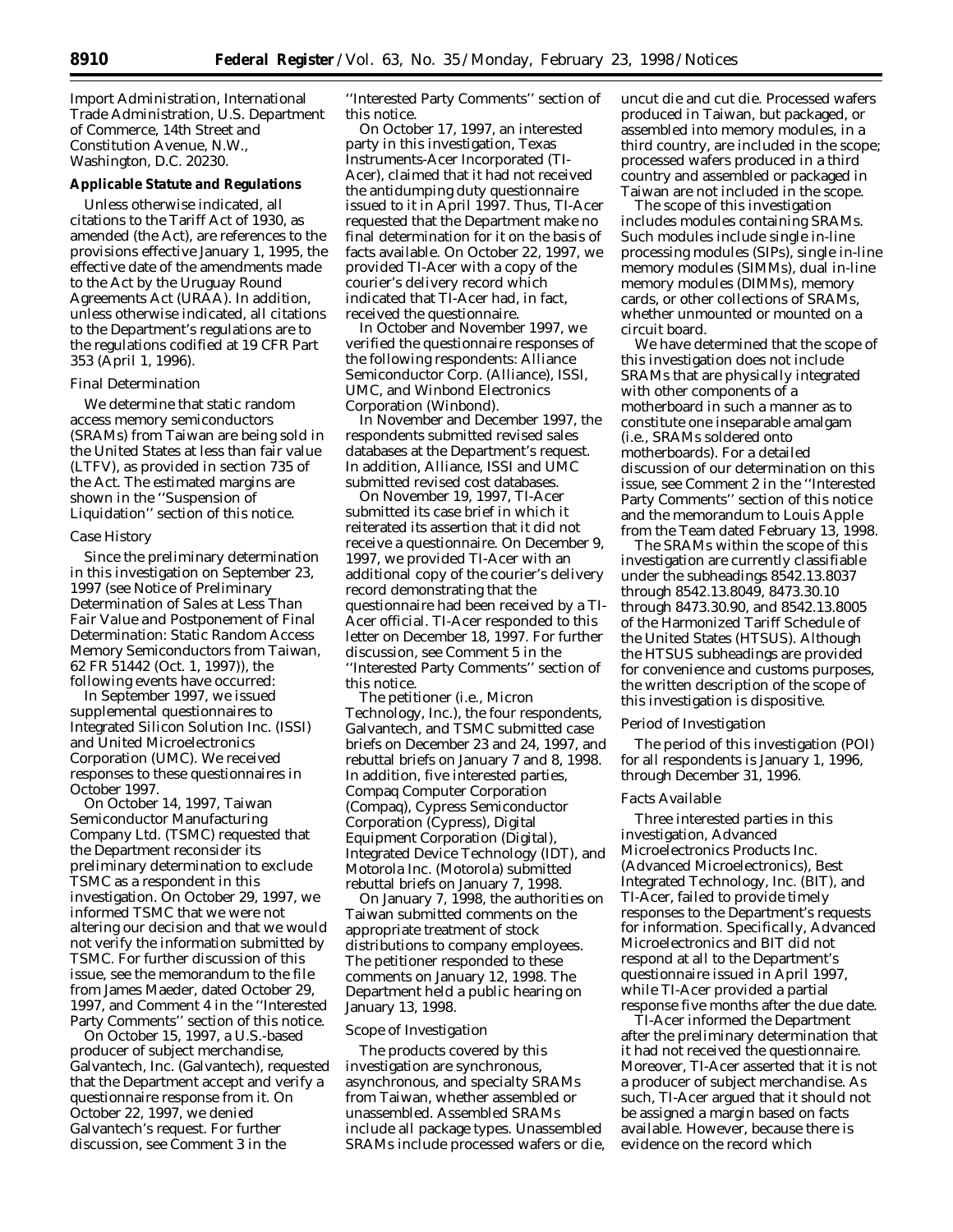demonstrates that the questionnaire was delivered to TI-Acer's offices in Taiwan and that a TI-Acer company official actually signed for this document, and because TI-Acer filed its partial response five months after the original due date, we do not find TI-Acer's arguments persuasive. For further discussion, see *Comment 5* in the ''Interested Party Comments'' section of this notice, below.

Section 776(a)(2) of the Act provides that if an interested party 1) withholds information that has been requested by the Department, 2) fails to provide such information in a timely manner or in the form or manner requested, 3) significantly impedes a determination under the antidumping statute, or 4) provides such information but the information cannot be verified, the Department shall, subject to subsections  $782(c)(1)$  and (e) of the Act, use facts otherwise available in reaching the applicable determination. Because Advanced Microelectronics, BIT, and TI-Acer failed to respond to the Department's questionnaire in a timely manner and because subsections (c)(1) and (e) do not apply with respect to these companies, we must use facts otherwise available to calculate their dumping margins.

Section 776(b) of the Act provides that adverse inferences may be used when a party has failed to cooperate by not acting to the best of its ability to comply with requests for information. *See also* Statement of Administrative Action accompanying the URAA, H.R. Rep. No. 316, 103d Cong., 2d Sess. 870 (SAA). The failure of Advanced Microelectronics, BIT, and TI-Acer to reply to the Department's questionnaire or to provide a satisfactory explanation of their conduct demonstrates that they have failed to act to the best of their ability in this investigation. Thus, the Department has determined that, in selecting among the facts otherwise available to these companies, an adverse inference is warranted.

In accordance with our standard practice, as adverse facts available, we are assigning to Advanced Microelectronics, BIT, and TI-Acer the higher of: 1) the highest margin stated in the notice of initiation; or 2) the highest margin calculated for any respondent in this investigation. In this case, this margin is 113.85 percent, which is the highest margin stated in the notice of initiation.

Section 776(c) of the Act provides that, when the Department relies on secondary information (such as the petition) in using the facts otherwise available, it must, to the extent practicable, corroborate that information from independent sources that are reasonably at its disposal. When analyzing the petition, the Department reviewed all of the data the petitioner relied upon in calculating the estimated dumping margins, and adjusted those calculations where necessary. *See* Initiation Checklist, dated March 17, 1997. These estimated dumping margins were based on a comparison of constructed value (CV) to U.S. price, the latter of which was based on price quotations offered by two companies in Taiwan. The estimated dumping margins, as recalculated by the Department, ranged from 93.54 to 113.85 percent. For purposes of corroboration, the Department reexamined the price information provided in the petition in light of information developed during the investigation and found that it has probative value. *See* the memorandum to Louis Apple from the Team dated September 23, 1997, for a detailed explanation of corroboration of the information in the petition.

# *Time Period for Cost and Price Comparisons*

Section 777A(d) of the Act states that in an investigation, the Department will compare the weighted average of the normal values to the weighted average of the export prices or constructed export prices. Generally, the Department will compare sales and conduct the sales below cost test using annual averages. However, where prices have moved significantly over the course of the POI, it has been the Department's practice to use shorter time periods. *See, e.g., Final Determination of Sales at Less Than Fair Value: Erasable Programmable Read Only Memories (EPROMs) from Japan,* 51 FR 39680, 39682 (Oct. 30, 1986) (*EPROMs from Japan), Final Determination of Sales at Less Than Fair Value: Dynamic Random Access Memory Semiconductors of One Megabit and Above From the Republic of* Korea, 58 FR 15467, 15476 (Mar. 23, 1993) (*DRAMs from Korea*).

We invited comments from interested parties regarding this issue. An analysis of these comments revealed that the petitioner and three of the four respondents agreed that the SRAM market experienced a significant and consistent price and cost decline during the POI. Accordingly, in recognition of the significant and consistent price decline in the SRAM market during the POI, the Department has compared prices and conducted the sales below

cost test using quarterly data 1. *See Comment 10* in the ''Interested Party Comments'' of this notice for further discussion.

## *Fair Value Comparisons*

To determine whether sales of SRAMs from Taiwan to the United States were made at less than fair value, we compared the EP or CEP, as appropriate, to the Normal Value (NV), as described in the ''Export Price and Constructed Export Price'' and ''Normal Value'' sections of this notice, below. In accordance with section  $777A(d)(1)(A)(i)$  of the Act, we calculated weighted-average EPs and CEPs for comparison to weightedaverage NVs.

In order to determine whether we should base price-averaging groups on customer types, we conducted an analysis of the prices submitted by the respondents. This analysis does not indicate that there was a consistent and uniform difference in prices between customer types. Accordingly, we have not based price comparisons on customer types.

On January 8, 1998, the Court of Appeals of the Federal Circuit issued a decision in *Cemex* v. *United States,* 1998 WL 3626 (Fed. Cir.). In that case, based on the pre-URAA version of the Act, the Court discussed the appropriateness of using CV as the basis for foreign market value when the Department finds home market sales to be outside the ordinary course of trade. This issue was not raised by any party in this proceeding. However the URAA amended the definition of sales outside the ''ordinary course of trade'' to include sales below cost. *See* section 771(15) of the Act. Because the Court's decision was issued so close to the deadline for completing this investigation, we have not had sufficient time to evaluate and apply the decision to the facts of this post-URAA case. For these reasons, we have determined to continue to apply our policy regarding the use of CV when we have disregarded below-cost sales from the calculation of normal value.

Consequently, in making our comparisons, in accordance with section 771(16) of the Act, we considered all products sold in the home market fitting the description specified in the ''Scope of Investigation'' section of this notice, above, to be foreign like products for purposes of determining appropriate product comparisons to U.S. sales. Regarding

<sup>&</sup>lt;sup>1</sup> In accordance with section  $773(b)(2)(D)$  of the Act, we conducted the recovery of cost test using annual cost data.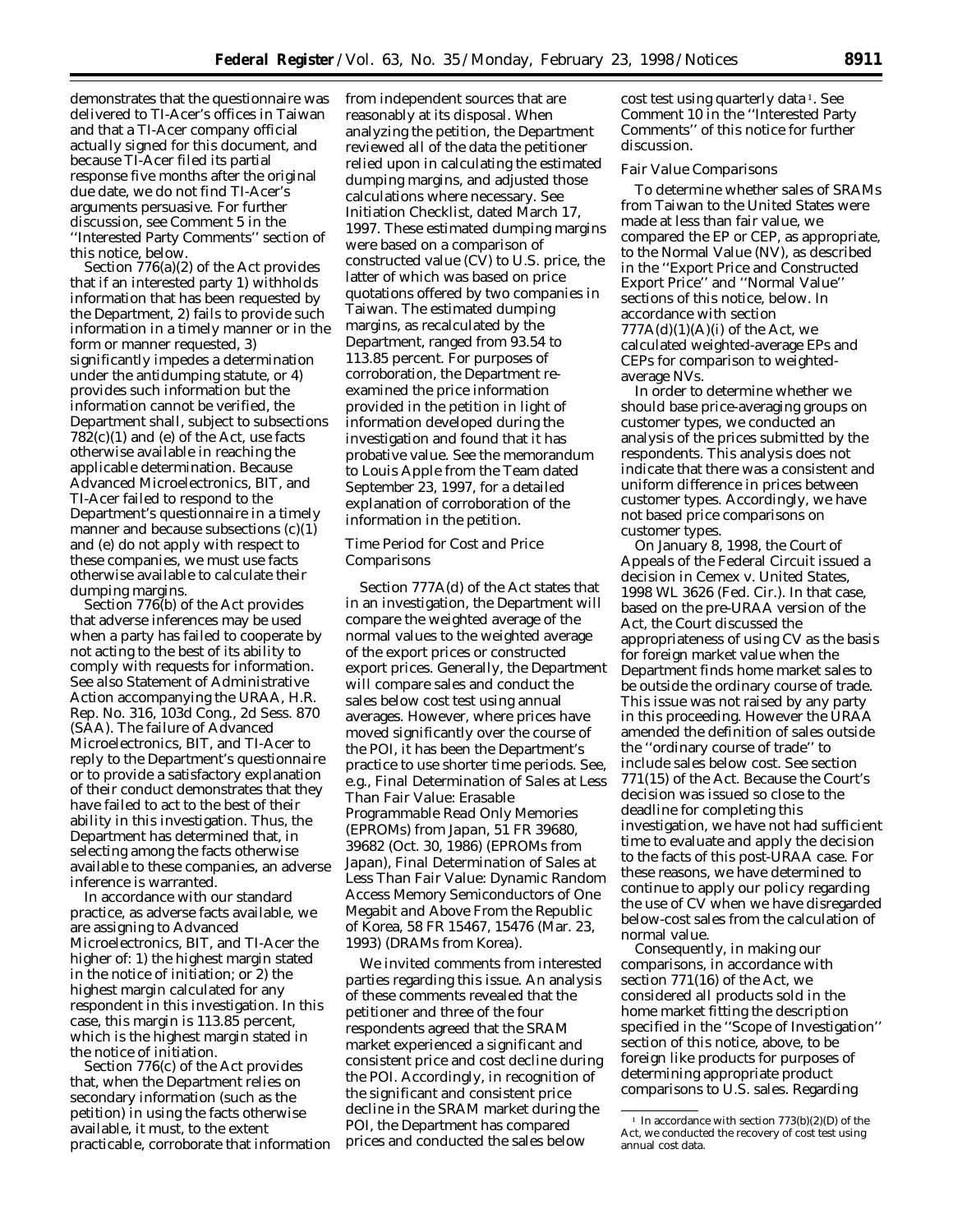ISSI and UMC, where there were no sales of identical merchandise in the home market to compare to U.S. sales, we compared U.S. sales to the most similar foreign like product, based on the characteristics listed in Sections B and C of the Department's antidumping questionnaire. Regarding Winbond, we were unable to make price-to-price comparisons involving non-identical products because Winbond did not provide reliable difference in merchandise (difmer) information. Therefore, we based the margin for U.S. products with no corresponding identical home market match on facts available. As facts available, we used the highest non-aberrant margin calculated for any of Winbond's other U.S. sales. *See Comment 25* in the ''Interested Party Comments'' section of this notice for further discussion. Regarding Alliance, because we found no home market sales at prices above the COP, we made no price-to-price comparisons. *See* the ''Normal Value'' section of this notice, below, for further discussion.

Moreover, Alliance and ISSI did not report certain costs of production which were contemporaneous (*i.e.,* in the same or a prior quarter) with their U.S. sales, and ISSI did not report cost or difmer information for one product sold in the United States. Because there is insufficient information on the record to calculate a margin for these products, we based the margin for them on facts available. As facts available, we used the highest non-aberrant margin calculated for any of that respondent's other sales. For further discussion, see *Comment 7* in the ''Interested Party Comments'' section of this notice.

## *Level of Trade and Constructed Export Price Offset*

In the preliminary determination, the Department determined that there was sufficient evidence on the record to justify a CEP offset for each of the four respondents. We found no evidence at verification to warrant a change from that preliminary determination. Accordingly, we have made a CEP offset for each of the respondents in this final determination. For further discussion, see *Comment 6* in the ''Interested Party Comments'' section of this notice and the memorandum to the file from the Team, dated February 13, 1998.

## *Export Price and Constructed Export Price*

For UMC and Winbond, we used the EP methodology, in accordance with section 772(a) of the Act, when the subject merchandise was sold directly to the first unaffiliated purchaser in the

United States prior to importation and the CEP methodology was not otherwise indicated.

In addition, for all companies, where sales to the first unaffiliated purchaser took place after importation into the United States, we used CEP methodology, in accordance with section 772(b) of the Act.

We made the following companyspecific adjustments:

### A. Alliance

We calculated CEP based on packed, FOB U.S. warehouse prices to unaffiliated purchasers in the United States. We adjusted gross unit price for billing adjustments and freight revenue. We made deductions, where appropriate, for discounts. We also made deductions for international freight (including air freight and U.S. Customs merchandise processing fees) and U.S. inland freight to the customer, where appropriate, pursuant to section  $772(c)(2)$ (A) of the Act.

In accordance with section 772(d) of the Act, we made additional deductions for commissions, warranty and credit expenses, indirect selling expenses, inventory carrying costs, U.S. repacking expenses and U.S. further manufacturing costs.

Pursuant to section 772(d)(3) of the Act, gross unit price was further reduced by an amount for profit, to arrive at CEP.

With regard to modules which were further-manufactured in the United States, we have based CEP on the net price of the modules rather than the net price of the individual SRAMs included in the modules.

# B. ISSI

We calculated CEP based on packed, FOB U.S. warehouse prices to unaffiliated purchasers in the United States. We made deductions from the gross unit price, where appropriate, for discounts. We also made deductions for foreign inland freight, pre-sale warehousing expenses, foreign and U.S. inland insurance, foreign brokerage and handling, and international freight (including air freight, U.S. customs merchandise processing fees, and U.S. inland freight to ISSI's U.S. office), where appropriate, pursuant to section  $772(c)(2)(A)$  of the Act.

In accordance with section 772(d) of the Act, we made additional deductions for commissions, credit expenses, indirect selling expenses, inventory carrying costs, and U.S. repacking expenses. Regarding credit expenses, we found that ISSI had not received either full or partial payment for certain sales as of the date of verification.

Consequently, we used the last day of ISSI's U.S. sales verification as the date of payment for any unpaid amount and recalculated credit expenses accordingly. For further discussion, see *Comment 11* in the ''Interested Party Comments'' section of this notice.

Pursuant to section 772(d)(3) of the Act, gross unit price was further reduced by an amount for profit, to arrive at CEP.

# C. UMC

We calculated EP and CEP based on packed, FOB prices to unaffiliated purchasers in the United States. We adjusted the gross unit price for billing adjustments and freight charges. We made deductions from the gross unit price, where appropriate, for discounts. We also made deductions for foreign inland freight, foreign brokerage and handling, and international freight, where appropriate, pursuant to section 772(c)(2)(A) of the Act.

We made additional deductions from CEP, in accordance with section 772(d) of the Act, for commissions, warranty and credit expenses, indirect selling expenses, and inventory carrying costs. Regarding credit expenses, we found that UMC had not received payment for certain sales as of the date of verification. Consequently, we used the last day of UMC's U.S. sales verification as the date of payment for those sales and recalculated credit expenses accordingly.

Pursuant to section 772(d)(3) of the Act, gross unit price was further reduced by an amount for profit, to arrive at CEP.

#### D. Winbond

We calculated EP and CEP based on packed, FOB or delivered prices to unaffiliated purchasers in the United States. We made deductions from the gross unit price, where appropriate, for discounts. We also made deductions for foreign inland freight, pre-sale warehousing expenses, foreign inland insurance, foreign brokerage and handling, international freight (including air freight, U.S. inland freight from the port to Winbond's U.S. warehouse, and U.S. brokerage and handling fees), international insurance, U.S. Customs merchandise processing fees, and U.S. inland freight to customer, where appropriate, pursuant to section  $772(c)(2)(A)$  of the Act.

We made additional deductions from CEP, in accordance with section 772(d) of the Act, for commissions, credit expenses, advertising expenses, warranty expenses, technical service expenses, indirect selling expenses,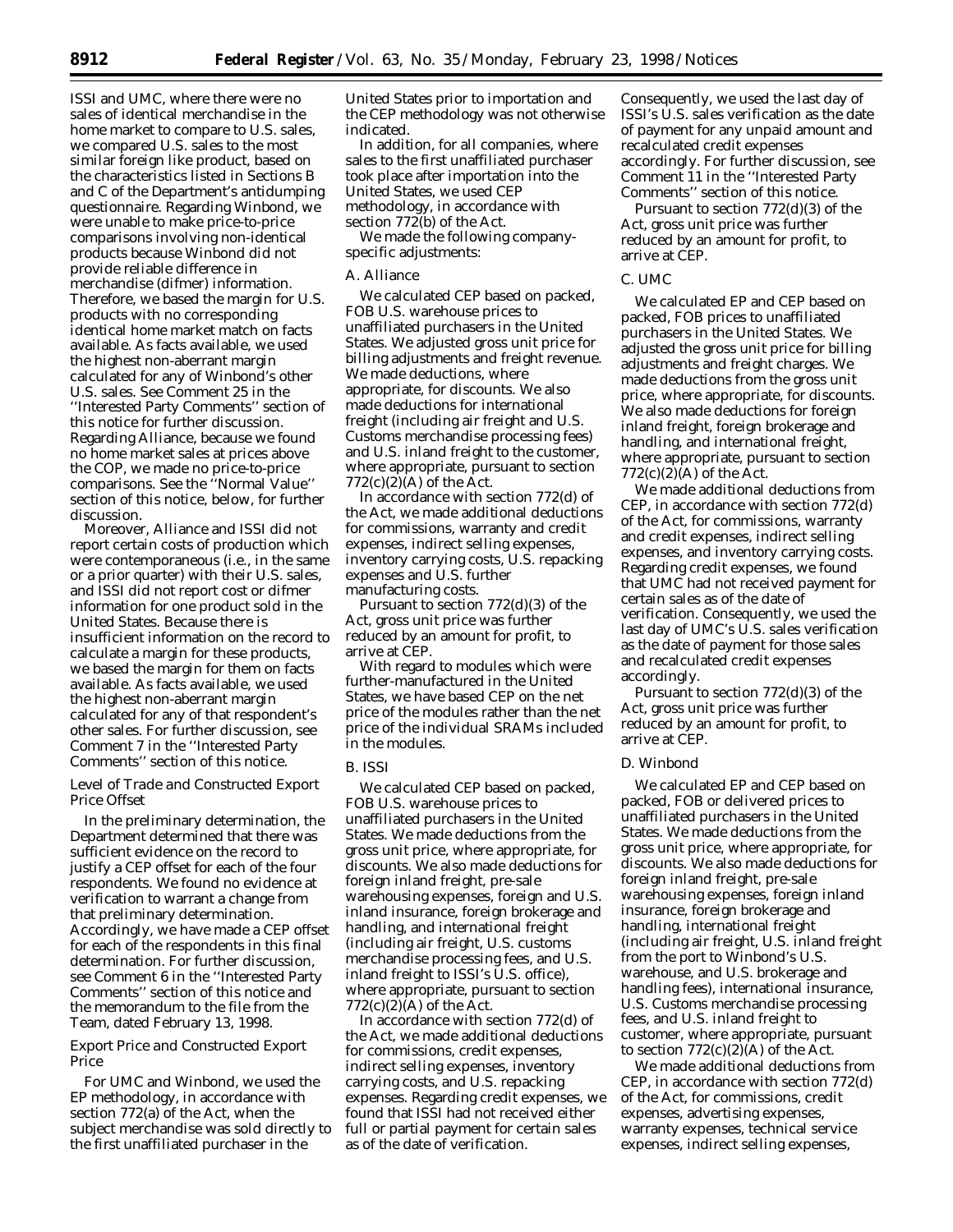inventory carrying costs, and U.S. repacking expenses.

Pursuant to section 772(d)(3) of the Act, gross unit price was further reduced by an amount for profit, to arrive at CEP.

## *Normal Value*

In order to determine whether there was a sufficient volume of sales in the home market to serve as a viable basis for calculating NV (*i.e.,* the aggregate volume of home market sales of the foreign like product is greater than five percent of the aggregate volume of U.S. sales), we compared each respondent's volume of home market sales of the foreign like product to the volume of U.S. sales of the subject merchandise, in accordance with section  $773(a)(1)(C(i))$ of the Act. Because each respondent's aggregate volume of home market sales of the foreign like product was greater than five percent of its aggregate volume of U.S. sales for the subject merchandise, we determined that there was a sufficient volume of home market sales.

Because UMC and Winbond reported home market sales to affiliated parties, as defined by section 771(4)(B) of the Act, during the POI, we tested these sales to ensure that the affiliated party sales were made at ''arm's-length'' prices, in accordance with our practice. (*See Notice of Final Determination of Sales at Less Than Fair Value: Certain Cold-Rolled Carbon Steel Flat Products from Argentina*, 58 FR 37062, 37077 (Appendix II) (July 9, 1993).) To conduct this test, we compared the gross unit prices of sales to affiliated and unaffiliated customers net of all movement charges, discounts, rebates, and packing, where appropriate. Based on the results of that test, we disregarded sales from UMC and Winbond to their affiliated parties when they were not made at ''arm's-length'' prices.

Based on the cost allegation contained in the petition, the Department found reasonable grounds to believe or suspect that sales in the home market were made at prices below the cost of producing the merchandise, in accordance with section 773(b)(1) of the Act. As a result, the Department initiated an investigation to determine whether the respondents made home market sales during the POI at prices below their respective COPs, within the meaning of section 773(b) of the Act.

We calculated the COP based on the sum of each respondent's cost of materials and fabrication for the foreign like product, plus amounts for selling, general, and administrative expenses (SG&A) and packing costs, in

accordance with section 773(b)(3) of the Act. General expenses include items such as research and development (R&D) expenses, and interest expenses.

Where possible, we used the respondents' reported weighted-average COPs for each quarter of the POI, adjusted as discussed below. In cases where there was no production within the same quarter as a given sale, we referred to the most recent prior quarter for which costs had been reported. In cases where there was no cost reported for either the same quarter as the sale, or a prior quarter, we based the margin for those sales of the products in question on facts available. *See Comment 7* in the ''Interested Party Comments'' of this notice for further discussion.

We compared the weighted-average quarterly COP figures to home market prices of the foreign like product, less any applicable movement charges and discounts, as required under section 773(b) of the Act, in order to determine whether these sales had been made at prices below their respective COPs.

In determining whether to disregard home market sales made at prices below the COP, we examined: (1) whether, within an extended period of time, such sales were made in substantial quantities; and (2) whether such sales were made at prices which permitted the recovery of all costs within a reasonable period of time in the ordinary course of trade.

Where 20 percent or more of a respondent's sales of a given foreign like product were made at prices below the COP, we found that the below-cost sales of that model were made in ''substantial quantities'' within an extended period of time, in accordance with section  $773(b)(2)(B)$  and  $(C)$  of the Act. To determine whether prices were such as to provide for recovery of costs within a reasonable period of time, we tested whether the prices which were below the per-unit COP at the time of the sale were above the weighted-average perunit COP for the POI, in accordance with section 773(b)(2)(D) of the Act. If such sales were found to be below the weighted-average per-unit COP for the POI, we disregarded them in determining NV.

In accordance with section 773(e) of the Act, we calculated CV based on the sum of each respondent's cost of materials, fabrication costs, SG&A, profit, and U.S. packing costs. In accordance with section  $773(e)(2)(A)$  of the Act, we based SG&A and profit on the amounts incurred and realized by each respondent in connection with the production and sale of the foreign like product in the ordinary course of trade,

for consumption in the foreign country. Where respondents made no home market sales in the ordinary course of trade (*i.e.,* all sales were found to be below cost), we based SG&A and profit on one of the alternatives under section 773(e)(2)(B) of the Act. Specifically, we based SG&A and profit on the weightedaverage of the SG&A and profit computed for those respondents with home market sales of the foreign like product made in the ordinary course of trade. For further discussion, *see Comment 11* in the ''Interested Party Comments'' section of this notice. Company-specific calculations are discussed below.

#### A. Alliance

We relied on the reported per-unit COPs and CVs except as follows.

1. For COP, we revised the reported R&D expenses to allocate total annual semiconductor R&D expenses over total annual semiconductor cost of sales (*see Comment 9*).

2. For CV, we based SG&A and profit on the weighted-average SG&A and profit experience of the three other respondents (*see Comment 11*).

Because all of Alliance's home market sales were made at prices below the COP, we based NV on CV. In addition to the adjustments to CV reported above, in accordance with section  $773(a)(7)(B)$ of the Act, we granted a CEP offset adjustment and reduced CV by the amount of weight-averaged home market indirect selling expenses and commissions incurred by those respondents with sales above the COP up to the amount of indirect expenses which were deducted from the starting price under section 772(d)(1)(D) of the Act.

## B. ISSI

We relied on the reported per-unit COPs and CVs except as follows.

1. We revised the reported R&D expenses to allocate total annual semiconductor R&D expenses over total annual semiconductor cost of sales (*see Comment 9*). Additionally, we offset R&D expenses with R&D revenue (*see Comment 16*).

2. We revised the reported general and administrative (G&A) expense ratio to include physical inventory loss and loss from disposal of property, plant and equipment (*see Comment 14*) and to eliminate the double counting of marine insurance (*see Comment 15*).

3. We revised the cost of sales denominator used for the G&A and R&D expense ratios by using the cost of sales from the audited income statement.

For those comparison products for which there were sales made at prices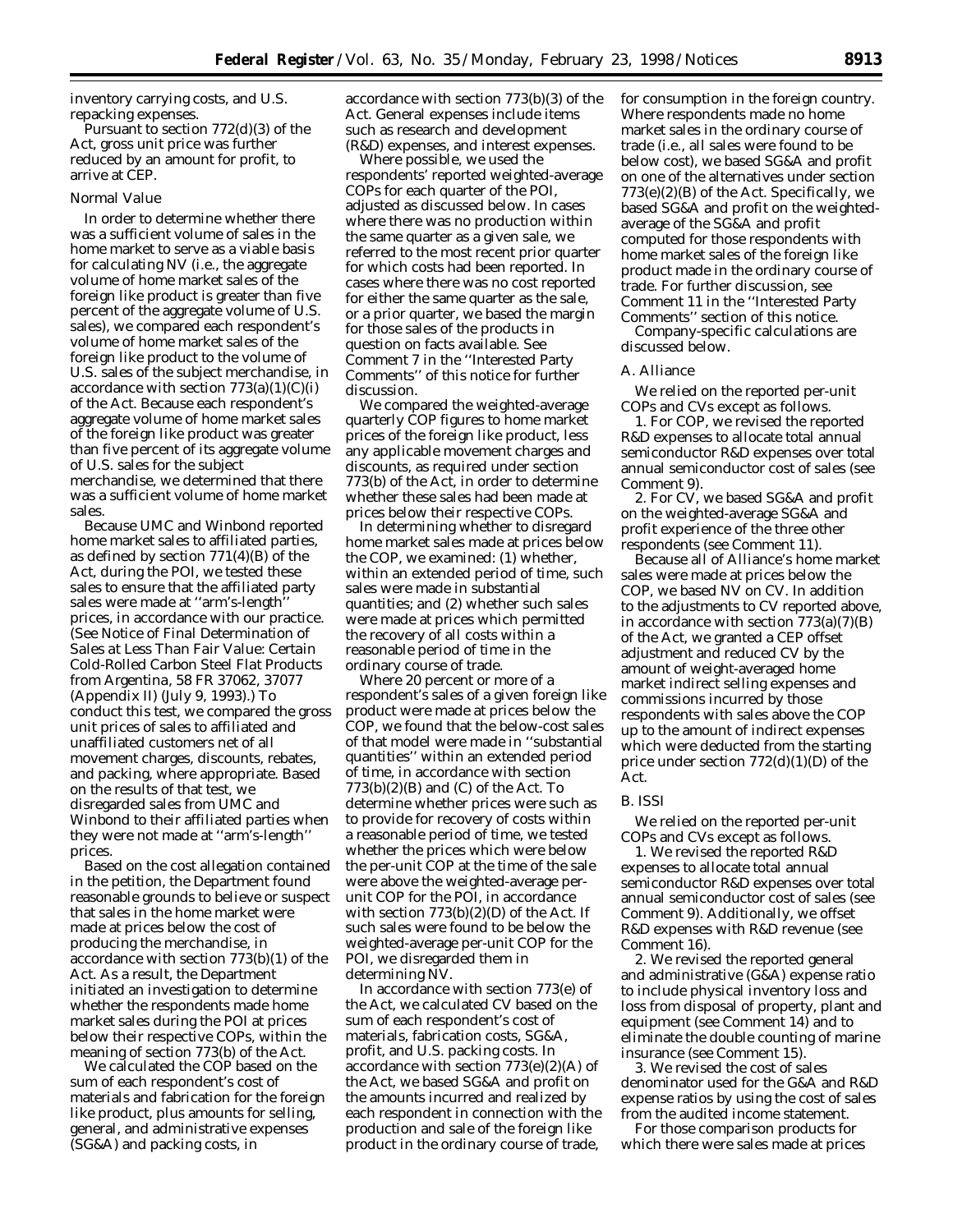above the COP, we based NV on delivered prices to home market customers. We made deductions for discounts, foreign inland freight, and insurance, where appropriate, pursuant to section  $773(a)(6)(B)$  of the Act. We also made circumstance-of-sale adjustments for credit expenses and bank charges, pursuant to section  $773(a)(6)(\ddot{C})(iii)$  of the Act.

We deducted home market indirect selling expenses, including inventory carrying costs and other indirect selling expenses, up to the amount of indirect selling expenses incurred on U.S. sales, in accordance with section 773(a)(7)(B) of the Act. In addition, we deducted home market packing costs and added U.S. packing costs, in accordance with section 773(a)(6) of the Act. Where appropriate, we made adjustments to NV to account for differences in physical characteristics of the merchandise, in accordance with section  $773(a)(6)(C)(ii)$  of the Act and 19 CFR section 353.57. Where applicable, in accordance with 19 CFR section 353.56(b)(1), we offset any commission paid on a U.S. sale by reducing the NV by any home market commissions and indirect selling expenses remaining after the deduction for the CEP offset, up to the amount of the U.S. commission.

Where NV was based on CV, we deducted from CV the weighted-average home market direct selling expenses. In accordance with section 773(a)(7)(B) of the Act, we granted a CEP offset adjustment and reduced NV by the amount of commissions and indirect selling expenses incurred by ISSI in Taiwan on sales of SRAMs in Taiwan, up to the amount of commissions and indirect selling expenses incurred on U.S. sales which were deducted from the starting price.

### C. UMC

We relied on the reported per-unit COPs and CVs except as follows.

1. We increased the cost of manufacturing (COM) to include the market value of bonuses paid to directors, supervisors, and employees (*see Comment 8*).

2. We revised the reported costs for wafers supplied by an affiliated party to reflect the COP of the affiliate and the startup adjustment claimed by UMC (*see Comment 20*).

3. We revised the reported R&D expenses to allocate total annual semiconductor R&D expenses over total annual semiconductor cost of sales (*see Comment 9*).

4. We removed from G&A foreign exchange gains and losses generated by accounts receivable and another source.

5. We added bonuses to the cost of sales used in the denominator in the G&A, R&D and interest expense ratios.

For those comparison products where there were sales made at prices above the COP, we based NV on delivered and FOB prices to home market customers. For home market price-to-EP comparisons, we adjusted the gross unit price for billing adjustments, where appropriate. We made deductions, where appropriate, for discounts, export duties, and foreign inland freight, in accordance with section  $773(a)(6)(B)$  of the Act. Pursuant to section  $773(a)(6)(C)(iii)$  of the Act and 19 CFR section 353.56(a)(2), we made circumstance-of-sale adjustments, where appropriate, for differences in warranty and credit expenses. We did not allow an adjustment for home market commissions because we determined that they were not made at ''arm's length.'' See the memorandum to Louis Apple from the Team dated September 23, 1997, for a detailed explanation.

For home market price-to-CEP comparisons, we adjusted the gross unit price for billing adjustments, where appropriate. We made deductions, where appropriate, for discounts, export duties, and foreign inland freight, pursuant to section  $773(a)(6)(B)$  of the Act. We also made deductions for warranty and credit expenses. We deducted home market indirect selling expenses, including inventory carrying costs and other indirect selling expenses, up to the amount of indirect selling expenses incurred on U.S. sales, in accordance with section 773(a)(7)(B) of the Act. Where applicable, in accordance with 19 CFR section 353.56(b), we offset any commission paid on a U.S. sale by reducing the NV by any home market indirect selling expenses remaining after the deduction for the CEP offset, up to the amount of the U.S. commission.

For all price-to-price comparisons, we deducted home market packing costs and added U.S. packing costs, in accordance with section 773(a)(6) of the Act. In addition, where appropriate, we made adjustments to NV to account for differences in physical characteristics of the merchandise, in accordance with  $773(a)(6)(C)(ii)$  of the Act and 19 CFR section 353.57.

Where CV was compared to EP, we made circumstance-of-sale adjustments, where appropriate, for credit and warranty expenses and U.S. commissions in accordance with sections  $773(a)(6)(C)(iii)$  and  $(a)(8)$  of the Act. In accordance with 19 CFR section 353.56(b)(i), we reduced NV by the amount of indirect selling expenses incurred by UMC in Taiwan on sales of

SRAMs in Taiwan, up to the amount of U.S. commissions.

Where CV was compared to CEP, we made circumstance-of sale adjustments, where appropriate, for credit and warranty expenses. We also deducted indirect selling expenses, up to the amount of commissions and indirect selling expenses incurred on U.S. sales, in accordance with 773(a)(7)(B) of the Act.

#### D. Winbond

We relied on the reported per-unit COPs and CVs except as follows.

1. We increased the COM to include the market value of bonuses paid to directors, supervisors, and employees (*see Comment 8*).

2. We revised the reported R&D expenses to allocate total annual semiconductor R&D expenses over total annual semiconductor cost of sales (*see Comment 9*).

3. We adjusted G&A expenses to include the unrecovered fire loss (*see Comment 27*), bank charges, and other miscellaneous expenses. Additionally, we excluded foreign exchange gains and losses on sales transactions.

4. We added bonuses to the cost of sales used in the denominators in the G&A, R&D and interest expense ratios (*see Comment 28*).

5. We increased Winbond's second quarter COM to include an unreconciled difference between its accounting records and its reported costs (*see Comment 24*).

6. We revised the COM for two products to reflect the standard cost and variance at the time of production.

Furthermore, we found at verification that, for all products, Winbond had misclassified certain variable overhead costs as fixed overhead. Because we do not have sufficient data on the record to appropriately reclassify these costs, we are unable to make difmer adjustments based on Winbond's reported variable costs. Therefore, we based the margin for all sales requiring a difmer adjustment on facts available. For further discussion, *see Comment 25* in the ''Interested Party Comments'' section of this notice.

Regarding EP sales, because there were no identical comparison products sold in the home market at prices above the COP, we made no EP to home market price or EP to CV comparisons. Regarding CEP, for those identical comparison products for which there were sales made at prices above the COP, we based NV on delivered prices to home market customers. We made deductions from gross unit price for discounts, import duties and development fees paid on sales to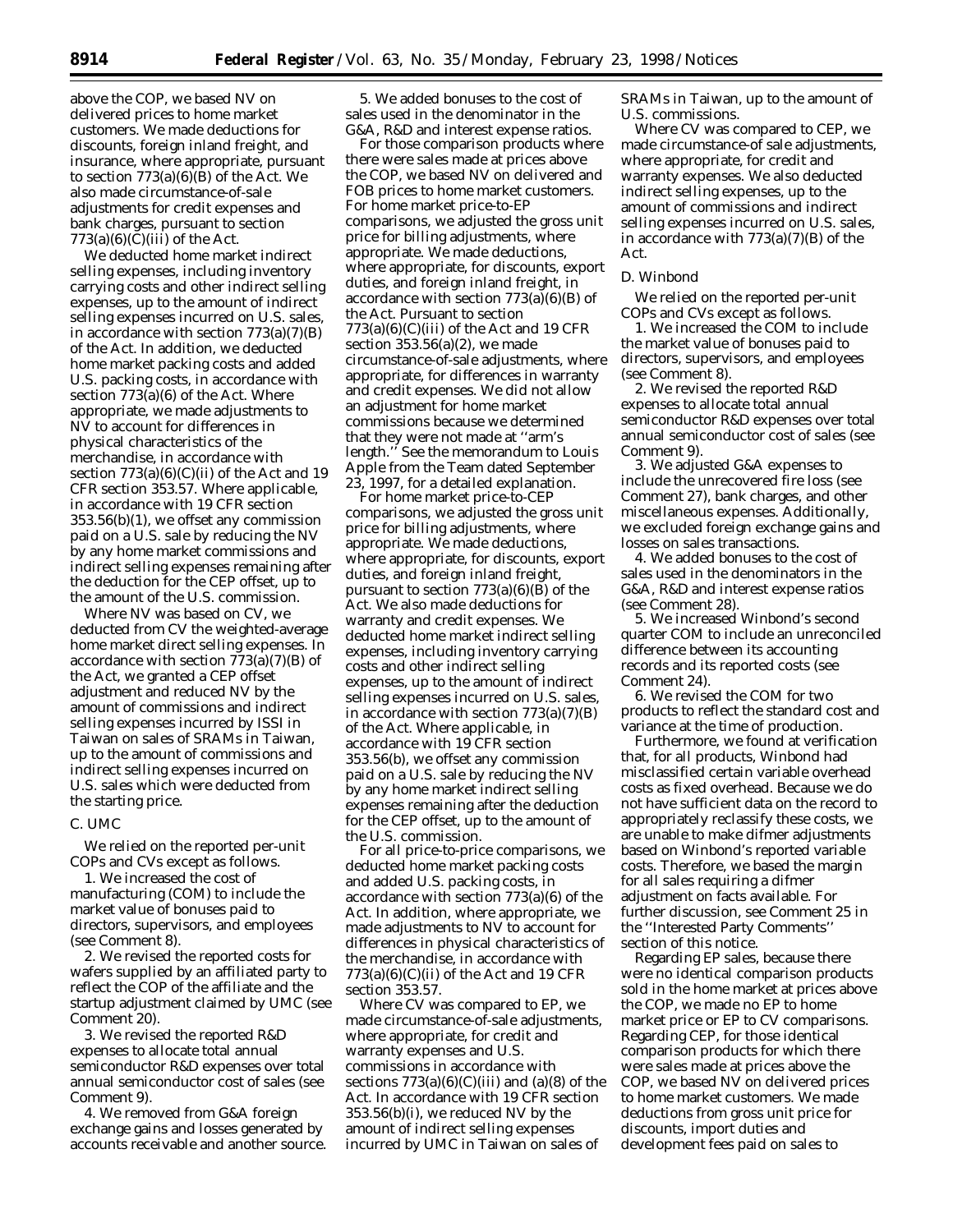customers outside of duty free zones. We deducted home market movement charges including pre-sale warehouse expenses, foreign inland freight, brokerage and handling charges, and inland insurance, where appropriate, in accordance with section  $773(a)(6)(B)$  of the Act. We also made circumstance-ofsale adjustments for credit expenses (offset by the interest revenue actually received by the respondent), direct advertising expenses, warranty expenses, and post-sale payments to a third-party customer, pursuant to section  $773(a)(6)(C)(iii)$  of the Act. We made no separate adjustment for technical service expenses, as they were included as part of R&D expenses. *See Comment 30*.

We deducted home market indirect selling expenses, including inventory carrying costs and other indirect selling expenses, up to the amount of indirect selling expenses incurred on U.S. sales, in accordance with section  $773(a)(7)(B)$ of the Act. Where applicable, in accordance with 19 CFR section 353.56(b), we offset any commission paid on a U.S. sale by reducing the NV by any home market indirect selling expenses remaining after the deduction for the CEP offset, up to the amount of the U.S. commission. In addition, we deducted home market packing costs and added U.S. packing costs, in accordance with section 773(a)(6) of the Act.

Where CV was compared to CEP, we deducted from CV the weighted-average home market direct selling expenses. In accordance with section 773(a)(7)(B) of the Act, we granted a CEP offset adjustment and reduced normal value by the amount of indirect selling expenses, including inventory carrying costs and other indirect selling expenses, up to the amount of indirect selling expenses incurred on U.S. sales which were deducted from the starting price.

### *Currency Conversion*

We made currency conversions into U.S. dollars based on the official exchange rates in effect on the dates of the U.S. sales as certified by the Federal Reserve Bank. Section 773A(a) of the Act directs the Department to use a daily exchange rate in order to convert foreign currencies into U.S. dollars unless the daily rate involves a fluctuation. It is the Department's practice to find that a fluctuation exists when the daily exchange rate differs from the benchmark rate by 2.25 percent. The benchmark is defined as the moving average of rates for the past 40 business days. When we determine that a fluctuation exists, we substitute

the benchmark rate for the daily rate, in accordance with established practice. Further, section 773A(b) directs the Department to allow a 60-day adjustment period when a currency has undergone a sustained movement. A sustained movement has occurred when the weekly average of actual daily rates exceeds the weekly average of benchmark rates by more than five percent for eight consecutive weeks. *See Change in Policy Regarding Currency Conversions,* 61 FR 9434 (March 8, 1996). Such an adjustment period is required only when a foreign currency is appreciating against the U.S. dollar. The use of an adjustment period was not warranted in this case because the New Taiwan Dollar did not undergo a sustained movement.

### *Verification*

As provided in section 782(i) of the Act, we verified the information submitted by the respondents for use in our final determination. We used standard verification procedures, including examination of relevant accounting and production records and original source documents provided by the respondents.

### *Interested Party Comments*

## General Issues

*Comment 1:* U.S. Companies as Producers

Alliance, ISSI, and Galvantech argue that, as U.S. producers of subject merchandise, they should be excluded from this investigation. Specifically, these companies contend that: 1) the Department has found that the design is the essential component of the SRAMs under investigation; and 2) because their designs are developed in the United States, the SRAMs incorporating these designs are necessarily of U.S. origin.

Furthermore, Alliance, ISSI, and Galvantech maintain that the decision on origin of the subject merchandise set forth in the current scope definition (*i.e.*, where the wafer is produced) clearly conflicts with the Department's preliminary decision on who constitutes the producer in this case (*i.e.*, who controls the design). These companies state that continuing to define what constitutes subject merchandise by the origin of the wafer would lead to the treatment of U.S. companies as foreign producers, even when their home market is indisputably the United States and they have no foreign facilities. According to these companies, this result is contrary to the plain language of the dumping law, which was

intended to reach foreign, not U.S., producers.

Alliance argues that the Department should harmonize its respondent and scope determinations by narrowly amending the scope of the case to exclude SRAMs from Taiwan that are imported by a U.S. design company that: 1) designed the chips in the United States; 2) controlled their production from the United States; and 3) either will use them itself or will market them from the United States. Alliance contends that this exclusion would not create a loophole that would diminish the effectiveness of any order in this case, because firms meeting the above requirements would add significant value in the United States.

According to the petitioner, Alliance, ISSI, and Galvantech have confused the Department's practice on two separate issues: 1) determining country of origin for dumping purposes; and 2) selecting the proper producer and exporter. The petitioner notes that, in past semiconductor cases, the Department has consistently based country of origin for dumping purposes on the place of wafer fabrication. Moreover, the petitioner states that the Department has not hesitated to include U.S. companies as respondents provided, as here, the elements of the Department's test for tolling are satisfied. As support for this contention, the petitioner cites several cases including *Notice of Final Determination of Sales at Less Than Fair Value: Polyvinyl Alcohol from Taiwan,* 61 FR 14064 (Mar. 29, 1996) (*PVA from Taiwan*) and *Notice of Final Determination of Sales at Less Than Fair Value: Ferrovanadium and Nitrided Vanadium from the Russian Federation,* 60 FR 27957 (May 26, 1995) (*Ferrovanadium from Russia*).

According to the petitioner, the Department dealt with an identical issue in the 1993–1994 administrative reviews of the antidumping duty orders on carbon steel flat products. Specifically, the petitioner cites a December 1994 memorandum issued in those cases, where the Department stated that ''the choice of respondent would be based on the party which controls the sale of the subject merchandise, including U.S. parties which subcontract part of the production process in a foreign country . . .'' *See* ''Discussion Memorandum: A

Proposed Alternative to Current Tolling Methodology in the Current Antidumping (AD) Reviews of Carbon Steel Flat Products'' from Joseph A. Spetrini, Deputy Assistant Secretary for Compliance to Susan G. Esserman, Assistant Secretary for Import Administration, dated December 12,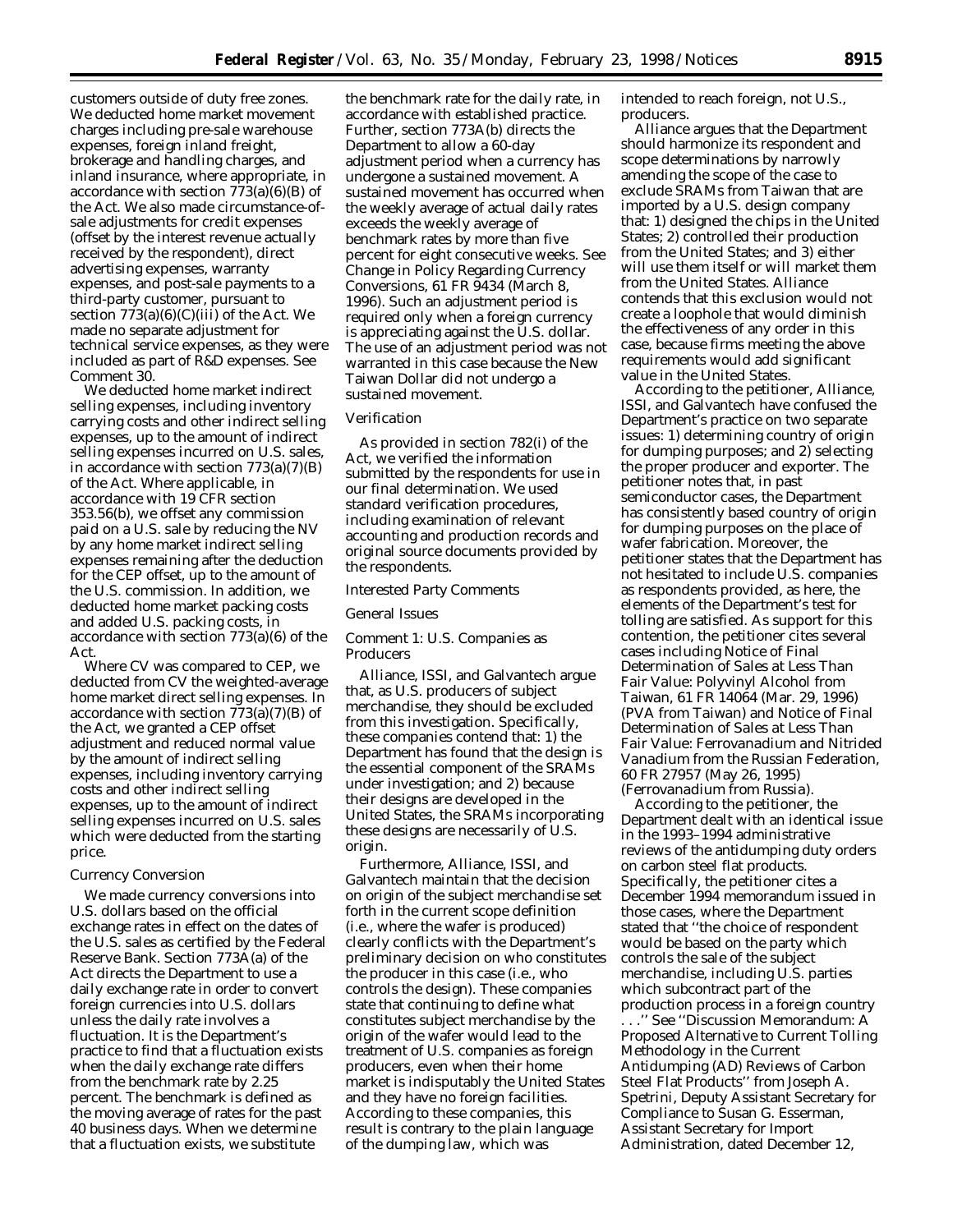1994. The petitioner further notes that the analysis in those cases was consistent with the current regulation on tolling, which states that the Department will not consider a subcontractor to be the manufacturer or producer, regardless of the proportion of production attributable to the subcontracted operation or the location of the subcontractor or owner of the goods. *See* 19 CFR section 351.401(h).

### *DOC Position*

We agree with the petitioner. The Department's current policy on subcontracted operations is to consider as the manufacturer the entity which controls the production and sale of the subject merchandise. *See, e.g., Notice of Final Determination of Sales at Less Than Fair Value. Certain Forged Stainless Steel Flanges from India,* 58 FR 68853, 68855 (Dec. 29, 1993) (*Flanges from India*). Although the new regulations are not in effect for purposes of this case, they codify this practice. According to 19 CFR  $351.401(h)$ , the Department—

\* \* \* will not consider a toller or subcontractor to be a manufacturer or producer where the toller or subcontractor does not acquire ownership, and does not control the relevant sale, of the subject merchandise or foreign like product.

Nowhere in either our practice or in this regulation is there a prohibition against selecting U.S. companies as producers, nor is this the first case where we have treated U.S. companies as such. 2 Indeed, we note that Alliance agreed with our respondent selection analysis at the public hearing in this case, when it stated that U.S. companies can be respondents in dumping cases if their products are within the scope. *See* page 92 of the transcript of the public hearing, dated January 22, 1998. Because the U.S. design houses control the production of the subject merchandise, as well as its ultimate sale, we find that they are the appropriate respondents here. *See* the memorandum to Louis Apple from the Team, dated September 23, 1997, regarding Treatment of Foundry Sales and the Elimination of TSMC as a Respondent for a more detailed analysis concerning this issue.

Regarding the respondents' arguments on the country of origin of their products, we disagree that the design alone confers origin. At the design stage, the SRAMs in question are merely ideas, not physical products (*i.e.*, merchandise). These designs do not become actual merchandise until they are translated onto wafers. As such,

while the design may be the essential component in the finished product, the design itself is *not* merchandise.

Consistent with our past practice, we find that the place of wafer fabrication is determinative as to country of origin. *See, e.g., DRAMs from Korea.* Because the wafers in question are fabricated in Taiwan, we find that they constitute subject merchandise within the meaning of the Act. Consequently, we are continuing to treat them as such for purposes of the final determination. *Comment 2:* Scope of the Investigation

The petitioner argues that the Department should clarify that the scope of the order on SRAMs from Taiwan includes the SRAM content of motherboards for personal computers. The petitioner contends that if SRAMs incorporated on motherboards are not included in the scope of the order, the respondents will shift a significant volume of SRAMs into the production of motherboards in Taiwan that are destined for the United States, thereby avoiding paying duties on the SRAMs.

In addition, argues the petitioner, while motherboards viewed as a whole may be considered to fall within a class or kind of merchandise separate from SRAMs, the placement of SRAMs on a motherboard does not diminish their separate identity or function, and should not insulate them from antidumping duties. The petitioner contends that its position is supported by: 1) the Department's practice regarding combined or aggregated products; 2) analogous principles of Customs Service classification; and 3) the Department's inherent authority to craft an antidumping order that forestalls potential circumvention of an order.

The petitioner also argues that the Customs Service can administer, without undue difficulty, an antidumping duty order that covers SRAMs carried on non-subject merchandise.

At the public hearing held by the Department, the petitioner asserted that there are fundamental differences between the scope language in *DRAMs from Korea* and the scope language in this investigation that distinguish the two cases. The petitioner first argues that the scope language in DRAMs from Korea ''said that the modules had to be limited to where the function of the board was memory. That limitation does not exist in this case.'' *See* the transcript of the public hearing, dated January 22, 1998, at page 162. The petitioner further argues that ''[i]n the DRAM case, it says that 'modules which contain additional items which alter the function of the

module to something other than memory are not covered modules.' That's a fundamental difference between these two scopes that was very carefully written and very carefully put into the scope of these two cases.'' *See* the hearing transcript at page 163.

IDT and Cypress agree with the petitioner, arguing that SRAMs on a motherboard are no less SRAMs than those imported separately and that the Department's failure to cover such imports would provide an incentive to foreign SRAM producers to shift their sales to motherboard producers in Taiwan and elsewhere.

Alliance, ISSI, UMC, Winbond, Motorola, Compaq, and Digital oppose the petitioner's position. Alliance, Compaq, and Digital argue that the petitioner's circumvention concerns are unfounded. They note that the Department determined in *DRAMs from Korea* that DRAMs physically integrated with the other components of a motherboard in a manner that made them part of an inseparable amalgam posed no circumvention risk and that the same holds true in this case.

In addition, Alliance, Compaq, Digital, UMC, and Winbond argue that, contrary to the petitioner's assertion, SRAMs affixed to a motherboard do not retain their separate functional identities. Rather, explains Alliance, SRAMs are integrated onto motherboards by soldering, are interconnected with other motherboard elements by intricate electronic circuitry, and become part of a complex electronic processing unit representing an inseparable amalgam constituting a different class or kind of merchandise that is outside the scope of the investigation.

Finally, UMC, Compaq and Digital argue that the petitioner's proposal is unworkable from an administrative standpoint, since it would require motherboard manufacturers to track all SRAMs placed in every motherboard throughout the world. Compaq and Digital note that they cannot determine the value of Taiwan SRAMs incorporated in a particular motherboard. In addition, ISSI, Compaq, and Digital argue that the petitioner's proposal would be unadministrable by the Customs Service because the SRAM content of a motherboard cannot be determined by physical inspection and also because the petitioner has provided no realistic proposition as to how the Customs Service might carry out the petitioner's proposal on an entry-byentry basis, given the enormous volume of trade in motherboards.

With regard to the petitioner's assertion that the scope of the language

<sup>2</sup>*See, e.g., PVA from Taiwan.*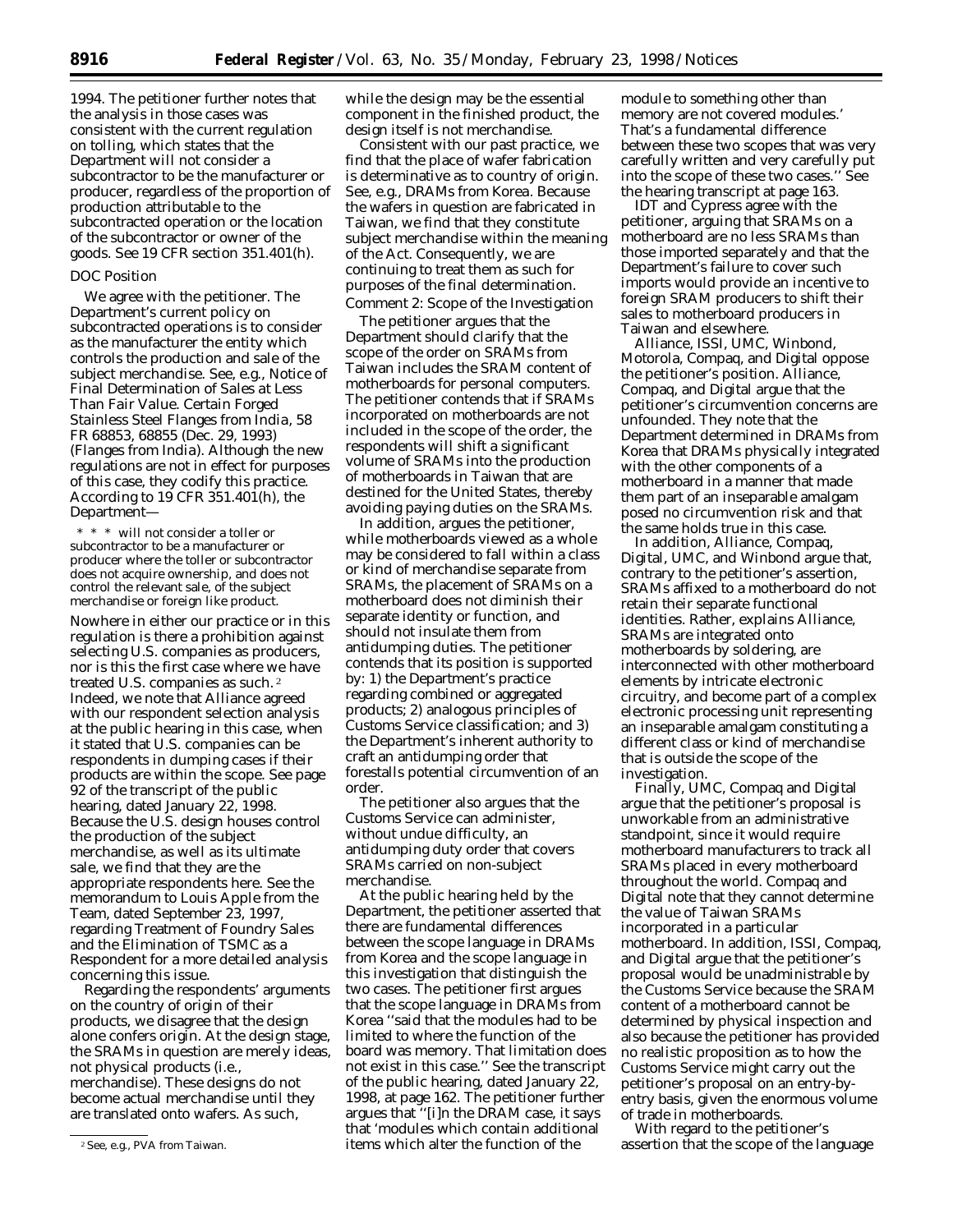in *DRAMs from Korea* is fundamentally different from the scope language in this investigation, Compaq and Digital argue that the language is quite similar and that there is no ''doubt that literally the language in this Notice of Investigation and in the preliminary referred to certain modules, and those are memory modules, not any kind of board on which other elements are stuffed.'' *See* the hearing transcript at page 172.

#### *DOC Position*

We disagree with the petitioner. The petitioner's argument that the scope of the investigation as defined in the preliminary determination should be interpreted to encompass the SRAM content of motherboards is unpersuasive for three basic reasons. First, the SRAM content of motherboards (when affixed to the motherboard) was not expressly or implicitly referenced in the scope language used in this investigation. Second, just as we found in the investigation of *DRAMs from Korea,* the petitioner's claims about potential circumvention of the order with SRAMs soldered onto motherboards are inseparable. Third, it is not appropriate for an antidumping duty order to cover the input content of a downstream product. As the Department found in *DRAMs from Korea,* a case in which a nearly identical proposal was rejected by the Department, when a DRAM is physically integrated with a motherboard, it becomes a component part of the motherboard (an inseparable amalgam). As there has been no request to include motherboards within the scope of this investigation, the SRAM content of motherboards (when physically integrated with the motherboard) cannot be covered.

As to the first point, we disagree with the petitioner's assertion that the differences between the scope language in *DRAMs From Korea* and the language in this case are so fundamental that the differences can be interpreted to mean that SRAMs soldered onto motherboards are included within the scope of this investigation. The SRAM scope language relied upon by the petitioner includes within the scope of this investigation ''other collection[s] of SRAMs;'' as the petitioner notes in its argument, this refers specifically to modules whether mounted or unmounted on a circuit board. There is similar scope language in *DRAMs From Korea.* In that case, we interpreted the language as not extending to modules which contain additional items which alter the function of the module to something other than memory. Such an interpretation, applied to this case, indicates clearly that the SRAM content

of motherboards is not within the scope of this investigation.

We found in *DRAMs From Korea* that memory boards whose sole function was memory were included within the definition of memory modules; however, we further concluded that other boards, such as video graphic adapter boards and cards were not included because they contained additional items which altered the function of the modules to something other than memory. Consequently, at the time of the final determination, we added language to the *DRAMs From Korea* scope in order that these other, enhanced, boards be specifically excluded. Since the issue of such enhanced boards was not raised in this case, we did not find it necessary to include an express exclusion for such products. Thus, the absence of such language should not be interpreted to permit the inclusion of products which do not fall under the rubric of ''other collections of SRAMs.''

As to the second point, the petitioner argued in *DRAMs from Korea* that unremovable DRAMs on motherboards should be included in the scope of the order to counter the potential for circumvention of the order. We stated in our determination that we considered it ''infeasible that a party would import motherboards with the intention of removing the integrated DRAM content and, therefore, consider it unreasonable to expect that any order arising from this investigation could be evaded in such a fashion.'' *See* the memorandum to Joseph Spetrini from Richard Moreland, dated March 15, 1993, at page 13, attached as Exhibit 1 to Winbond's submission of January 7, 1998. We find it equally infeasible that an importer would import SRAMs soldered onto a motherboard for the sole purpose of removing those SRAMs for individual resale thereby circumventing the antidumping duty order.

As to the third point, our statute does not provide a basis for assessing duties on the input content of a downstream product. *See* Senate Rep. 100–71, 100th Congress, 1st Sess. 98 (1987) (in which the report notes both the general rule and the ''major input'' exception, which applies only in an investigation or review of a downstream product). Thus, where an SRAM loses its separate identity by being incorporated into a downstream product, and where the investigation covers SRAMs but does not cover the downstream product, there can be no basis for assessing duties against the SRAMs incorporated in the downstream product.

For a more detailed discussion regarding this issue, see the

memorandum to Louis Apple from the Team, dated February 13, 1998. *Comment 3:* Selection of Dumping Margin for Galvantech

Galvantech argues that, if the Department does not exclude its products from the scope of the investigation, the Department should assign Galvantech the margin calculated for ISSI for purposes of the final determination. According to Galvantech, 19 U.S.C. § 1677(e) requires the Department to determine an importer's margin based on the most reliable information available. Galvantech asserts that, in this case, ISSI's margin is the most reliable information applicable to Galvantech because both companies fabricate wafers using the same foundry under similar foundry agreements. Galvantech asserts that the all others rate is less reliable because it does not contain any information related to either Galvantech or its foundry.

The petitioner asserts that Galvantech is not entitled to ISSI's margin as facts available. According to the petitioner, Galvantech provides no compelling reason for the Department to abandon its standard practice in this investigation and assign one individual respondent's rate to a non-participating producer. The petitioner notes that, because Galvantech neither submitted a questionnaire response nor participated in verification, the Department has no basis to determine that Galvantech is more similarly situated to ISSI than to Alliance, another design house without a fabrication facility (*i.e.,* ''fabless'') that received a preliminary dumping margin which exceeded the all others rate.

#### *DOC Position*

We agree with the petitioner that Galvantech should not be assigned ISSI's margin. The Department's practice in this area is to assign the all others rate to any company not specifically investigated in a proceeding. *See, e.g., Notice of Final Determination of Sales at Less Than Fair Value: Certain Steel Concrete Reinforcing Bars from Turkey,* 62 FR 9737, 9742 (Mar. 4, 1997) (*Rebar from Turkey*). Consistent with this practice, we have assigned Galvantech the all others rate because it was not a respondent in this investigation.

We note that the all others rate is not intended to set the rate at which antidumping duties are ultimately assessed on entries of subject merchandise. Rather, the all others rate merely establishes the level of antidumping duty deposits required on future entries. Prior to the time that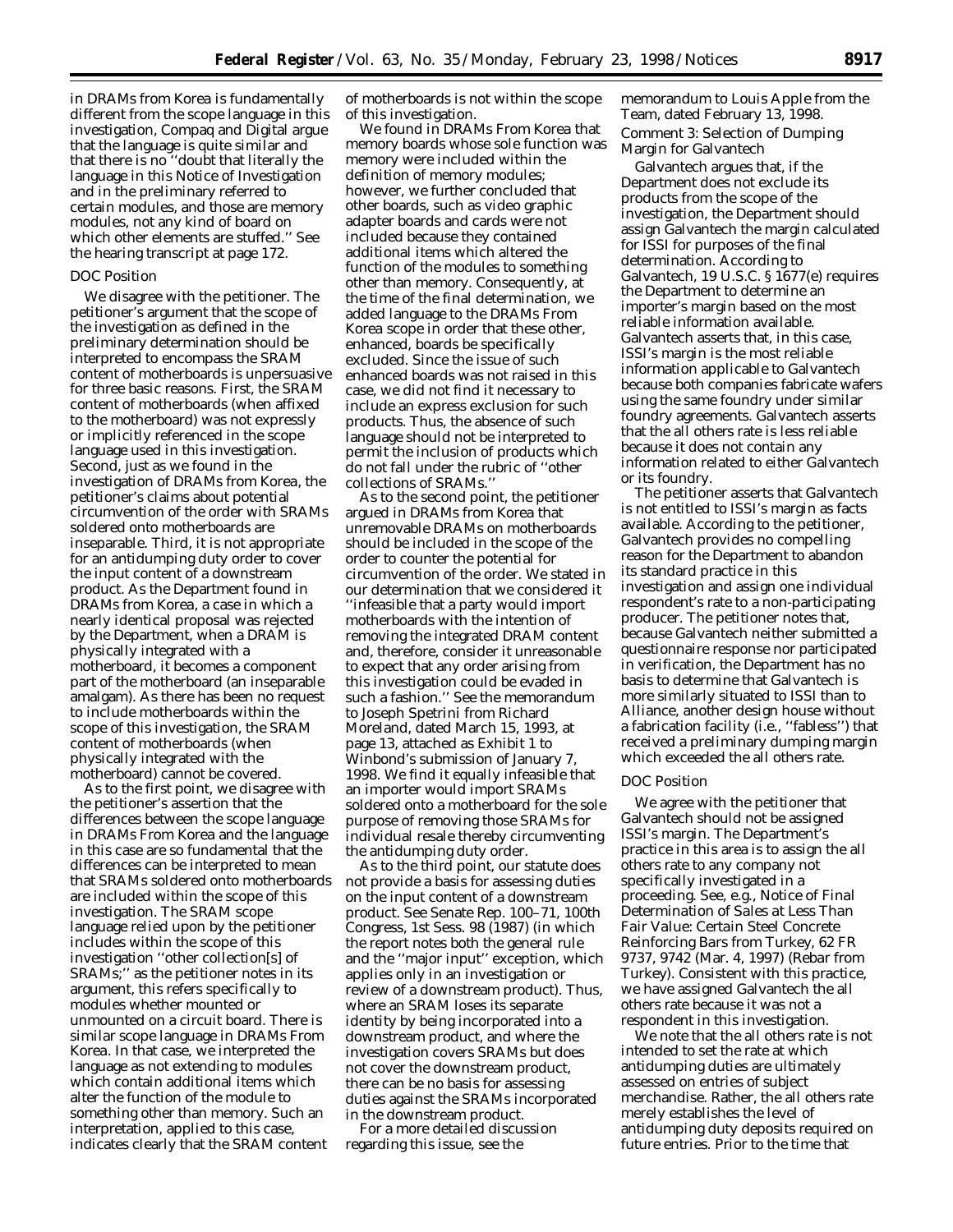actual duty assessments are made, each exporter, importer or producer of subject merchandise has the right to request that the Department conduct an administrative review of its actual entries and determine its dumping liability on a company-specific basis. In the event that an antidumping duty order is issued in this case, Galvantech will have an opportunity to request such an administrative review.

*Comment 4:* Exclusion of TSMC as a Respondent

TSMC argues that the decision to exclude it as a respondent in this investigation is not supported by evidence on the record, and is contrary to applicable laws, regulations, precedent, and requirements for procedural fairness.

Specifically, TSMC cites 19 CFR section  $351.401(h)$ ,<sup>3</sup> stating that TSMC qualifies as both a manufacturer and an interested party because evidence on the record establishes that TSMC acquires ownership of the subject merchandise and that design houses do not control TSMC's sales of subject merchandise.4

In addition, TSMC contends that the Department based its decision on erroneous information, including the following: (1) design houses perform all of the R&D for SRAMs; (2) design houses tell the foundries what and how much to produce; (3) TSMC has no right to sell wafers to any party other than the design house unless it fails to pay for the wafers; (4) design houses own and provide masks for the production process; and (5) masks are considered to be inputs into the production of SRAMs. TSMC argues that it is a proper respondent because it performs all process R&D, freely negotiates production quantities and types, freely contracts to supply merchandise exclusively to particular design houses, and makes and maintains possession of virtually all masks used in its fabrication facilities (also known as ''fabs''). Moreover, TSMC characterizes masks as equipment used in the wafer fabrication process, rather than raw material inputs.

TSMC also states that, based on the facts on the record and the Department's practice of granting manufacturer status to, and calculating individual margins for, producers that manufacture and sell custom-made products, it should be considered the producer of the subject

merchandise. TSMC cites the following cases in support of its position: *Flanges from India, Notice of Final Determination of Sales at Less Than Fair Value: Engineered Process Gas Turbo-Compressor Systems, Whether Assembled or Unassembled, and Whether Complete or Incomplete, from Japan,* 62 FR 24394 (May 5, 1997), *Antifriction Bearings (Other Than Tapered Roller Bearings) and Parts Thereof from France, Germany, Italy, Japan, Singapore, and the United Kingdom: Final Results of Antidumping Duty Administrative Reviews,* 54 FR 18992, 19012 (May 3, 1989) (*AFBs*), *Antifriction Bearings* (*Other Than Tapered Roller Bearings*) *and Parts Thereof from France, Germany, Italy, Japan, Singapore, and the United Kingdom: Final Results of Antidumping Duty Administrative Reviews,* 62 FR 2081 (Jan. 15, 1997), *Certain Corrosion-Resistant Carbon Steel Flat Products and Certain Cut-to-Length Carbon Steel Plate from Canada: Preliminary Results of Antidumping Duty Administrative Reviews,* 61 FR 51891 (Oct. 4, 1996), *Notice of Final Determination of Sales at Less Than Fair Value: Large Newspaper Printing Presses and Components Thereof, Whether Assembled or Unassembled, from Japan,* 61 FR 38139 (July 23, 1996), *Mechanical Transfer Presses from Japan; Final Results of Antidumping Administrative Review,* 62 FR 11820 (Mar. 13, 1997), and *Large Power Transformers from Japan; Final Results of Antidumping Duty Administrative Review,* 56 FR 29215 (June 26, 1991). In addition, TSMC cites *Sweaters Wholly or in Chief Weight of Man-Made Fiber from Taiwan; Final Results of Changed Circumstances Antidumping Duty Administrative Review,* 58 FR 32644 (June 11, 1993), claiming that, as in that case, the Department should grant TSMC manufacturer status because it bought raw materials used to produce subject merchandise, controlled the process of manufacture, and performed processing on the subject merchandise.

TSMC claims that, by making the decision to exclude it at the preliminary determination and, therefore, to not verify it, the Department denied any meaningful opportunity for TSMC to present its case. Finally, TSMC argues that, if the Department upholds its decision that the design house is the producer of the subject merchandise, the Department should also find that TSMC's products (*i.e.,* SRAM wafers) are of U.S. origin. Accordingly, TSMC argues that the Department should exclude its wafers from the scope of the investigation.

The petitioner states that the Department properly excluded TSMC as a respondent for the following reasons: (1) the Department properly determined that TSMC is not a proper producer or exporter based on applicable law and regulations regarding ''tolling''; (2) the Department's decision is fully grounded in the record with respect to each element of an affirmative finding of tolling between TSMC and its design houses; (3) the cases cited by TSMC are distinguishable from the instant case, as described in the memorandum to Louis Apple from the Team, dated September 23, 1997; and (4) TSMC was afforded due process not only because the memorandum to Louis Apple from the Team, dated May 15, 1997, regarding respondent selection, implied that TSMC would not be considered a proper respondent if all of its sales were made through foundry agreements, but also because all interested parties were given an opportunity to comment on this issue after the preliminary determination.

# *DOC Position*

We agree with the petitioner. The preliminary determination to exclude TSMC as a respondent in this investigation was made after taking into account the evidence on the record, and was in accordance with applicable law, regulations, and precedent. Regarding TSMC's claim that the Department based its decision on erroneous information, we continue to reach the central conclusions set forth in our decision memorandum on this issue. See the memorandum to Louis Apple from the Team, dated September 23, 1997, regarding Treatment of Foundry Sales and the Elimination of TSMC as a Respondent. As we stated in this memorandum,

Regarding control over production in this case, after reviewing and analyzing the information submitted by respondents, including the contracts between the design houses and the foundries, we believe that the entity controlling the wafer design in effect controls production in the SRAMs industry. The design house performs all of the research and development for the SRAM that is to be produced. It produces, or arranges and pays for the production of, the design mask. At all stages of production, it retains ownership of the design and design mask. The design house then subcontracts the production of processed wafers with a foundry and provides the foundry with the design mask. It tells the foundry what and how much to make. The foundry agrees to dedicate a certain amount of its production capacity to the production of the processed wafers for the design house. The foundry has no right to sell those wafers to any party other than the design house unless the design house fails to pay for the wafers. Once the design house takes possession of the processed

<sup>3</sup>TSMC cites to the new regulations as a codification of current Department practice.

<sup>4</sup>TSMC considers the relevant sale to be its sale of SRAM wafers to its design house customers in the United States and Taiwan. However, the Department preliminarily determined that the relevant sale in a foundry agreement is the ultimate sale of SRAMs made by the design house.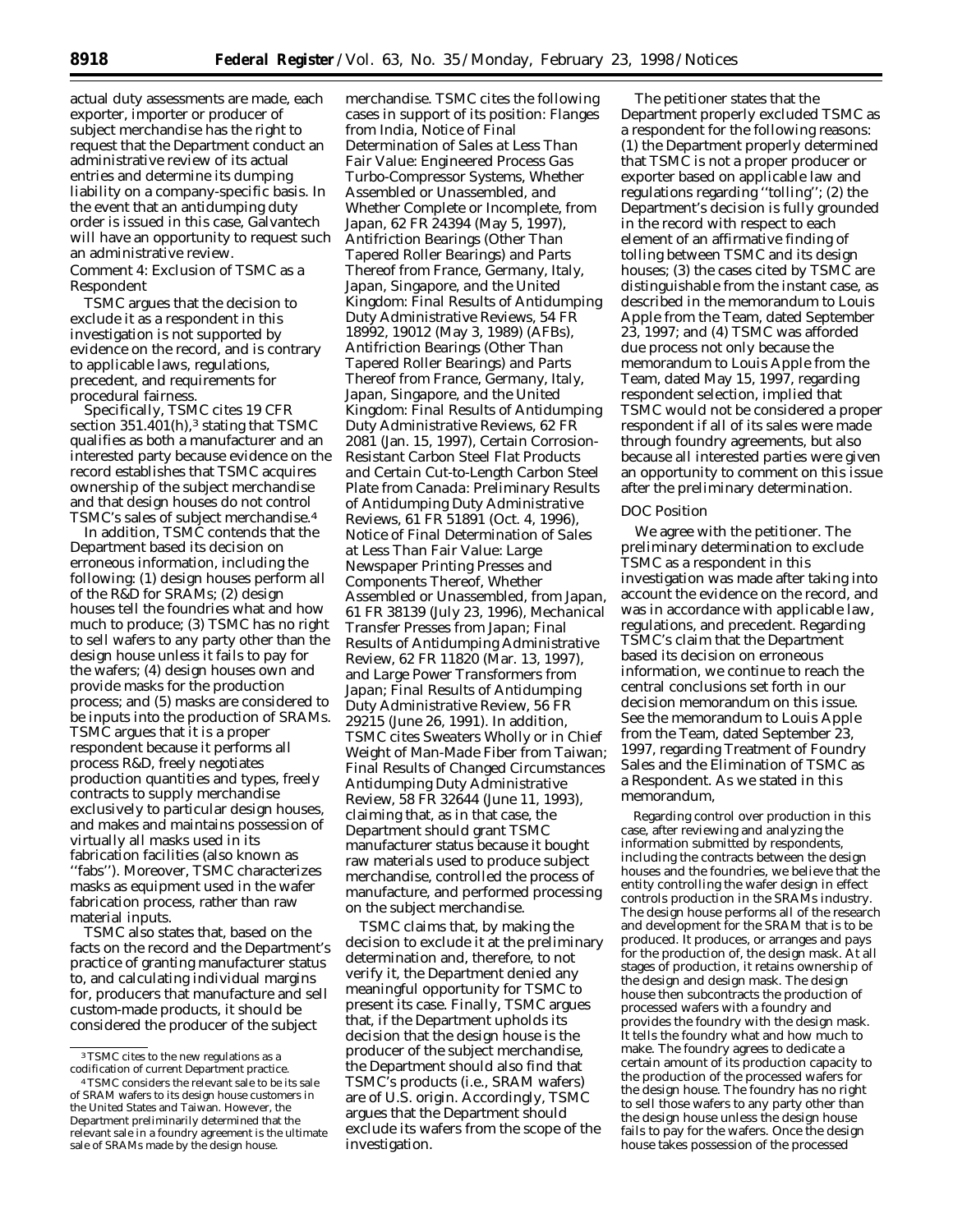wafers, it arranges for the subsequent steps in the production process. The design of the processed wafer is not only an important part of the finished product, it is a substantial element of production and imparts the essential features of the product. The design defines the ultimate characteristics and performance of the subject merchandise and delineates the purposes for which it can be used. The foundries manufactured processed SRAMs wafers using the proprietary designs of the design houses during the POI. As such, they did not control the production of the wafers in question, but merely translated the design of other companies into actual products.

We agree with TSMC that there are certain factual errors in the memorandum of September 23, 1997, but disagree as to the significance of these errors. With regard to the first alleged ''error'' identified by TSMC, we agree that the process R&D is performed by the foundry, but note that the design houses are responsible for all productrelated R&D as well as the proprietary designs. These steps impart the essential features of the product and define its ultimate characteristics and performance. With regard to the second alleged ''error,'' we agree that the production quantities and types are negotiated between the foundry and the design houses; this fact neither supports nor undermines a finding that the design houses are the producers of the subject merchandise. With regard to the third alleged ''error,'' we note that TSMC does not dispute the finding that the foundry has no right to sell wafers to any party other than the design house unless the design house fails to pay for the wafers. With regard to the fourth alleged ''error,'' while it may be true that the masks are produced and retained for a limited time by the foundry, the party that provides the design imparts the essential features of both the mask and the product; indeed, the design house controls the use of the mask just as much as it controls the use of the finished product (in that TSMC is obligated at some point to destroy the mask to prevent unauthorized reuse). With regard to the fifth alleged ''error,'' we do not find the characterization of the masks as either ''inputs'' or ''equipment'' to be a relevant distinction in this case.

With regard to TSMC's argument that this case is analogous to cases in which the Department has found the manufacturer of a ''custom-made'' product to be the producer, we note that the decision memorandum concluded with the finding that ''[t]he design of the processed wafer is not only an important part of the finished product, it is a substantial element of production and imparts the essential features of the

product. The design defines the ultimate characteristics and performance of the subject merchandise and delineates the purposes for which it can be used.'' This case is not analogous to cases in which the purchaser merely provides product specifications to the manufacturer. Moreover, we find unpersuasive TSMC's reference to *AFBs.* The issue discussed by the Department in the cited portion of the notice was whether certain custom-designed bearings were within the scope of the investigation. The Department did not discuss the question of whether the bearing designer, as opposed to the bearing manufacturer, should be considered to be the respondent.

Finally, with regard to TSMC's argument that its wafers should not be covered by the scope of the investigation, we find that these wafers constitute subject merchandise. As subject merchandise, we find that they are properly included in the scope. For further discussion, see *Comment 1,* above.

## *Comment 5:* Facts Available for TI–Acer

For the preliminary determination, the Department assigned TI–Acer a margin based on adverse facts available because it did not respond to the antidumping questionnaire. TI–Acer argues that the Department should not assign it a dumping margin based on adverse facts available because TI–Acer has no record of receiving the questionnaire. Rather, TI–Acer asserts that the Department should apply the all others rate, consistent with both previous legal decisions and the Department's treatment of other companies in this investigation. (*See Queen's Flowers de Colombia v. United States,* Slip Op. 97–120 (CIT Aug. 25, 1997) (*Queen's Flowers*), where the Court of International Trade found that the use of facts available was unwarranted when a respondent did not receive the questionnaire, and the Department's preliminary determination in this investigation, where the Department applied the all others rate to a company that could not be located.) TI–Acer claims that it should be subject to the all others rate because it is not a producer of subject merchandise and section  $735(c)(1)(B)(i)(II)$  of the Act states that the all others rate is applied to all exporters and producers not individually investigated.

#### *DOC Position*

We disagree with TI–Acer's assertion that the Department should assign it the all others rate. In *Queen's Flowers,* the Department found that the application of facts available was unwarranted

because the questionnaire was delivered to the wrong address. However, in this case the questionnaire was sent to TI– Acer's correct address and, according to records obtained from the courier, was accepted by TI–Acer. *See* the Department's letters addressed to TI– Acer dated October 22 and December 9, 1997.

Regarding TI–Acer's assertion that it should be assigned the all others rate under section  $735(c)(1)(B)(i)(II)$  of the Act because it was not individually investigated, we note that our investigation of TI–Acer began with the issuance of the questionnaire. Because TI–Acer did not file a timely questionnaire response, we were unable to determine that it was not a significant producer or exporter of subject merchandise and, consequently, to determine that it did not warrant individual investigation. For this reason, we found that TI–Acer failed to act to the best of its ability and applied adverse facts available to it for the preliminary determination. Since the time of the preliminary determination we have not received any information which would cause us to change this decision. Accordingly, we have assigned a dumping margin to this company based on adverse facts available for purposes of the final determination. This margin, 113.85 percent, is the highest margin stated in the notice of initiation.

### *Comment 6:* CEP Offset

The petitioner contends that the Department should make no CEP offset adjustment for any respondent for purposes of the final determination. The petitioner asserts that the Department's practice of determining the number and comparability of levels of trade after making all adjustments to CEP, but before adjusting NV, makes CEP offsets virtually automatic. According to the petitioner, under both the plain terms of the statute and the intent of Congress, such adjustments should be the exception, not the rule. The petitioner notes that it raised the same argument in another case and that the issue is being litigated. *See Dynamic Random Access Memory Semiconductors of One Megabit or Above From the Republic of Korea; Final Results of Antidumping Duty Administrative Review,* 62 FR 965 (Jan. 7, 1997) (*1994–1995 DRAMs Review*).

In addition to this general argument, the petitioner asserts that the Department specifically erred in granting a CEP offset adjustment to UMC because UMC neither requested an adjustment nor demonstrated that it was entitled to one. According to the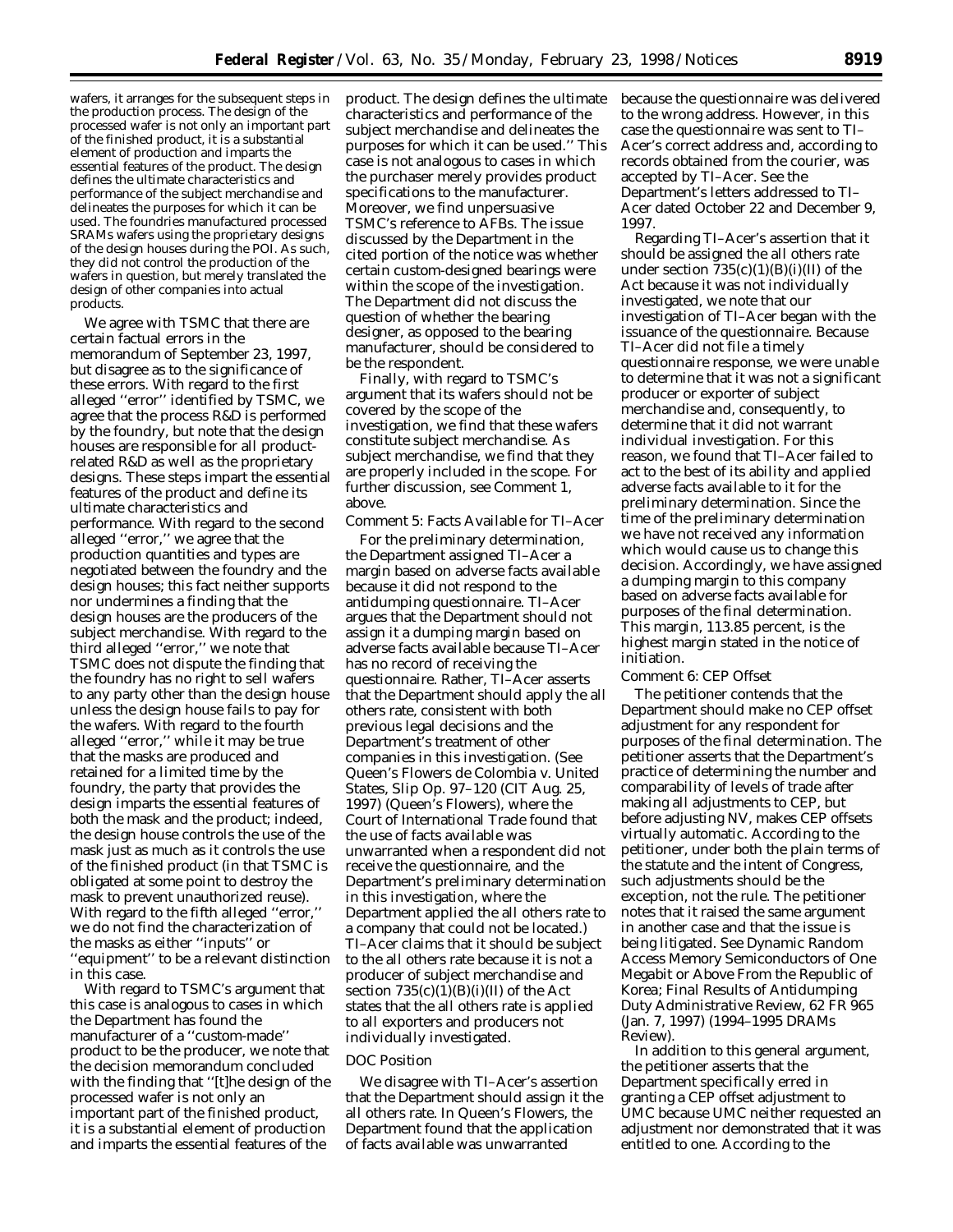petitioner, the Department's practice is to require respondents to affirmatively request adjustments in their favor and to demonstrate entitlement for these adjustments. As support for this position, the petitioner cites *Mechanical Transfer Presses From Japan; Final Results of Antidumping Administrative Review,* 61 FR 52910 (Oct. 9, 1996) (*Mechanical Transfer Presses*) and *Cold-Rolled Carbon Steel Flat Products from the Netherlands; Final Results of Antidumping Administrative Review,* 62 FR 18476 (April 15, 1997) (*Cold-Rolled Carbon Steel Flat Products*).

The respondents disagree, noting that the statute requires that a level of trade analysis be performed only after adjustment is made for U.S. selling expenses. *See* 19 U.S.C. § 1677b(a)(7)(A). The respondents further state that the Department's practice in this area is both clear and consistent with the statute. As support for this proposition, the respondents cite the *1994–1995 DRAMs Review,* where the Department stated that the level of trade will be evaluated based on the price after adjustments are made under section 772(d) of the Act. The respondents maintain that there is nothing new in the law or the facts of this investigation to suggest that the Department should reexamine its practice of beginning its level of trade analysis after adjusting for U.S. expenses.

The respondents further assert that the Department properly interpreted its statutory mandate by granting CEP offset adjustments in this case. Specifically, the respondents assert that they have supported their claims for these adjustments in their questionnaire responses and the Department verified the basis for these claims.

Regarding the offset granted to UMC, UMC argues that nothing in the statute imposes an obligation on a respondent to claim a CEP offset. Nonetheless, UMC states that it effectively asked the Department for the equivalent of an offset when it requested that the Department find two levels of trade in the home market and the United States.

Moreover, UMC asserts that the cases cited by the petitioner (*i.e., Mechanical Transfer Presses* and *Cold-Rolled Carbon Steel Flat Products*) do not apply here, as the former involved a company which submitted no information showing a difference in selling functions and the latter involved a company which made inconsistent statements involving level of trade in its questionnaire responses. UMC states that, since the beginning of the case, it has consistently provided information showing that it qualifies for a CEP offset.

Consequently, UMC states that the statute leaves the Department with no choice but to grant one.

### *DOC Position*

We agree with the respondents. As we stated in the *1994–1995 DRAMs Review*, the Department has—

consistently stated that, in those cases where a level of trade comparison is warranted and possible, then for CEP sales the level of trade will be evaluated based on the price after adjustments are made under section 772(d) of the Act (see *Large Newspaper Printing Presses and Components Thereof, Whether Assembled or Unassembled, From Japan; Notice of Final Determination of Sales at Less Than Fair Value,* 61 FR 38139, 38143 (July 23, 1996). In every case decided under the revised antidumping statute, we have consistently adhered to this interpretation of the SAA and of the Act. *See, e.g., Aramid Fiber Formed of Poly para-Phenylene Terephthalamide from the Netherlands; Preliminary Results of Antidumping Duty Administrative Review,* 61 FR 15766, 15768 (April 9, 1996); *Certain Stainless Steel Wire Rods from France; Preliminary Result of Antidumping Duty Administrative Review,* FR 8915, 8916 (March 9, 1996); *Antifriction Bearings (Other Than Tapered Roller Bearings) and parts Thereof from France, et. al., Preliminary Results of Antidumping Duty Administrative Review,* 61 FR 25713, 35718– 23 (July 8, 1996).

The Department's practice in this area is clear. Accordingly, consistent with this practice, we performed our level of trade analysis only after adjusting for selling expenses deducted from CEP starting price pursuant to section 772(d) of the Act. Based on our analysis, we determined that each respondent sold SRAMs during the POI at a level of trade in the home market which was different, and more advanced, than the level of trade at which it sold SRAMs in the United States.

Because there is insufficient information on the record to make a level of trade adjustment for any respondent in this case, we have granted a CEP offset adjustment for purposes of the final determination, in accordance with section  $773(a)(7)(B)$  of the Act. Each of the respondents, including UMC, provided sufficient data to justify this adjustment,

*Comment 7:* Use of Production Costs Incurred After the Quarter of Sale

The petitioner argues that the Department should compare home market sales with quarterly costs for the same or a prior quarter when performing the cost test, rather than using costs incurred in subsequent quarters. The petitioner asserts that use of actual production costs is particularly important in this case, because the Department found that there was a

significant and consistent price and cost decline which requires the use of quarterly data. The petitioner contends that the Department should use facts available for those sales where the respondents have not provided actual cost data. As facts available, the petitioner argues that the Department should use the weighted-average dumping margin calculated for all other sales by that respondent.

ISSI does not dispute the use of quarterly costs incurred in the same or a prior quarter as the quarter of sale. However, ISSI contends that, when those costs are not on the record, the Department should use either: (1) The reported costs from the closest subsequent quarter in which production occurred (*i.e.,* the methodology employed in the preliminary determination); or (2) the weightedaverage margin calculated for ISSI's other sales. According to ISSI, the latter methodology is the Department's practice when adverse facts available is not warranted.

Alliance argues that the petitioner's arguments do not apply, because it supplied all of the data requested by the Department.

## *DOC Position*

We agree with the petitioner, in part. We requested that all respondents provide cost data in the same quarter as the quarter of their home market and U.S. sales, or, when production did not occur in that quarter, to provide cost data for the most recent prior quarter in which production did occur. UMC and Winbond complied with these requests. Accordingly, we have used their cost data for purposes of the final determination. However, Alliance and ISSI did not submit production costs on this basis for a small number of products. Moreover, ISSI did not report production costs at all for one product. Because we afforded respondents the opportunity to report their actual costs for these products and Alliance and ISSI failed to do so, we have based the dumping margins for the associated sales on facts available.

Regarding Alliance, as facts available, we have used the weighted-average dumping margin calculated for all of Alliance's other sales. We have determined that this methodology is appropriate, given that, after the preliminary determination, Alliance was not given an express opportunity (unlike the other respondents, including ISSI) to provide the necessary data.

Regarding ISSI, we have determined that, contrary to the petitioner's neutral facts available methodology, an adverse assumption is appropriate. Because ISSI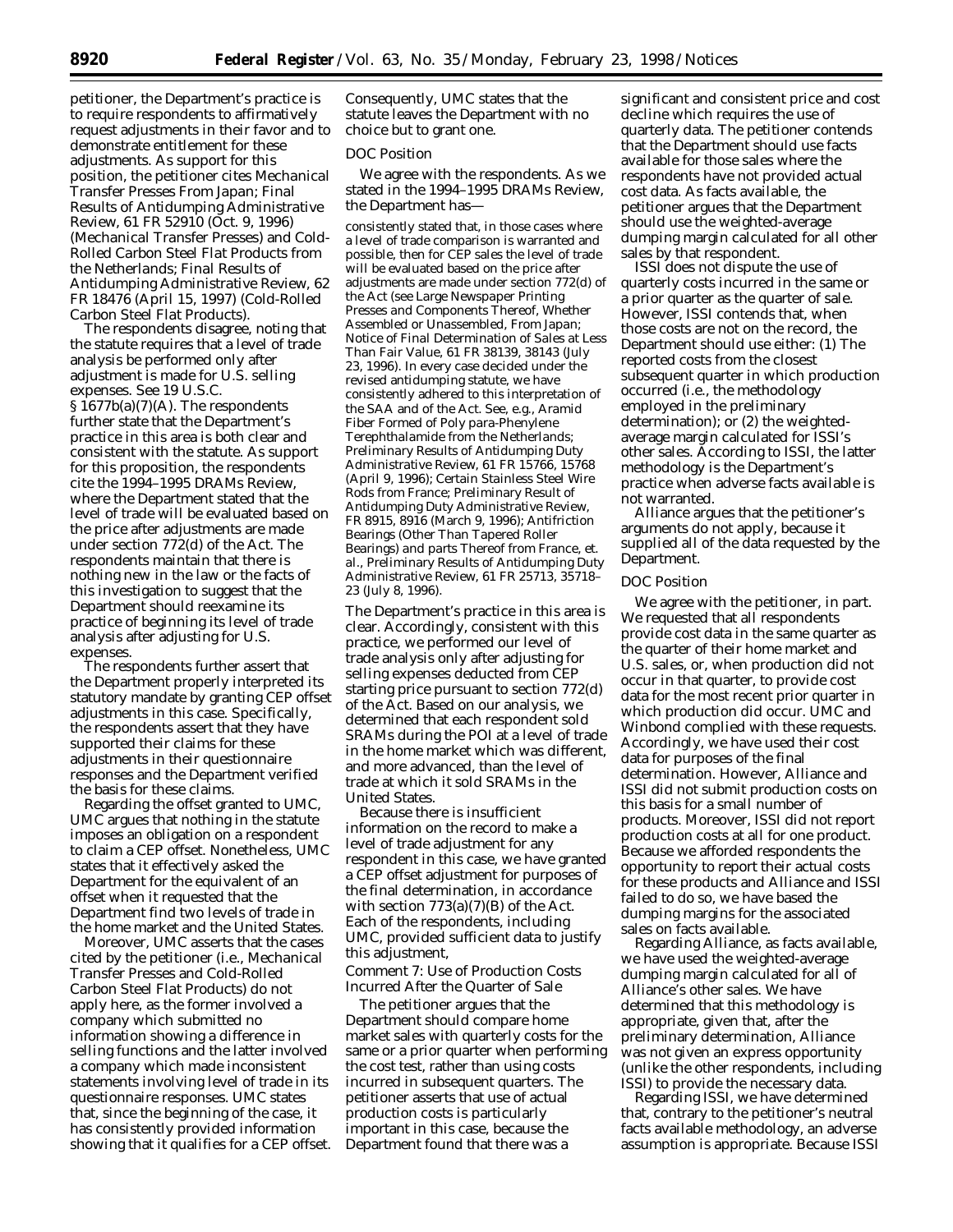has not explained why it was unable to provide the requested data, we find that ISSI has failed to cooperate to the best of its ability in complying with our requests for this information. Accordingly, as adverse facts available, we have used the highest non-aberrant margin calculated for any of ISSI's other U.S. sales, consistent with our treatment of ISSI's unreported costs in the preliminary determination. *Comment 8:* Cash and Stock Bonus Distributions to Directors, Supervisors, and Employees

UMC and Winbond argue that cash and shares of company stock given to their employees are distributions of profits that should not be included in the calculations of COP or CV. These respondents argue that these distributions are not recorded on their audited financial statements as an expense, but as direct reductions to retained earnings. In addition, Winbond argues that its distributions are paid out of post-tax earnings and are, therefore, not tax-deductible. The respondents note that section  $773(f)(1)(A)$  of the Act states that COP and CV shall normally be calculated based on the books and records of the exporter or producer of the merchandise if such records are kept in accordance with the generally accepted accounting principles (GAAP) of the exporting country, and if such records reasonably reflect the costs associated with the production of the merchandise under investigation. The respondents claim that these requirements are met by their consistent treatment of these stock distributions as reductions to retained earnings, in accordance with Taiwan GAAP.

The respondents argue that the distributions are analogous to dividends, which the Department has previously excluded from COP and CV. Specifically, Winbond maintains that, as with dividends, the company shareholders alone have the ability to authorize these payments. In support of its position, Winbond presented a letter from its Taiwanese attorneys which argues that cash and stock distributions to employees are treated as equivalent to dividends. Winbond also claims that English versions of its financial statements refer to the employee stock distributions as ''bonus shares'' in a short-hand, casual manner, which is factually inaccurate and prejudicial. Winbond argues that readers of its financial statements understand that such distributions are actually a transfer of wealth from shareholders to employees. Winbond also presented a letter from its auditing firm which stated that the distributions were issued

from equity, rather than company capital, and, as such, are more akin to preferred stock than bonuses under U.S. GAAP.

Winbond argues that the Department has consistently held that payments made by a company on behalf of its owners are not costs of production, even if they are carried on the company's books. In support of its position, Winbond cites to *Final Determination of Sales at Less Than Fair Value: Fresh Cut Roses from Colombia,* 60 FR 6980, 7000 (Feb. 6, 1995) (*Colombian Roses*) and *Final Determination of Sales at Less Than Fair Value: Fresh Kiwifruit from New Zealand,* 57 FR 13695, 13704 (April 17, 1992) (*New Zealand Kiwifruit*). Winbond also cites to *Final Determination of Sales at Less Than Fair Value: Oil Country Tubular Goods from Austria,* 60 FR 33551, 33557 (June 28, 1995) (*Austrian OCTG*), claiming that the bonus distributions are similar to dividends which were recorded in the equity section of the balance sheet rather than on the income statement.

Likewise, UMC argues that the recipients of its distributions are in a similar position to shareholders who receive dividends. UMC notes that the value of company stock varies with its performance and the recipients of distributions and dividends both share the economic risk the company faces. UMC argues that company stock distributed to employees represents a conveyance of ownership rights, and thus these distributions are more akin to dividends than to the cash distributed as bonuses to employees in *Porcelainon-Steel Cookware from Mexico: Notice of Final Results of Antidumping Duty Administrative Review,* 62 FR 25908, 25914 (May 12, 1997) (*Mexican Cookware*).

The respondents claim that treating employee stock distributions as a cost of production would be contrary to Department practice. UMC cites *Notice of Final Results of Antidumping Duty Administrative Review: Ferrosilicon from Brazil,* 62 FR 43504, 43511 (August 14, 1997) (*Ferrosilicon from Brazil*), where the Department treated ''social contributions'' for employees as a type of federal income tax and excluded the costs from the calculation of G&A expenses. Similarly, Winbond cites the Department's treatment of the enterprise tax in *Final Determination of Sales at Less Than Fair Value: High Information Content Flat Panel Display Screen and Glass Therefor from Japan,* 56 FR 32376, 32392 (July 16, 1991) (*Flat Panel Displays from Japan*), where the tax was levied on the basis of corporate income and unrelated to the COP.

Finally, the respondents argue that, should the Department decide to include employee stock distributions in COP and CV, the stock should be valued at par rather than at market value. The respondents claim that the par value more accurately reflects the cost of the transaction, as reflected in their accounting records. However, UMC asserts that, if the Department uses market value, it should discount the value of the distributions for associated risk factors because to do otherwise would overstate their value. Finally, arguing that the Department's calculation was incorrect under U.S. GAAP, Winbond presented a calculation prepared by its auditors setting forth their calculation of the market value of the distributions.

The authorities on Taiwan argue that the record in this case provides substantial evidence that stock distributions bear no relationship to production costs and have been properly classified as adjustments to retained earnings. The authorities on Taiwan state that this evidence includes: (1) A clear record of prior accounting treatment; (2) the fact that the existence and amount of stock distributions are ultimately controlled by shareholders; (3) the fact that stock bonuses are not tax deductible; and (4) the fact that the market value of the stock can and has fluctuated significantly.

The petitioner argues that the Department correctly classified the stock distributions in question as bonuses and properly included them in COP and CV. The petitioner points out that the Department's questionnaire requires respondents to report all compensation to employees, including bonuses. Moreover, the petitioner argues that, not only does U.S. GAAP prohibit companies from excluding stock bonuses from the income statement, but also excluding a significant portion of employee remuneration from the cost calculation fails to reasonably reflect the costs associated with the production of subject merchandise. Therefore, according to the petitioner, it is appropriate for the Department to adjust the costs as recorded in the respondents' normal books and records.

The petitioner points to an article prepared by ING Barings in March 1996 which states that net margins for some Taiwan electronics corporations ''are deceptively high  $* * *$  due to the way employee bonus shares are distributed and the way accounting is treated.'' *See* the petitioner's letter dated September 3, 1997. According to the petitioner, the ING Barings report notes that the Taiwan GAAP treatment of such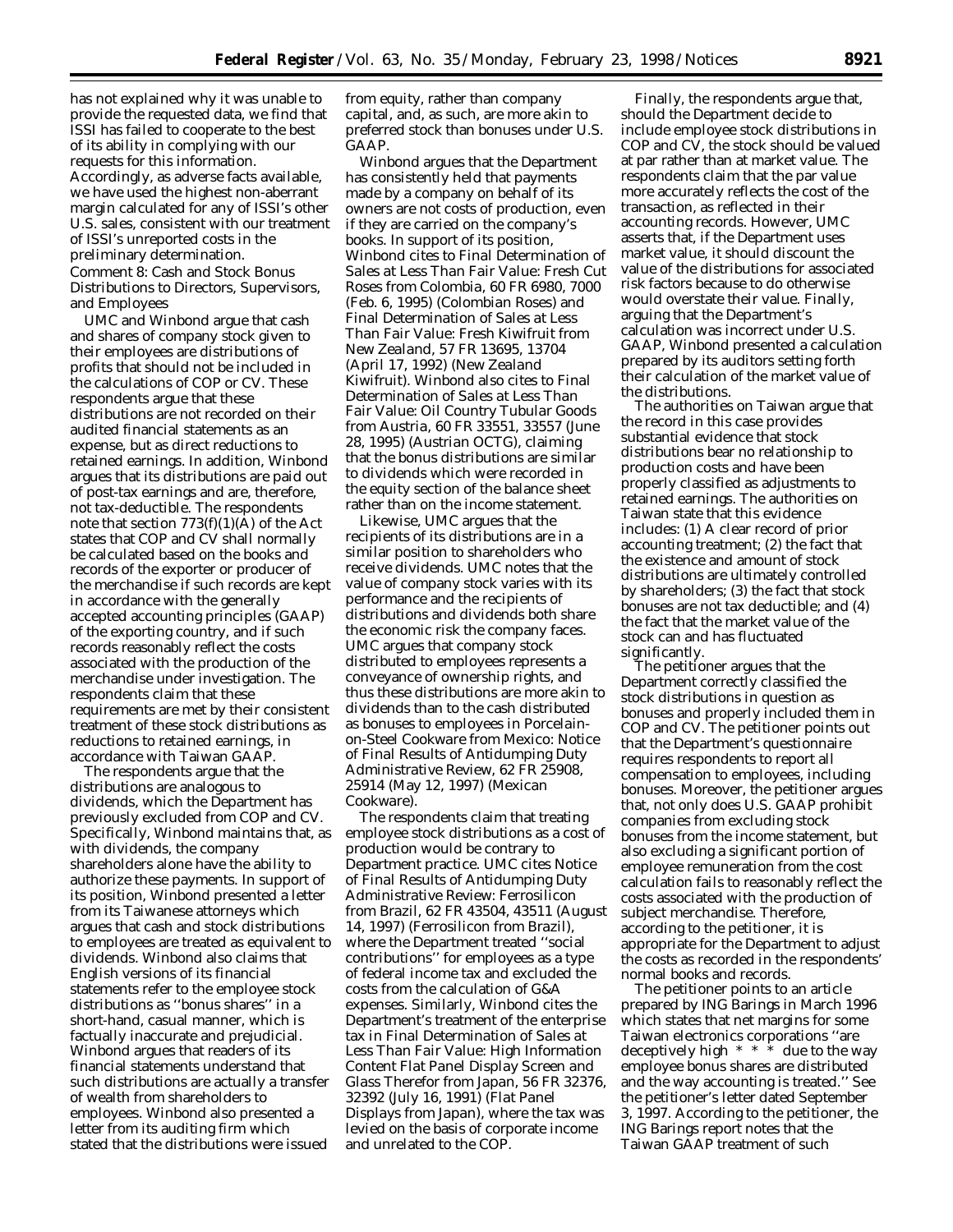bonuses permits companies to retain key employees while giving the appearance of high profitability, and characterizes such bonuses as a hidden cost not reflected in the income statement.

The petitioner asserts that the respondents' arguments regarding the control and authorization of bonuses by company shareholders are irrelevant and that such arguments do not change the fact that these amounts represent a cost of labor. The petitioner claims that stock and cash payments represent compensation by UMC and Winbond to their employees because they are paid in return for work performed for the company. The petitioner notes that U.S. GAAP states that, with regard to stock options, ''Employees provide services to the entity—not directly to the individual stockholders—as consideration for their options \* \* \* To omit such costs would give a misleading picture of the entity's financial performance.'' *See* Statement of Financial Accounting Standards (SFAS) No. 123, issued by the Financial Accounting Standards Board (FASB) in October 1995, at paragraph 90.

The petitioner argues that the Department has previously found that payments to employees, in whatever form, are a part of the compensation paid to employees and should be treated no differently than salaries or other employee benefits because they flow directly to a factor of production. *See Mexican Cookware.* The petitioner claims that the Department did not conclude in *Mexican Cookware* that if the bonuses had been made in the form of stock then they should be excluded from cost, despite the respondents' arguments to the contrary.

According to the petitioner, stock bonuses should be included in COP and CV at the market value. The petitioner argues that the par value of stock is purely nominal, with no relationship to the stock's actual value. The petitioner notes that the par value of stock for all companies in Taiwan is set at NT\$10 and that the use of par value ignores the economic substance of the transaction. The petitioner points out that U.S. GAAP rejects the use of par value and instead requires that bonuses be recorded at the market value on the date the stock or stock option is granted.

## *DOC Position*

We agree with the petitioner. The amounts distributed by UMC and Winbond to their directors, supervisors, and employees, whether in the form of stock or cash, represent compensation for services which the individual has provided to the company. Therefore, in

accordance with section 773(f)(1)(A) of the Act, we have determined that it is appropriate to include these amounts in the calculation of COP and CV.

We acknowledge that the respondents' treatment of these distributions as reductions to equity is in accordance with Taiwan GAAP. However, we find that this treatment is contrary to the requirements of section  $773(f)(1)(A)$  of the Act, as it does not reasonably reflect the respondents' cost of production, because the stock transferred to employees in exchange for their labor is a cost to the company that is not reflected in the reported COPs and CVs.

Specifically, we disagree with the respondents' classification of these payments as dividends. First, we note that they are identified on the respondents' English version audited financial statements as bonuses. Second, we note that the distribution arrangement is set forth in each company's articles of incorporation, is known to the individuals that seek employment at UMC or Winbond and is considered by each company's management when setting wage and salary levels.<sup>5</sup>

Authorization by the stockholders does not mean that the distributions are not a cost to the company; we note that the company is foregoing the opportunity to acquire capital by issuing or selling those shares to investors at the market price. The economic substance of the distributions is that the directors, supervisors and employees have performed services for the company and the stock and cash distributions are provided to them as additional compensation for their services. Under U.S. GAAP, these distributions would be reported as an expense on the income statement and not as a deduction from retained earnings.

We disagree with the respondents' claims that the inclusion of these amounts in COP and CV contradicts Department's normal practice and is contrary to our findings in *Mexican Cookware.* The Department addressed the issue of profit-sharing in *Mexican Cookware*, where profit-sharing was accounted for in a similar manner. In *Mexican Cookware* we stated that profitsharing is distinct from dividends in that the profit-sharing distributions represent a legal obligation to a productive factor in the manufacturing

process and not a distribution to the owners of the company. Dividends paid to shareholders would not be considered a cost by the Department. In *Mexican Cookware,* as in this case, the distributions were to employees in exchange for their services on behalf of the company. It is irrelevant that company employees who receive stock bonuses obtain ownership rights and will thereafter share an economic risk with other shareholders.

Furthermore, we disagree with Winbond's interpretation of the Department's practice, as presented in *Colombian Roses*, *New Zealand Kiwifruit*, and *Austrian OCTG.* In *Colombian Roses*, the amounts paid out by the respondent were excluded because the recipient of the payments did not perform any service for the company. In the instant case, however, the stock distributions made by UMC and Winbond are compensation to company employees for their services. Similarly, in *New Zealand Kiwifruit* the Department excluded from COP costs which were determined to be the owner's personal expenses. Contrary to Winbond's claim, the *New Zealand Kiwifruit* decision does not indicate that the Department excluded costs which were recorded in the respondent's accounting records. Finally, we note that *Austrian OCTG* supports the Department's decision in this case, because in *Austrian OCTG* the Department noted that ''profit sharing plans are directly related to wages and salaries. Profit distributions to employees are treated in a manner similar to bonuses \* \* \* these mandatory payments represent compensation to the employees for their efforts in the production of merchandise and the administration of the company.'' The same circumstances exist here and our treatment of employee stock distributions is entirely consistent with the decision made in *Austrian OCTG*. Finally, regarding Winbond's attempts to compare its stock distributions to the dividends paid out in *Austrian OCTG*, we note that stock distributions can be easily distinguished from dividends, as discussed in *Mexican Cookware.*

We find that the respondents' cites to *Ferrosilicon from Brazil* and *Flat Panel Displays from Japan* are equally misplaced. In those cases the amounts were charges by the government to the company, rather than amounts authorized by the board of directors and paid by the company to its employees.

Regarding the respondents' claim that we should value the stock distributions at par value (which reflects the amount at which they are recorded in the

<sup>5</sup>For example, UMC announces on its Internet home page, under the heading of ''Employment opportunities—Compensation'' that a ''fixed portion of surplus profit is passed to employees as either cash or UMC shares.'' Winbond announces on its home page that its compensation and benefits include "holiday bonuses" and "profit sharing.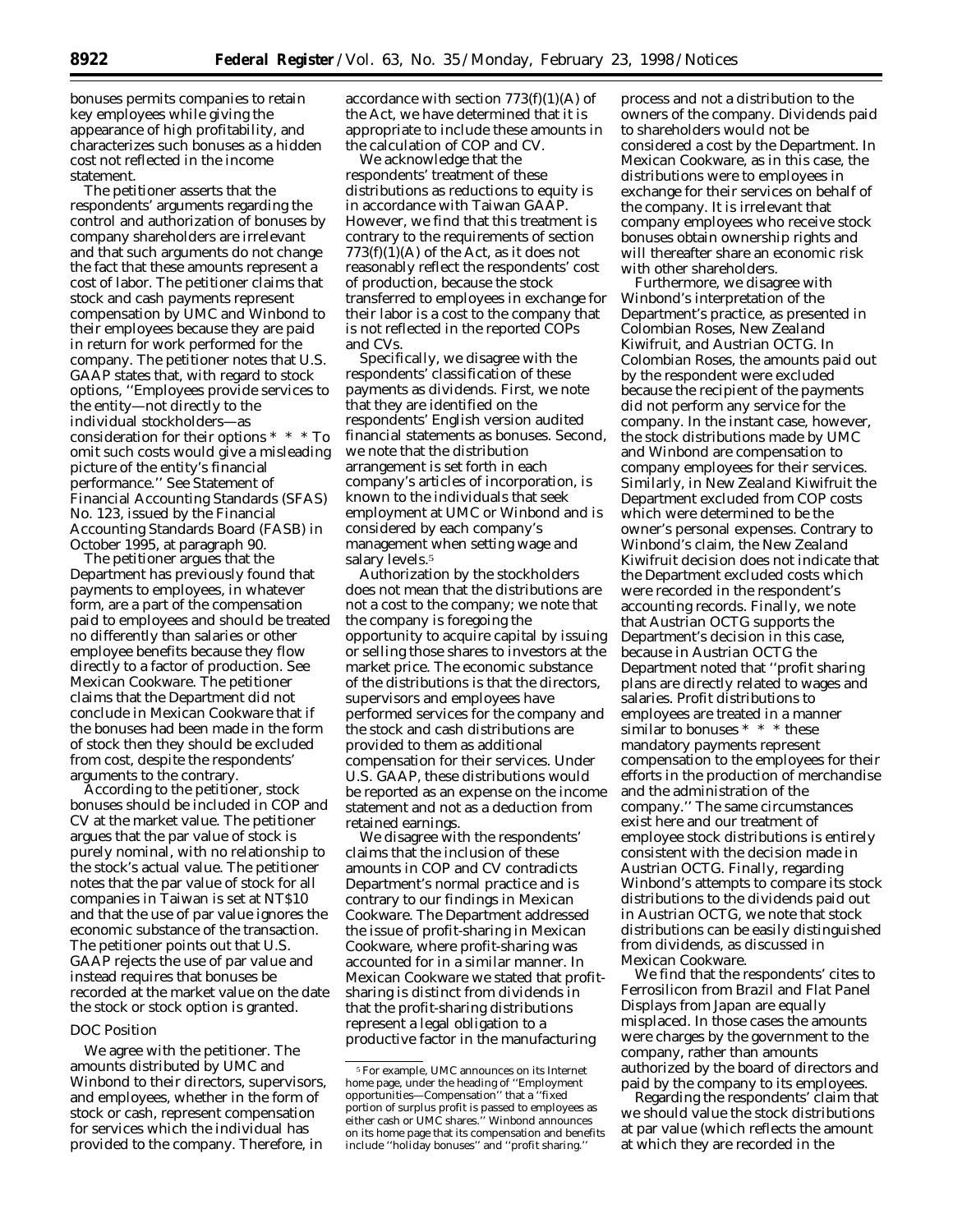companies' financial statements), we disagree. Because the par value of company stock in Taiwan is set under the Company Law at NT\$10 for each company, we find that the stock's par value does not represent the value of the distribution to the employees. As described in Intermediate Accounting (8th Edition, Kieso & Weygandt, 1995) at 739, par value ''has but one real significance; it establishes the maximum responsibility of a stockholder in the event of insolvency or other involuntary dissolution. Par value is thus not 'value' in the ordinary sense of word.''

We agree with the petitioner that these distributions should be valued at fair market value. Under U.S. GAAP, as directed by the FASB in SFAS No. 123, shares of stock awarded to employees should be valued at the fair value of the stock at the grant date. The SFAS also directs that, ''If an award is for past services, the related compensation cost shall be recognized in the period in which it is granted.'' In the instant case, the stock distributed by UMC and Winbond in the current year was for service of the prior year. Under U.S. GAAP, it is appropriate to recognize the compensation cost in the period when it was granted. Therefore, the stock bonus granted during 1996 for 1995 service should be recognized as a cost during 1996.

As to the determination of fair market value, because the employee stock bonuses were authorized by UMC and Winbond shareholders at the annual shareholders' meetings, our preference would be to value the stock at the market price on those dates. However, since the dates of those meetings are not on the case record, we have valued the stock distributions on the dates of issuance. This is a reasonable surrogate because employees do not receive the stock until the date of issuance and, thus, the value of what they are receiving is not fixed until that date. We note that using the closing stock price on the date of issuance accounts for market risk associated with the distribution. We disagree with the calculation prepared by Winbond's auditors because that calculation incorrectly values Winbond stock at the company's fiscal year end, rather than the grant date specified under U.S. GAAP.

We also disagree with the arguments raised by the authorities on Taiwan. The record supports the Department's determination that the cash and stock distributions represent compensation to directors, supervisors, and employees and, therefore, they are a cost within the meaning of section  $773(f)(1)(A)$  of the Act, despite the accounting treatment

prescribed by Taiwan GAAP. We acknowledge the existence of the specific items that the government of Taiwan points to as evidence, but we disagree with the government of Taiwan's conclusion that these items support the exclusion of the cash and stock distributions from the respondents' COP and CV. *Comment 9:* Research and Development Expenses

Each of the four respondents argues that the Department improperly allocated semiconductor R&D expenses to all semiconductor products in the preliminary determination.

Alliance claims that such an allocation is inappropriate because companies without fabrication facilities, such as Alliance, engage in R&D for circuit design of new products, rather than in the process R&D pursued by companies that fabricate SRAM wafers. Alliance refers to a letter from Professor Bruce A. Wooley which states that, ''[I]n the case of circuit design techniques there is virtually no cross-fertilization among various classes of memories.'' *See* exhibit one of Alliance's submission dated September 15, 1997. Alliance claims that the articles proffered by the petitioner to support its claim that R&D conducted in one area benefits other areas mainly relate to process technology which may benefit a variety of products and to the incorporation of separate designs on a single chip; they do not address whether design technology from one type of memory product benefits the design of another. Alliance argues that both its verified R&D information and the fact that the company separates product-specific R&D for accounting purposes demonstrate that the R&D conducted by Alliance is product-specific design R&D, which does not benefit all products. Alliance argues that, if the Department determines that cross-fertilization of design R&D among memory products does occur, it should still not aggregate product-specific R&D for logic products with product-specific R&D for memory products.

In addition, argues Alliance, if the Department allocates R&D expenses over all SRAM products, it should calculate the R&D expense factor using the costs incurred during the POI, rather than the company's fiscal year. Alliance claims that the Department's intention in the preliminary determination was to ''allocate the total amount of semiconductor R&D for the POI over the total cost of sales of semiconductor products sold during the POI, using an annual ratio.'' Alliance argues that the Department incorrectly calculated its

R&D ratio using data from its fiscal year, rather than the expenses incurred during the POI.

ISSI claims that the methodology followed by the Department in previous cases where it allocated all semiconductor R&D expenses to all semiconductor products does not apply to ISSI because it is a non-integrated, U.S.-owned and controlled, fabless semiconductor producer. *See e.g., Dynamic Random Access Memory Semiconductors from Korea: Final Results of Antidumping Duty Administrative Review,* 61 FR, 20216, 20217 (May 6, 1996). ISSI asserts that the Department should accept its R&D expense allocation methodology because ISSI performs largely design R&D which, unlike process R&D, is specific to a given product category and has no application or benefit to other product groups. ISSI notes that it separated and allocated design R&D expenses into the distinct, nonoverlapping product areas of volatile memory (*i.e.,* DRAMs and SRAMs), nonvolatile memory, and logic.

UMC argues that the Department should allocate process and design R&D only for memory products to SRAMs, not total semiconductor R&D to all semiconductors. UMC contends that, while it may be appropriate to allocate process R&D across all semiconductor products in some instances, it is not appropriate to use this methodology with product-specific design R&D. Moreover, UMC argues that the Department's practice is to use productspecific costs and cites to the Court of International Trade's decision in *Micron Technology, Inc.* v. *U.S.* 893 F. Supp. 21, 27 (CIT, 1995) (*Micron Technology*). UMC argues that the CIT stated in *Micron Technology* that R&D costs may not be allocated on an aggregate basis unless there is substantial evidence demonstrating that the subject merchandise benefits from R&D expenditures earmarked for non-subject merchandise. UMC states that, in this case, there is no credible evidence on the record demonstrating that the subject merchandise benefits from nonsubject R&D (*i.e.,* there are no specific instances on the record of crossfertilization of R&D across product lines). In addition, UMC claims that a number of detailed statements on the record by semiconductor experts unanimously conclude that there is virtually no benefit accruing to memory products from R&D performed on nonmemory products.

Furthermore, argues UMC, the Department should differentiate the Taiwan SRAM industry from its Korean counterpart, in that most Korean firms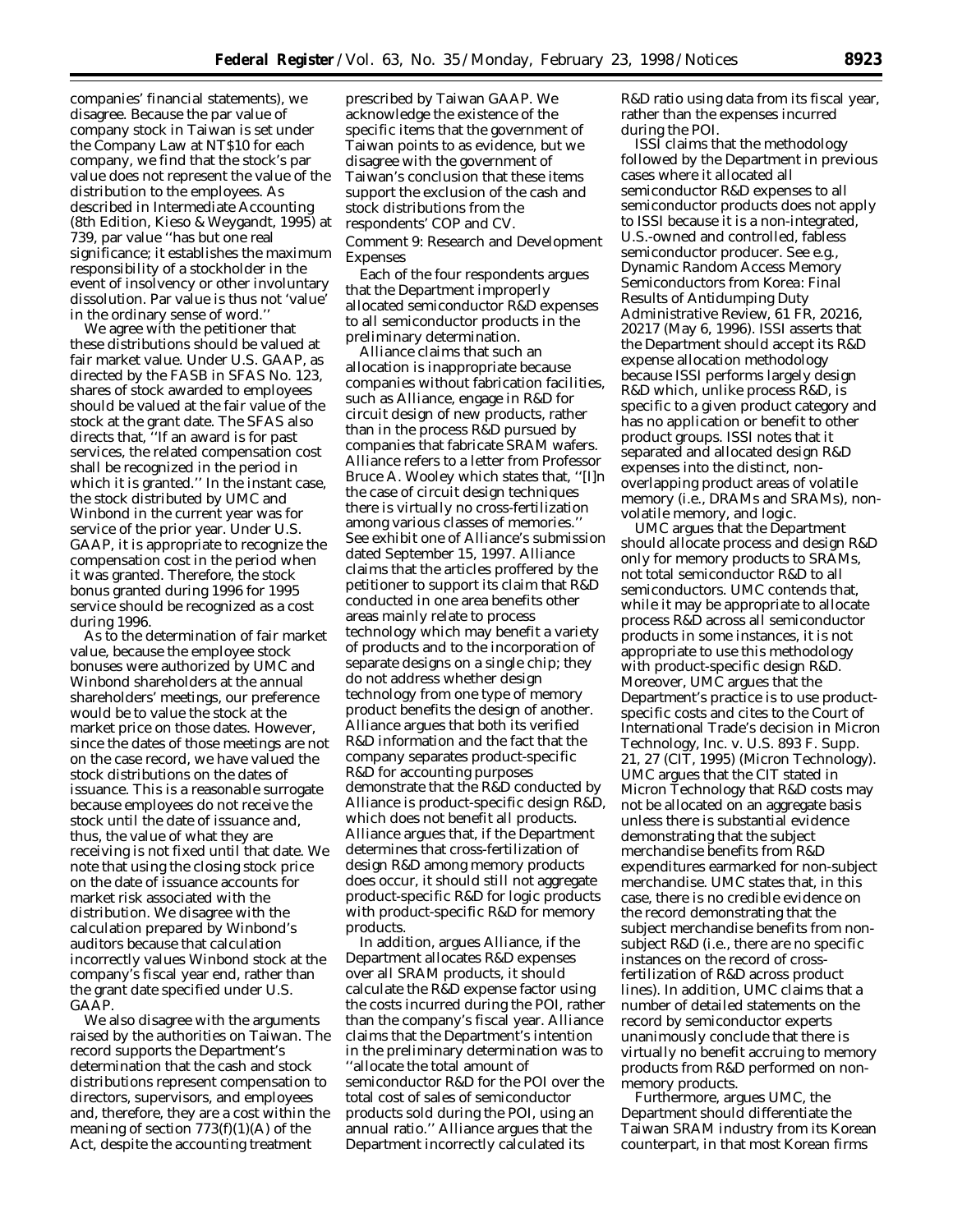are highly integrated, while much of the Taiwan industry consists of segmented production. UMC argues that product design R&D is far more likely to lead to cross-fertilization among products when it is performed by an integrated firm rather than by a non-integrated firm. Accordingly, UMC argues that a finding of cross-fertilization of R&D in the Korean industry may have little or no application here. Moreover, UMC maintains that in its accounting records it segregates process R&D from product design R&D which relates only to specific types of integrated circuits. UMC claims that there is no crossfertilization between its R&D for SRAM product design and R&D for product design for other types of integrated circuit devices. UMC argues that, if the Department determines that design R&D costs for non-subject merchandise do, in fact, cross-fertilize SRAM design R&D, then a distinction must be drawn between design R&D for memory and design R&D for non-memory (*i.e.,* logic) products.

Winbond asserts that the Department's R&D allocation at the preliminary determination significantly overstated its COP. According to Winbond, its other product lines have an entirely different engineering focus and are segregated from Winbond's SRAM R&D activities both organizationally and in its accounting system. Winbond asserts that it tracks in its accounting records all R&D expenses by category, such as product design or process R&D, and further by product type and project.

Winbond argues that the antidumping law requires the use of product-specific costs. Winbond argues further that, as a legal matter, there is no evidence on the record to overcome the verified fact that cross-fertilization does not occur at Winbond. Winbond contends that the allocation of R&D on a company-wide basis fails to account for the fluctuation of logic R&D and the stability of SRAM R&D. In addition, Winbond notes that the focus of logic product R&D is the end product's specific function, whereas SRAM R&D focuses on the reduction in cell size, a completely different and more discrete goal. Moreover, Winbond asserts that it is unreasonable to include Winbond's logic product R&D costs in the allocation factor since R&D spending on logic products was vastly higher in 1996 than R&D spending for SRAMs.

The petitioner agrees with the Department's treatment of R&D expenses in its preliminary determination. The petitioner argues that contrary to ISSI's and Alliance's assertions, the allocation methodology used in Korean DRAMs applies in this case. The petitioner states that the respondents fail to appreciate that in Korean DRAMs, process R&D was considered to be part of overhead and that only product R&D of the type incurred by ISSI and Alliance was at issue. Furthermore, in Korean DRAMs, the Department allocated all product semiconductor R&D over all semiconductor production.

The petitioner criticizes the letters submitted on behalf of the respondents, stating that each is entitled to no more weight on the basis of their credentials than are those submitted on behalf of the petitioner or the Department. The petitioner claims that information on the record, such as the expert testimony of Mr. Cloud of Micron and Dr. Murzy Jhabvala of the National Aeronautics and Space Administration (NASA), as well as numerous magazine articles, supports its claim that cross-fertilization occurs among R&D projects conducted for various semiconductor products. The petitioner notes that ISSI itself allocated SRAM and DRAM R&D over memory cost of sales, thereby implicitly assuming cross-fertilization of SRAM and DRAM R&D.

In addition, the petitioner maintains that the Department's methodology was appropriate because R&D is supported by revenues from the complete range of products sold, not solely by the revenues of a particular product on which an R&D project is focused. Accordingly, the petitioner argues, it is most appropriate to allocate all semiconductor R&D over the base that sustains it (*i.e.,* over all semiconductor production). Moreover, the petitioner argues that the respondents' maintenance of product-specific accounting categorization by project does not prove that R&D conducted for one type of semiconductor cannot benefit the development of another type.

## *DOC Position*

We agree with the petitioner. We find that there is cross-fertilization of scientific ideas between the R&D activities of semiconductor products. Processing advancements for one semiconductor product can benefit other types of semiconductor products (including logic and memory). Furthermore, design improvements, although undertaken for a specific product, can, and often do, become incorporated into the design of other semiconductors, whether they are logic or memory devices. We find that it is appropriate to allocate the cost of all semiconductor R&D to all semiconductor products, given that scientific ideas developed in one semiconductor area can be and have

been utilized in the development of other semiconductor products. Therefore, for purposes of the final determination, we have calculated R&D for SRAMs using the ratio of total semiconductor R&D to total semiconductor cost of sales for the annual period that most closely corresponds to the POI.

Due to the forward-looking nature of R&D activities, the Department cannot identify every instance where SRAM R&D may influence logic products or where logic R&D may influence SRAM products, but the Department's own expert has identified areas where R&D from one type of semiconductor product has influenced another semiconductor product. Dr. Murzy Jhabvala, a semiconductor device engineer at NASA with twenty-four years of experience, was invited by the Department to express his views regarding crossfertilization of R&D efforts in the semiconductor industry. He has stated that ''it is reasonable and realistic to contend that R&D from one area (*e.g.,* bipolar) applies and benefits R&D efforts in another area (*e.g.,* MOS memory).'' Dr. Jhabvala went on to state that—

SRAMs represent along with DRAMs the culmination of semiconductor research and development. Both families of devices have benefitted from the advances in photolithographic techniques to print the fine geometries (the state-of-the-art steppers) required for the high density of transistors. . . . Clearly, three distinct areas of semiconductor technology are converging to benefit the SRAM device performance. There are other instances where previous technology and the efforts expended to develop that technology occurs in the SRAM technology. Some examples of these are the use of thin film transistors (TFTs) in SRAMs, advanced metal interconnect systems, anisotropic etching and filling techniques for trenching and planarization (CMP) and implant technology for retrograde wells.

*See* memo from Peter Scholl to the file dated September 16, 1997, placing letters from Dr. Jhabvala on the record.6

The Department has also identified through published magazine articles examples of cross-fertilization in the semiconductor industry. *See, e.g.,* ''A 250–MHz Skewed-Clock Pipelined Data

<sup>6</sup> In letters dated January 23 and 28, 1998, the respondents expressed concern that the Department might consider information from the Korean SRAM record or a memorandum from Dr. Jhabvala placed on the record on January 15, 1998, (*i.e.,* after the public hearing in this case) which the parties did not have any opportunity to comment upon. We agree that the parties have not had an opportunity to comment upon this memorandum. Therefore, we have not considered it or any information on the Korean SRAMs record in our final determination. We note that we have quoted from Dr. Jhabvala's pre-verification comments on the record in this case.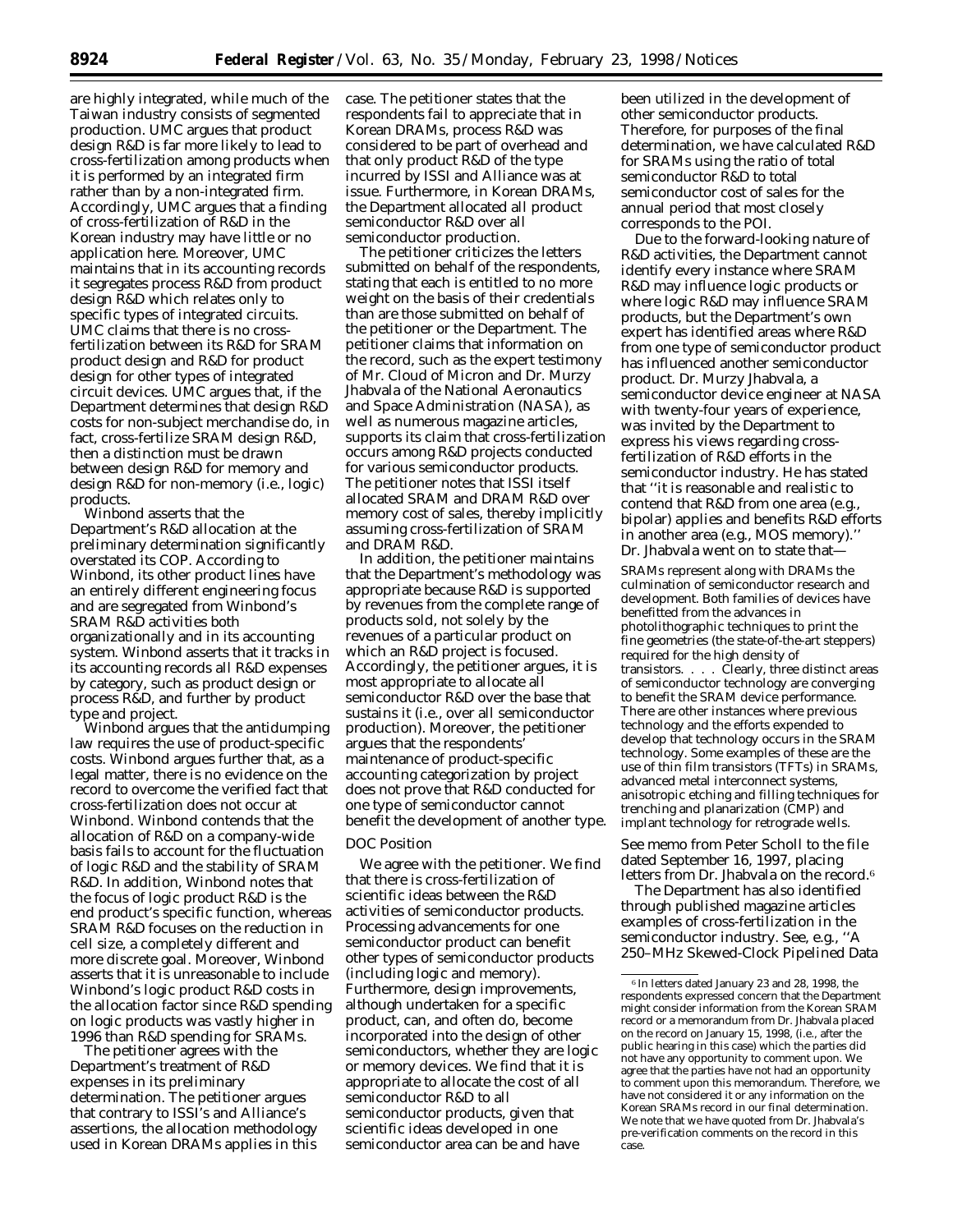Buffer,'' *Institute of Electrical and Electronics Engineers Journal of Solid State Circuits,* March 1996; and ''A 1– Mb 2 Tr/b Nonvolatile CAM Based on Flash Memory Technologies,'' *Institute of Electrical and Electronics Engineers Journal of Solid State Circuits,* November 1996. We also noted numerous published articles in the *Institute of Electrical and Electronics Engineers Journal of Solid State Circuits* which described how significant advancements in the advanced semiconductor integrated circuit (ASIC)/logic product area have had important ramifications for chip design in the memory areas. The articles described how multilayer metal design development categorized as logic/ASIC R&D will permit companies to build chips that are smaller, faster and more power-efficient. The articles concluded that the research will be used in the future to improve microprocessors, memory and mixed-signal devices. As an example, one article entitled ''The Challenges of Embedded DRAM in ASICs: A Manufacturing Economics Point of View,'' *Dataquest Interactive,* August 25, 1997, discussed the technical challenges of embedding memory into ASICs, which illustrated the overlap in design and process technology between logic and memory circuits. This article noted on page two that ''[b]oth the fast SRAM and the 'pseudo-DRAM' structures are actually subsets of the process flow for advanced logic, so designing and constructing SLI ASICs are a natural extension and do not really add much to the per-wafer cost of the process.'' The articles were attached as exhibits to the letter submitted by the petitioner on October 15, 1997.

We reviewed the views of the respondents' expert on this subject and found them to be of less probative value than the cases cited above, as the published articles refute Dr. Wooley's assertion that there is no crossfertilization among circuit design techniques. In fact, Dr. Wooley, writing on behalf of ISSI, agrees that there can be cross-fertilization in the development of process technologies among various classes of memories. This assertion also refutes the other respondents' claims that there is no cross-fertilization in the development of process technologies.

Moreover, contrary to the respondents' assertion, the methodology we are applying does calculate productspecific costs. Where expenditures benefit more than one product, it is the Department's practice to *allocate* those costs to all the products which are benefitted. Therefore, as semiconductor R&D benefits all semiconductor

products, we have allocated semiconductor R&D to all semiconductor products.

We also disagree with the respondents' assertion that the methodology employed by the Department should be based on respondents' normal accounting records. While we do not disagree that each R&D project is accounted for separately in each of the respondents' respective books and records, we note that the existence of separate accounting records does not necessarily preclude the phenomenon of cross-fertilization of scientific ideas. Since accounting records do not address the critical issue of whether ideas from research in one area benefit another area, we do not find this argument persuasive.

We also found unpersuasive the following arguments presented by respondents: (1) That SRAMs are a mature product that cannot benefit from R&D performed in other areas; (2) that logic R&D is more complex than memory R&D; (3) that logic R&D is unique to an application; and (4) that logic R&D involves high level architecture and functionality which is different from SRAM R&D (which focuses on shrinking cell size, increasing capacity and efficiency). The record shows that the primary focus for SRAM and DRAM R&D is reducing die size and increasing speed, which will benefit from the metal multilayer design R&D being conducted in connection with logic/ASIC products. Moreover, the issue is not whether application-specific design R&D for logic products can be used for SRAMs, but rather whether what is learned from logic/ASIC product R&D can be used to improve SRAM performance. We also disagree with Winbond's arguments that, since it has more logic product lines than memory product lines, more employees for logic R&D than SRAM R&D and proportionally more expenses for the logic product line than the SRAM product line, it follows that no logic R&D should be assigned to SRAMs. When applied to the cost of manufacturing, the ratio of total semiconductor R&D to the total semiconductor cost of sales results in proportional amounts of R&D for each specific product. Our methodology assigns R&D costs to products in proportion to the amount sold during the period. If 75 percent of the cost of products sold were logic products then logic products would receive 75 percent of the R&D costs incurred during the period. This in no way assigns SRAMs an unreasonable portion of R&D costs.

Based on the foregoing, for purposes of the final determination, we have

calculated R&D for SRAMs using the ratio of total semiconductor R&D to total semiconductor cost of sales for the annual period that most closely corresponds to the POI.

### *Company-Specific Issues*

#### A. Alliance

*Comment 10:* Time Period for Cost and Price Comparisons

In the preliminary determination, the Department compared prices and conducted the sales below cost test using quarterly data. Alliance argues that for the final determination the Department should compare prices and conduct the sales below cost test using annual data. Alliance gives three reasons in support of its argument.

First, Alliance argues that there is no regulatory requirement that the Department compare prices and costs on a quarterly basis and that it is clearly envisioned that the Department will use annual averages unless there is a strong reason to do otherwise. Alliance argues that, in this case, there is no such reason. Moreover, Alliance argues, while the Department has used quarterly data in some previous semiconductor cases, the Department has recognized that it must apply the most reasonable methodology for each respondent based upon its price and cost trends. Alliance cites to *DRAMs From Korea* at 15476, where the Department used monthly averages for one respondent and POI averages for another.

Second, Alliance argues that its structure as a fabless company that subcontracts various phases of SRAM production makes the use of annual costs appropriate. Alliance states that integrated producers have large fixed costs that tend to mute changes in total costs from one quarter to another and that they tend to have declining costs over time due to the learning curve. By contrast, argues Alliance, its costs of production consist almost completely of variable costs, which vary greatly from quarter to quarter according to volume and other factors. Moreover, Alliance maintains that, because its costs consist primarily of payments to subcontractors, they do not steadily trend downward over time.

Third, Alliance argues that the Department has established that, where cost or pricing factors vary erratically from quarter to quarter, it is more appropriate to use annual comparisons to smooth out the aberrational results. In support of this argument, Alliance cites to a number of cases, including *Color Television Receivers From the Republic of Korea; Final Results of Antidumping*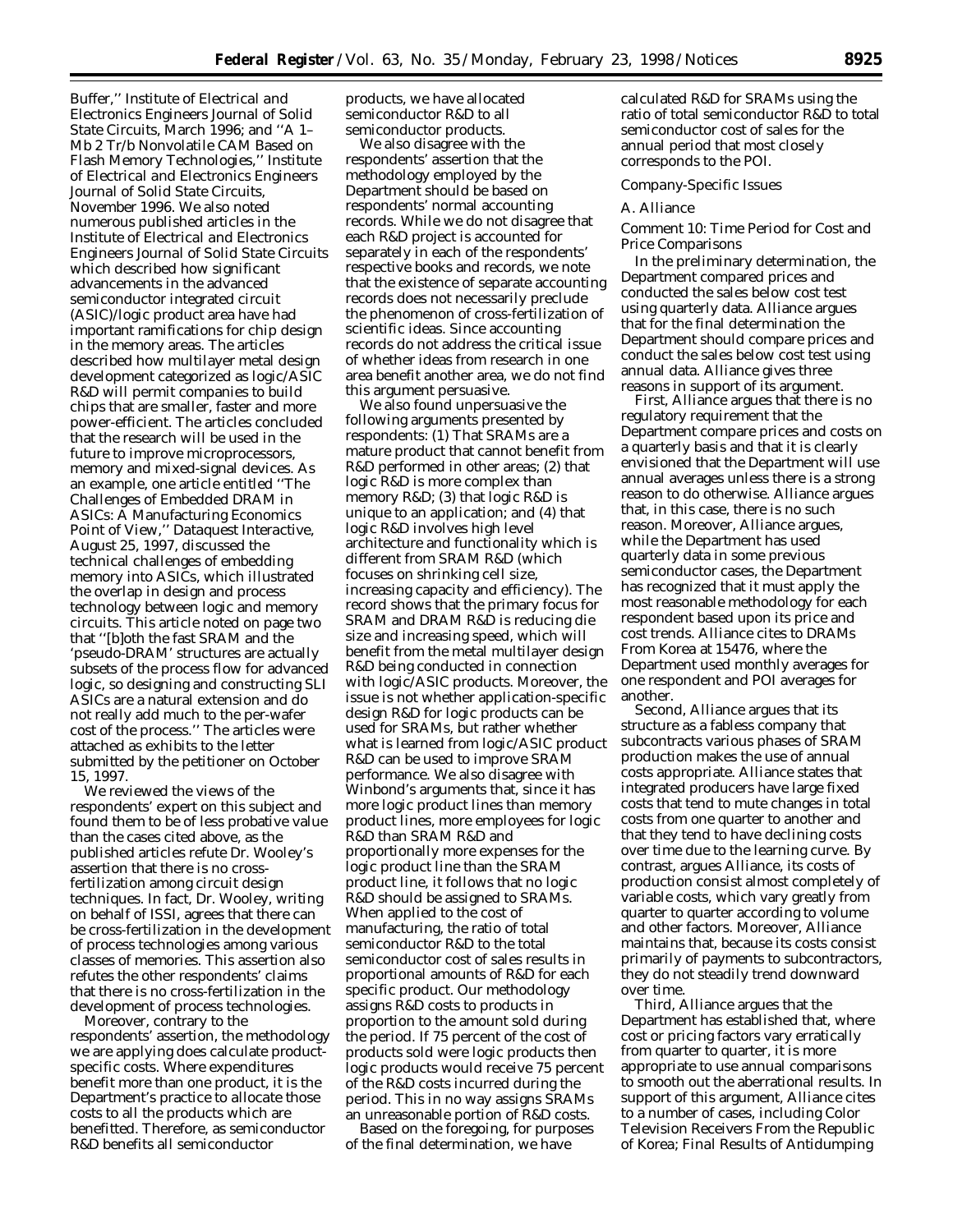*Duty Administrative Review,* 55 FR 26225, 26228 (June 27, 1990), *Final Determination of Sales at Less Than Fair Value; Color Picture Tubes From Canada,* 52 FR 44161, 44167 (Nov. 18, 1987), *Final Determination of Sales at Less Than Fair Value; Color Picture Tubes From Japan,* 52 FR 44171, 44182 (Nov. 18, 1987), and *Final Determination of Sales at Less Than Fair Value; Sweaters Wholly or In Chief Weight of Man-Made Fiber From Taiwan,* 55 FR 34585, 34598 (Aug. 23, 1990).

Moreover, Alliance also notes that the Department often uses annual averages in seasonal industries to avoid magnifying the impact of costs that vary from quarter to quarter. Alliance cites to *Grey Portland Cement and Clinker From Mexico; Final Results of Antidumping Duty Administrative Review,* 58 FR 47253, 47255 (Sept. 8, 1993), and *Circular Welded Non-Alloy Steel Pipe and Tube From Mexico; Final Results of Antidumping Duty Administrative Review,* 62 FR 37014, 37020 (July 10, 1997), in support of this contention.

Accordingly, Alliance argues that, given the extreme variability of its prices and costs in different quarters, it is more reasonable for the Department to use annual, rather than quarterly, figures for Alliance, regardless of whether prices declined in general over the POI.

Finally, Alliance notes that the Department's statement in its preliminary determination that ''all parties agree'' that there was ''a significant and consistent price decline during the POI'' is false. Alliance contends that its position has always been that its costs and prices during the POI were marked by aberrational, shortterm price or cost fluctuations.

The petitioner argues that the Department's decision to use quarterly rather than annual averages was both in accordance with the regulations and based on an established dynamic in the semiconductor industry—that costs and prices generally decline from quarter to quarter. According to the petitioner, all of the parties in this investigation except Alliance have accepted this principle. The petitioner contends that the Department is not obligated to deviate from a rational, well-established industry benchmark simply on the basis that a particular respondent prefers an alternative approach that may lower its margin. The petitioner notes that declining market prices affect all of the respondents (including Alliance) and that, therefore, the Department's approach at the preliminary determination was fair and reasonable.

With regard to Alliance's argument that, as a fabless company, its costs are mostly variable, and hence vary more than the costs of integrated producers, which are mostly fixed, the petitioner notes that ISSI, another fabless company, did not share Alliance's views. The petitioner states that the Department's decision was based on an established consensus regarding declining market prices and that this phenomenon affected the behavior of all of the respondents (including Alliance), as well as the petitioner. The petitioner further states that basing the Department's decision on such a broad phenomenon of market behavior is an eminently fair and reasonable approach, and that the Department acted well within its discretion.

In addition, the petitioner notes that none of the cases cited by Alliance to demonstrate that the Department uses annual comparisons when costs or prices vary from quarter to quarter involve the semiconductor industry, which tends to exhibit discernible price and cost declines. Rather, the petitioner notes that many of the cases Alliance cites involve industries impacted by seasonal price or cost fluctuations, patterns not present in the semiconductor industry.

### *DOC Position*

We disagree with Alliance. The Department's practice is to calculate weighted-averages over a shorter period of time when normal values, export prices, or constructed export prices have moved significantly over the POI. *See, e.g., EPROMs from Japan* and *DRAMs from Korea;* see also 19 CFR section 351.414(d)(3) of the Department's new regulations. In this case, demand for SRAMs decreased dramatically during the POI, causing worldwide SRAM prices to decrease dramatically. As SRAM producers, all respondents, including Alliance, were directly affected by this decrease in prices, whether they were fabless or integrated producers. Moreover, while Alliance may not have agreed with the other respondents that there was a significant and consistent price decline during the POI, Alliance concedes that there was a ''worldwide drop in demand and falling prices that occurred in 1996'' for SRAMs. *See* Alliance's submission of December 23, 1997, at page 47.

In addition, none of the cases cited by Alliance involve instances in which prices and cost were declining over the POI. Rather, they focus on instances where the Department used annual averages to smooth out quarterly or seasonal fluctuations in costs. Moreover, none of those cases involved the

semiconductor industry, which, as the Department has recognized through its practice of using shorter averaging periods, is subject to declining prices and costs. Indeed, Alliance fails adequately to distinguish the cases relied on by the Department at the preliminary determination (*i.e., EPROMs from Japan* and *DRAMs from Korea*) from the facts in this case. Alliance does cite to *DRAMs from Korea* to argue that the Department recognizes that it must apply the methodology that makes the most sense for each respondent, based upon its price and cost trends. However, in that case, the Department determined that it was more appropriate to use monthly weightedaverage prices for foreign market value (*i.e.,* normal value) for one respondent since those averages were more representative of its pricing than POI averages. *See DRAMs from Korea,* comment 29. Similarly, in this case, given the significant decrease in the price of SRAMs that occurred throughout the POI, we have determined that quarterly averages result in a more accurate comparison of pricing behavior during the POI than do annual averages.

Accordingly, we made quarterly weighted-average price and cost comparisons for all respondents, including Alliance, for the final determination.

*Comment 11:* General Expenses and Profit for Constructed Value

Alliance argues that the methodology employed by the Department to calculate Alliance's CV value at the preliminary determination was contrary to the letter and intent of the statute. Alliance notes that the statue provides three alternatives for determining SG&A and profit when a respondent's own data may not be used and argues that the lack of a hierarchy implies that the chosen methodology should produce the most accurate and fair result possible. Alliance claims that, because it has cooperated fully in this investigation, the Department's selected methodology should not be adverse in nature.

Alliance argues that the Department's use of the weighted-average SG&A expenses of the other three respondents to calculate CV is unreasonable. Alliance claims that the statute requires the use of actual SG&A expense data, that such data is available for Alliance, and that this data was verified by the Department.

Alliance argues that the fact that all of its home market sales were found to be below cost does not suggest that its SG&A expenses would have been higher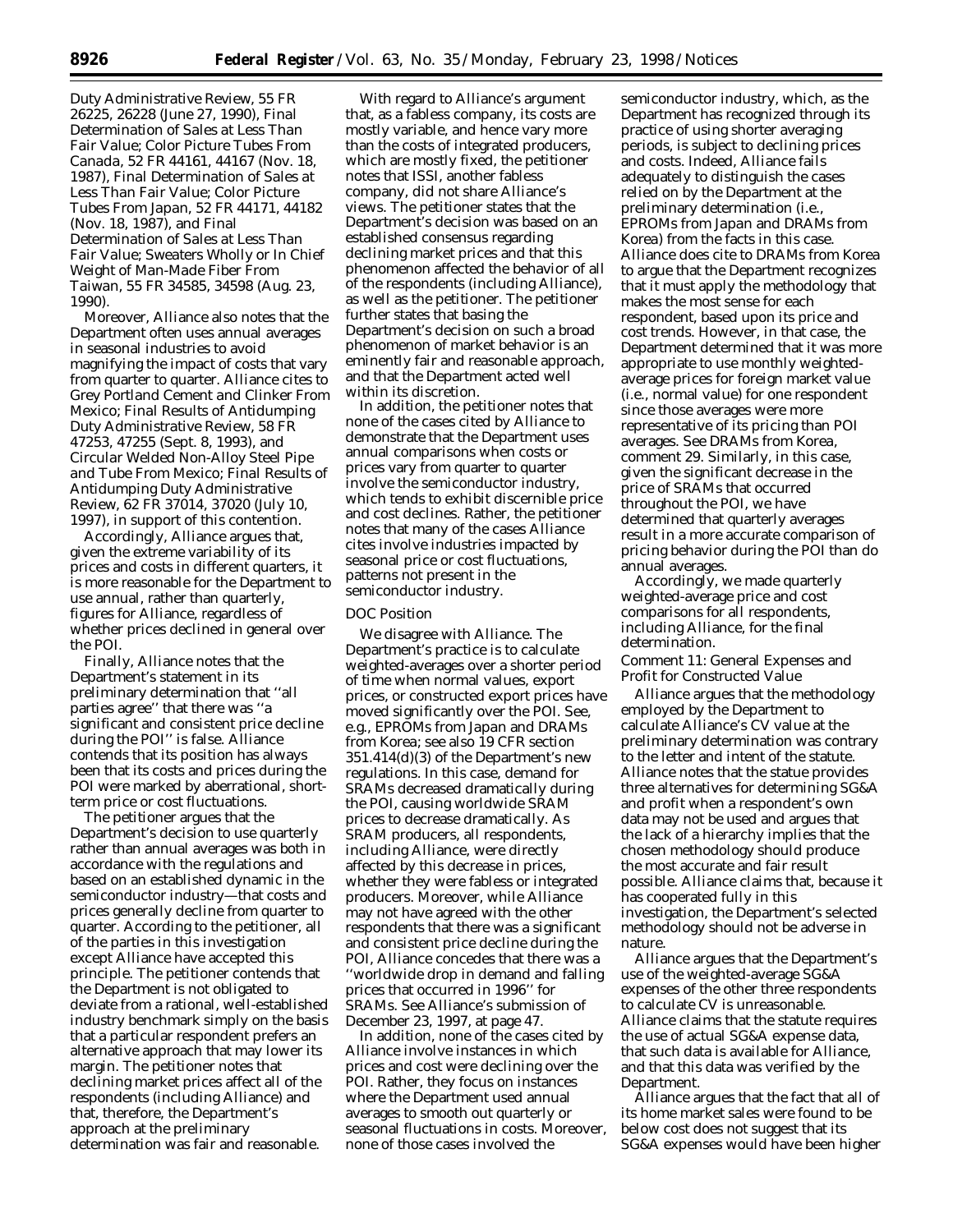had these sales been above cost. Alliance argues that its cost data was considered acceptable for purposes of the below-cost test and should also be accepted for purposes of calculating CV. Alliance claims that the costs incurred by UMC and Winbond are very different from its own SG&A expenses because they perform more steps in the SRAM production process, including wafer fabrication, and have a larger corporate bureaucracy to manage those facilities. Additionally, Alliance argues that its R&D activities are for product development alone, while UMC and Winbond have both product and process R&D activities. Alliance argues that the process R&D costs reported by other respondents are part of their cost of manufacturing and that these costs would already be included in the price paid by Alliance for wafers, since it does not have its own wafer fabrication facilities. Alliance argues that, if the Department calculates Alliance's R&D expenses using cost data from the other Taiwan respondents, it should also exclude that portion of R&D expenses incurred on behalf of wafer fabrication process developments since Alliance's costs would not include such activities.

Alliance also claims that the Department's use of the weightedaverage profit rate of the other three respondents to calculate CV is likewise unreasonable. According to Alliance, the rationale behind basing profit on the data of other respondents appears to be that the other respondents are similarly situated and that their profits reflect those which Alliance would earn in the home market if its sales were made in the ordinary course of trade. However, Alliance claims that neither the results of its relatively few sales to its developing Taiwan export market, nor the profits of Taiwan producers operating in their own home market, are indicative of Alliance's normal profit experience. Moreover, Alliance claims that the profit rate assigned by the Department includes the profits of two companies, UMC and Winbond, which have entirely different cost structures. Alliance argues that the foundry operations of UMC and Winbond involve high fixed costs, whereas Alliance's costs are largely variable. Alliance maintains that basing its profit rate on the experience of UMC and Winbond, both of which fabricate their own SRAM wafers, has the effect of double-counting profit; UMC and Winbond earn a higher profit because their costs do not include the profit markup that Alliance, a fabless producer, must pay for fabricated wafers. Finally, Alliance argues that its

costs are based on accounting under U.S. GAAP, while UMC and Winbond follow Taiwan GAAP. Accordingly, Alliance claims that the only reasonable method for determining CV profit is to use the profit of either its own SRAM product line or the overall company, for the fiscal year ending March 30, 1996. Alliance argues that both of these approaches would be consistent with the Department's methodology, contemporaneous to the POI, and reasonably specific to subject merchandise.

The petitioner argues that the Department is not required to justify the methodology selected for determining Alliance's SG&A expenses and profit as the most reasonable alternative. The petitioner claims that the statute clearly indicates a preference for the Department to base SG&A expenses and profit, if possible, on amounts normally incurred or realized on above-cost home market sales. Moreover, the petitioner maintains that the statute intends for CV profit to correspond to normal rates of profit for the respondent or industry in the comparison foreign market and that Alliance's suggested methodology fails to meet this requirement. Specifically, the petitioner notes that Alliance's overall company profits result from sales to all markets, with the United States representing Alliance's dominant market.

According to the petitioner, there is no evidence that the differences in corporate strategy identified by Alliance render the other companies' profit rates unrepresentative of Taiwan SRAM producers in the context of this case. Moreover, the petitioner claims that Alliance has not suggested any means to establish that a profit rate that includes the integrated producers' profits somehow ''double-counts'' profits. Consequently, the petitioner argues that it is proper to include all types of SRAM producers in the calculation of the weighted-average profit rate. Finally, the petitioner notes that Alliance's 1996 fiscal year data only overlaps with three months of the POI and, thus, is only marginally contemporaneous.

The petitioner argues that Alliance's arguments regarding the methodology to be used for SG&A expenses depend on the assertion that Alliance would have incurred the same level of expenses on its home market sales irrespective of whether those sales were made at prices above or below COP. The petitioner contends that such an argument flies in the face of the statutory scheme, which directs the Department to use SG&A expenses for sales made in the ordinary course of trade. Moreover, the petitioner claims that Alliance's argument is

flawed because it allocates its reported home market indirect selling expenses among semiconductor products on the basis of sales revenue. The petitioner notes that, if Alliance's home market sales had been made at significantly higher prices, then the allocated selling expenses would have been proportionately increased.

### *DOC Position*

We disagree with Alliance, in part. Pursuant to section 773(e)(2)(A) of the Act, the Department will calculate SG&A expenses and profit based on the actual amounts incurred and realized by the company in connection with the production and sale of the foreign like product, in the ordinary course of trade, for consumption in the home market. Where a respondent's own SG&A expense and profit data are not available, section 773(e)(2)(B) of the Act provides the Department with three alternatives for calculating CV. In the instant case, Alliance's own SG&A expense and profit data may not be used because all of its home market sales failed the cost test, and hence, pursuant to section 771(15) of the Act, are not sales in the ordinary course of trade.

For purposes of the preliminary determination, we calculated Alliance's CV using the alternative methodology described in section 773(e)(2)(B)(ii) of the Act. This approach involved basing SG&A expenses and profit on the weighted-average data of the other three respondents. Because R&D expenses are included in general expenses, we also based R&D expenses on the same methodology used to determine SG&A expenses.

For our final determination, we have considered several alternatives which are available for calculating Alliance's CV under section 773(e)(2)(B) of the Act, including the methodology used for the preliminary determination and the alternatives proposed by Alliance. The SAA at 840 (170) indicates that the Act does not establish a hierarchy or preference among the alternatives under section  $773(e)(2)(B)$  of the Act and that the selection of an alternative will be made on a case-by-case basis. The methodology which we used for the preliminary determination is one of the three alternatives provided for in the Act and provides a reasonable basis on which to base SG&A expenses and profit for Alliance's CV.

As discussed below, Alliance's proposed alternatives have significant flaws that make them less desirable choices for use as Alliance's SG&A expenses and profit. The method we used in the preliminary determination provides a reasonable methodology on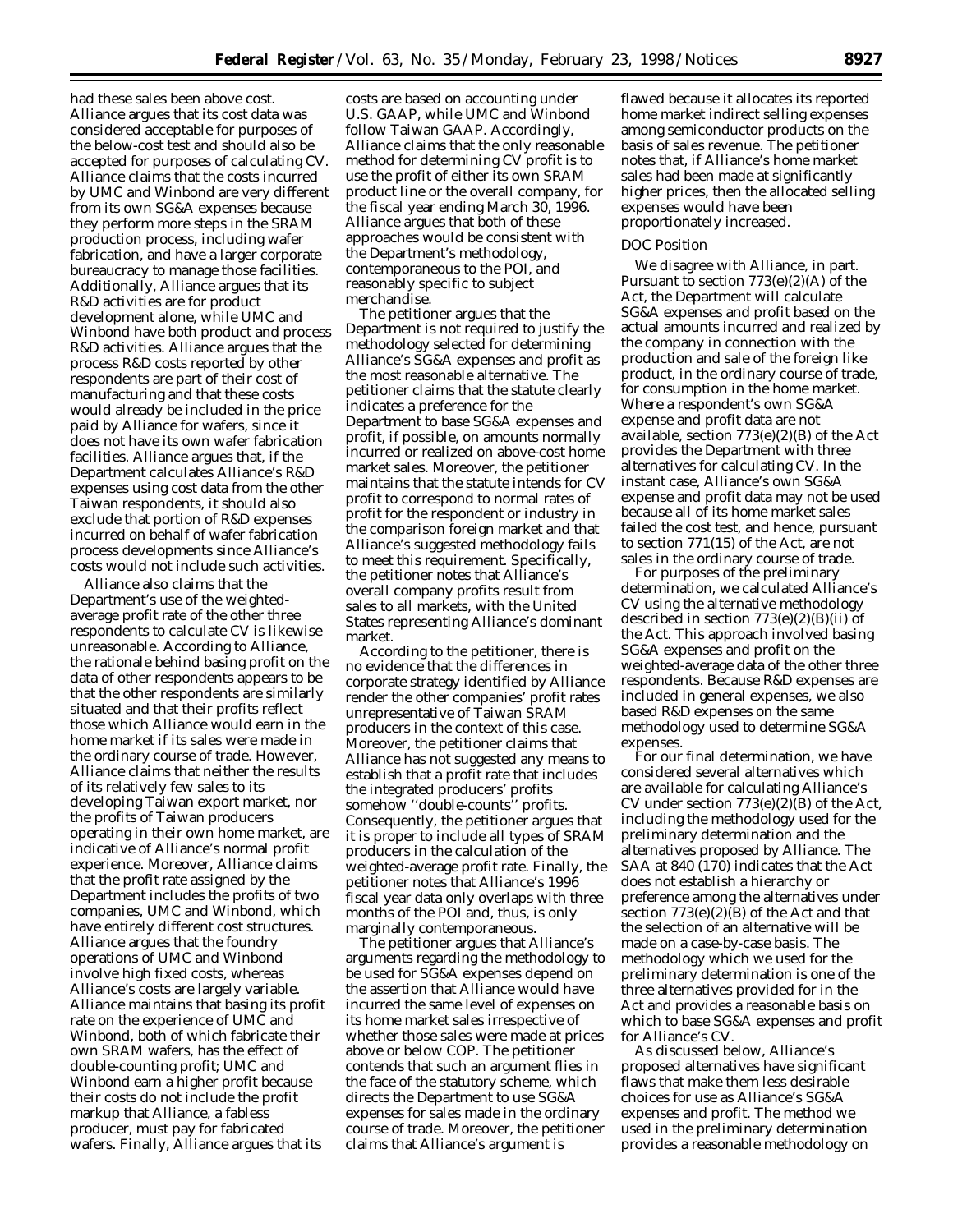which to base Alliance's SG&A expenses and profit. Accordingly, we have used this approach for calculating Alliance's CV for the final determination because it reflects the experience of the other Taiwanese SRAM producers. Although we recognize that there may be differences in organizational structure and strategy among the respondents, the differences identified by Alliance do not preclude us from choosing one of the alternatives provided for in the Act.

We believe that the methodologies offered by Alliance for calculating profit have significant flaws. First, with respect to Alliance's suggestion that the Department use Alliance's own SRAM product line data for the fiscal year ended March 31, 1996, we verified cost and price information for the three months of this period, January through March 1996, that fell within the POI and found significant quantities of belowcost sales. Based on these findings, we have no reason to believe that the amounts reported by Alliance as SRAM profits for the March 31, 1996, fiscal year would provide a reasonable measure of profit due to the fact that the figure includes a number of sales known to be outside the ordinary course of trade, as well as significant potential for other such sales during the first nine months of the fiscal year. Moreover, data is available for the profit calculation that is more contemporaneous than the respondent's proposed period. Second, with respect to Alliance's suggestion that we base profit on its overall operations for the fiscal year ended March 31, 1996, this data includes sales to markets other than the home market. In addition, this data includes sales of products which are outside the general category of SRAMs. Again, we have data that is more contemporaneous than the data offered under this proposal.

We disagree with Alliance's assertion that the Department should use its SG&A expenses for the calculation of CV. The Act directs the Department to use an alternative methodology for these expenses when a respondent's actual data are not available. As stated above, Alliance did not make any home market SRAM sales in the ordinary course of trade and therefore its actual data may not be used.

With respect to Alliance's argument regarding our treatment of process R&D expenses, we believe that including these expenses in the weighted-average SG&A rate calculated for our final determination would double count the actual amount of the expense. Process R&D costs would normally be accounted for as part of the cost of the wafer which

Alliance purchases from its supplier. Thus, for our final determination, we have excluded process R&D expenses from Alliance's SG&A expenses.

## B. ISSI

*Comment 12:* Commission Expenses

According to the petitioner, the Department discovered at verification that ISSI failed to report commission expenses on sales to its U.S. distributor customers. The petitioner maintains that the Department should base the amount of the commissions for these customers on facts available because the information presented at verification was not a minor correction. As facts available, the petitioner argues that the Department should use the highest commission rate paid on sales to any other customer.

ISSI contends that its failure to report distributor commissions was a ministerial error of small magnitude. Specifically, ISSI asserts that these commissions: 1) represent only a fraction of the total commissions paid; 2) are recorded in a different manner in its accounting system; and 3) were thoroughly verified by the Department. Moreover, ISSI argues that it is a cooperative respondent that has done nothing in this investigation that would justify adverse inferences. As such, ISSI contends that the Department should use the commission expense data on the record for purposes of the final determination.

#### *DOC Position*

We agree with ISSI. We find that ISSI's failure to report commissions on sales to distributor customers was the result of an inadvertent error which was minor in nature. Because it is the Department's practice to accept such minor corrections arising from verification, we have used ISSI's verified commission rate for purposes of the final determination. *See, e.g., Rebar from Turkey* and *Notice of Final Determination of Sales at Less Than Fair Value: Bicycles From the People's Republic of China,* 61 FR 19026, 19044 (April 30, 1996) *(Bicycles from the PRC)*. *Comment 13:* Date of Payment

The Department noted at verification that ISSI had not received full or partial payment for a small number of U.S. sales. According to ISSI, the Department should assign these sales the average payment period for ISSI's other U.S. sales, rather than using the date of the final determination. Alternatively, ISSI asserts that the Department should calculate a weighted-average payment date for each sale where partial payment was received, using both the date of the

partial payment and the date of verification. ISSI argues that to use the date of the final determination would be inappropriate because to do so would be to make the adverse assumption that its outstanding receivables have not been collected.

The petitioner asserts that the Department's standard practice in situations involving unpaid sales is to calculate the credit period using the date of the final determination as a proxy for the actual date of payment. *See Final Determination of Sales at Less Than Fair Value: Stainless Steel Wire Rods From France,* 58 FR 68865 (Dec. 29, 1993). According to the petitioner, the Department should follow its standard practice in this case because ISSI has provided no compelling reason to depart from it. Specifically, the petitioner notes that ISSI has provided no reason to assume that the payments in question will be received prior to the final determination. Indeed, the petitioner maintains, it is equally likely that payment will be received after this date. Moreover, the petitioner asserts that, given the long time since the end of the POI, it is unclear that using the date of the final determination represents an adverse inference.

Regarding ISSI's suggestion that the Department use an average payment period, the petitioner asserts that this method would be no more accurate. The petitioner notes that the sales in question have unusually long payment periods which would be excluded entirely from the calculation of the average.

# *DOC Position*

The Department's recent practice regarding this issue has been to use the last day of verification as the date of payment for all unpaid sales. *See Brass Sheet and Strip from Sweden; Final Results of Antidumping Administrative Review* 60 FR 3617, 3620 (Jan. 18, 1995). Accordingly, we have used the last day of ISSI's U.S. verification as the date of payment for all unpaid transactions or portions thereof.

# *Comment 14:* Non-operating expenses

The petitioner argues that the Department should include nonoperating expenses incurred by ISSI-Taiwan in the calculation of ISSI's G&A expense. The petitioner argues that failure to include these expenses in ISSI's total G&A expenses conflicts with the Department's established practice concerning the classification of such expenses and results in a distortion of the reported cost of production for ISSI.

ISSI does not dispute that the Department should capture the loss on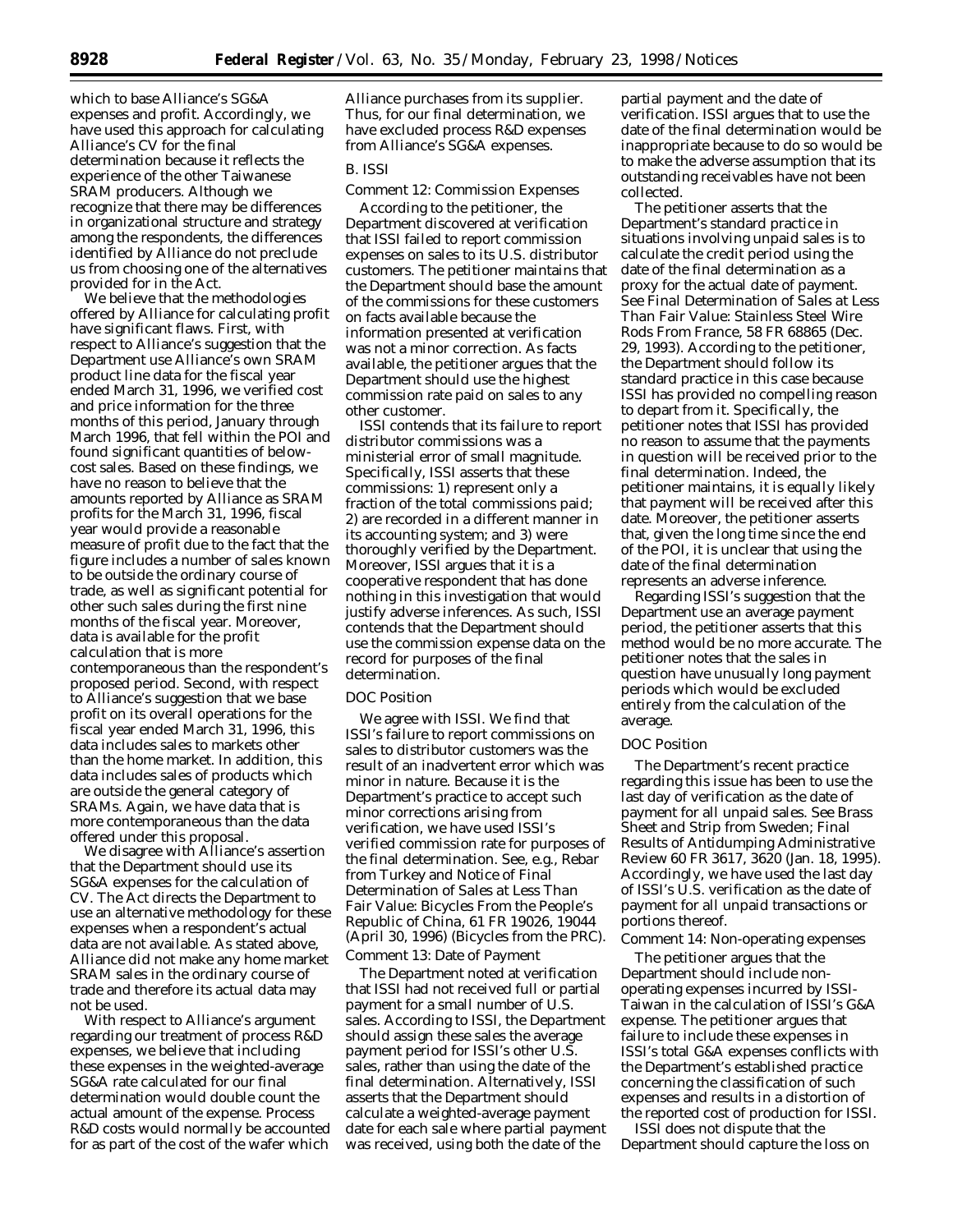disposal of property, plant and equipment and physical inventory loss, but argues that the cost should be included as part of financial expense. ISSI stated that the expenses were classified with other non-operating expenses in its audited records. Therefore, ISSI contends that the Department should follow its normal practice of adhering to a firm's recording of costs in its financial statements, in accordance with the GAAP of its home country, when such principles are not distortive.

### *DOC Position*

We agree with the petitioner that these expenses should be included in the calculation of ISSI's total G&A expenses. We disagree with the respondent that these expenses should be classified as financial expenses because disposal of property, plant, and equipment and physical inventory losses relate to the general activities of the company and not to financing activities. *See Notice of Final Determination of Sales at Less Than Fair Value: Small Diameter Circular Seamless Carbon and Alloy Steel, Standard Line and Pressure Pipe From Italy*, 60 FR 31981, 31989 (June 19, 1995). Inclusion of these expenses in financing expense would not reasonably reflect the costs associated with the production of the merchandise. Accordingly, we have adjusted the G&A expense ratio to include these items. *Comment 15:* Double-Counting of Marine Insurance Expenses

According to ISSI, the Department discovered during verification that ISSI reported marine insurance expenses both as part of G&A and as a separate movement expense in its U.S. sales listing. ISSI asserts that the Department should reduce G&A by the amount of these expenses in order to avoid doublecounting.

The petitioner disagrees, stating that the burden is on the respondent to submit accurate information. According to the petitioner, the discovery of this error at verification indicates that ISSI's response may contain additional errors which were not discovered due to the limited time available at verification. Consequently, the petitioner asserts that the Department should make no adjustment to G&A for purposes of the final determination because it is unable to adjust for the undetected inaccuracies in ISSI's response.

## *DOC Position*

The Department conducted thorough verifications of ISSI's sales and cost data. Based on these verifications, we

have deemed the respondent's data to be reliable for use in the final determination. We do not believe that these data contain material inaccuracies, as the petitioner suggests.

Because it is the Department's practice to correct minor errors found during the course of verification *(see, e.g., Rebar From Turkey* and *Bicycles From the PRC)*, we have made the appropriate correction to ISSI's G&A expenses for purposes of the final determination.

*Comment 16:* Offset to R&D Expenses

ISSI argues that the Department should include an offset for R&D revenue in its calculation of ISSI's R&D expense.

#### *DOC Position*

We agree with ISSI that the R&D revenue should be included as an offset in the R&D expense ratio calculation, because the corresponding costs are included in ISSI's R&D expense. Consequently, we have granted this offset for purposes of the final determination.

## C. UMC

*Comment 17:* Calculation of the CV Profit Rate

UMC argues that the Department erred in its choice of methodology for the computation of profit in calculating CV. UMC explains that the Department computed UMC's CV profit by first calculating a profit percentage for each home market transaction in the ordinary course of trade, then weight-averaging the percentages by quantity to determine the overall CV profit rate. UMC argues that this methodology was a departure from the Department's normal practice of calculating a CV profit rate based on the total revenue and total cost of home market sales transacted in the ordinary course of trade. In support of its position, UMC cites to *Certain Stainless Steel Wire Rods from France: Final Results of Antidumping Duty Administrative Review*, 62 Fed. Reg. 7206, 7209–7210 (Feb. 18, 1997) *(SSWR from France)* and *Certain Hot-Rolled Lead and Bismuth Carbon Steel Products from the United Kingdom: Final Results of Antidumping Duty Administrative Review*, 61 Fed. Reg. 56514, 56514 (Nov. 1, 1996) (Lead and Bismuth from the U.K.). UMC contends that in *Lead and Bismuth from the U.K.* the Department recognized that weight-averaging individual profit percentages by quantity introduces serious distortions into the calculation of CV profit.

The petitioner argues that the methodology used at the preliminary determination does not produce a serious distortion of the CV profit in this case. The petitioner contends that use of this methodology is appropriate, because a small number of expensive-toproduce, low profit sales of higherdensity SRAMs will not artificially pull down the overall profit rate that applies to the large majority of sales. Thus, the petitioner argues that this methodology more realistically calculates a per-unit profit rate that is applied to all CV sales comparisons.

## *DOC Position*

We agree with UMC. It is the Department's normal practice to divide total home market profits by total home market costs when calculating the profit ratio. As noted in *SSWR from France* and *Lead and Bismuth from the U.K.*, the methodology employed by the Department in the preliminary determination has the effect of distorting the respondent's CV profit rate. Accordingly, for the final determination, we calculated profit based on total home market profits and total home market costs for sales made in the ordinary course of trade.

Moreover, because CV profit was calculated in the same fashion for ISSI at the preliminary determination, we have also made the corresponding change to ISSI's calculations. *Comment 18:* Substantial Quantities Test

UMC argues that the Department made an error in performing the substantial quantities portion of the sales below cost test. UMC maintains that, in a case where quarterly costs are used, sales can only be disregarded if: (1) the sale price is below the quarterly average cost; (2) the sale price is below the annual average cost; and (3) the quantity of such sales meets the substantial quantities threshold of 20 percent on a product-specific basis. UMC alleges that the Department failed to correctly apply the third part of this test. Specifically, UMC states that the Department conducted the substantial quantities test only on an annual average cost basis when in fact it should have conducted the test on an annual average cost *and* quarterly average cost basis.

According to the petitioner, UMC's assertion that the Department is required, under section 773(b)(1) of the Act, to examine the volume of sales against the 20 percent threshold on the basis of the volume of sales made in each quarter is without merit. The petitioner states that section  $773(b)(2)(C)(i)$  of the Act provides that the substantial quantities test is satisfied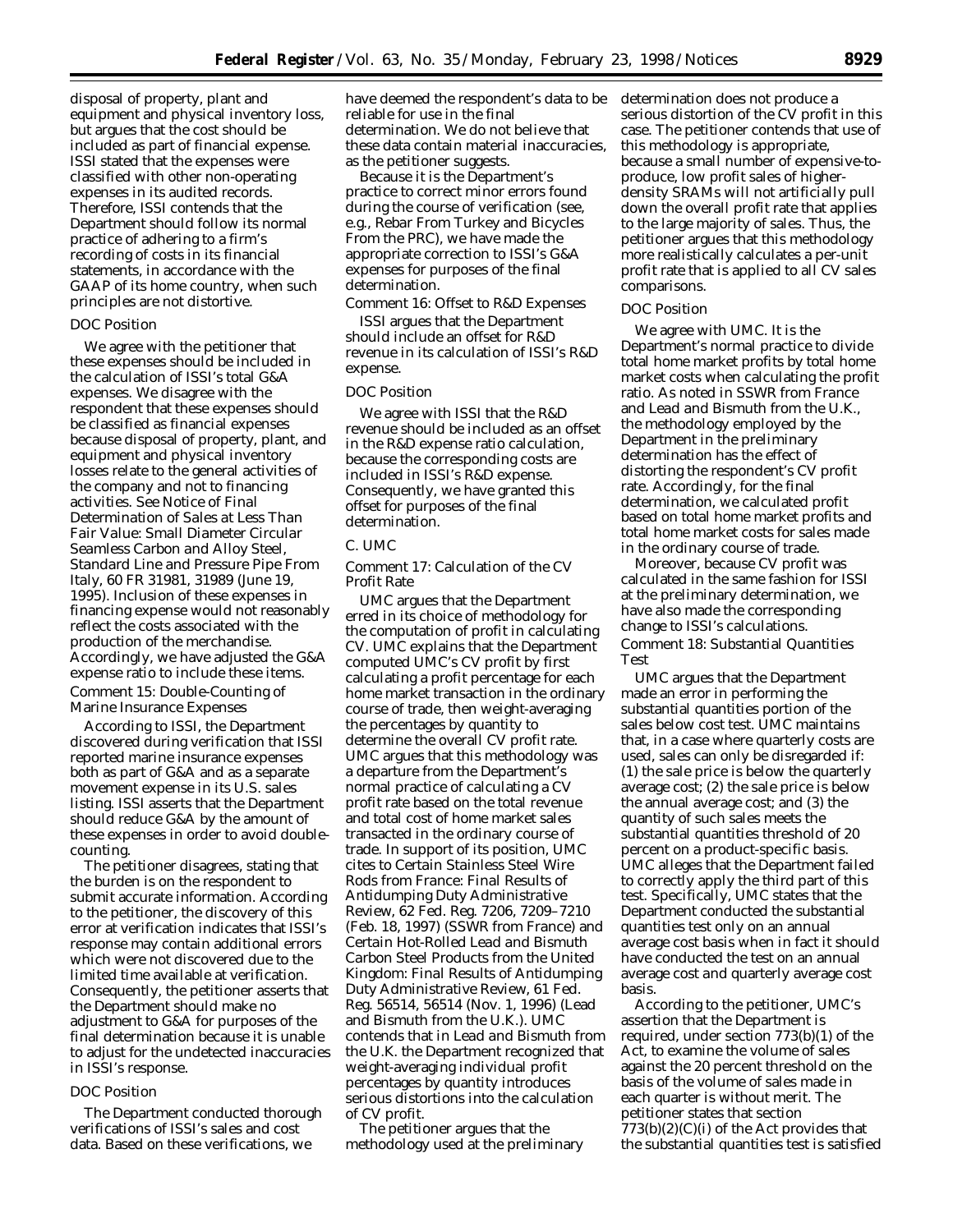if the volume of such sales represents 20 percent or more of the volume of sales under consideration for the determination of normal value. The petitioner notes that section 773(b)(2)(B) of the Act provides that the term ''extended period of time'' means a period that is normally one year, but not less than six months. Thus, argues the petitioner, the Department correctly determined that a given product was below cost in substantial quantities if the volume of below cost sales was at least 20 percent of the volume during the twelve-month POI.

## *DOC Position*

We agree with the petitioner. Section 773(b) of the Act states that the Department will disregard sales made at less than the cost of production if such sales were made within an extended period of time in substantial quantities (*see* section 773(b)(1)(A)). The Act defines ''extended period of time'' as normally one year but not less than six months (*see* section 773(b)(2)(B) of the Act). Because the Act states that ''an extended period of time'' can not be less than six months, we cannot follow UMC's recommendation and perform the substantial quantities test on a quarterly basis.

Accordingly, we have made no changes to the substantial quantities test for purposes of the final determination. *Comment 19:* Startup Adjustment

UMC claims that the Department should continue the approach taken in its preliminary determination in accepting its claimed startup adjustment, because it has met the threshold criteria. According to UMC, the technical factors limiting production at its affiliate's new facility included process qualification to qualify both new equipment technology and new process technology. Additionally, UMC notes that the startup period involved the qualification of individual products and the fine tuning of new equipment to allow it to work efficiently with the existing equipment.

UMC claims that a company will not meet its practicable level of operations until the fab has achieved the level of ''cleanness'' to operate properly (which requires a certain amount of time) and it also has achieved a critical mass of product qualifications. UMC argues that the initial product qualification phase, which involves test runs and evaluations to build a stable of products that the new fab is qualified to produce, is a significant technical factor which impedes production during the startup phase.

Although UMC's claimed startup adjustment reflects a startup period that does not include the entire year, UMC argues that the new fab was actually in a startup phase at least through the end of 1996. UMC bases its claim on the quantity of wafer starts and wafers out in relation to the quantity of wafers processed in May 1997 and at the time of the cost verification. UMC notes that low product yields are one of a number of factors that the Department can consider as evidence of the extent to which technical factors affect production levels. UMC also argues that, although the same number of production processes were available for sale to customers in December 1996 as were in place in June of that year, the number available at September 1997 demonstrates that the company was still in startup mode at the end of 1996 and that the startup adjustment claimed is conservative.

The petitioner asserts that UMC's request for a startup adjustment should be denied since UMC failed to demonstrate that its production levels were limited by technical factors. The petitioner acknowledges that the product qualification process contributed to UMC's low production levels, but claims that the qualification process does not represent a ''technical difficulty.'' The petitioner argues that the statute directs the Department to ''consider factors unrelated to startup operations that might affect the volume of production processed, such as demand, seasonality, or business cycles'' in determining whether commercial production levels have been achieved. *See* section 773(f)(1)(C)(ii) of the Act. The petitioner claims that customer demand was the only factor that may have limited production volumes and points out that demand is not a technical factor. The petitioner notes that the SAA at 836 (166) states that ''to determine when a company reaches commercial production levels, Commerce will consider first the actual production experience of the merchandise in question. Production levels will be measured based on units processed.'' The petitioner claims that yields improve continually throughout a product's life cycle beyond the point at which commercial production can be said to have begun and thus yields are irrelevant to the startup analysis. Finally, the petitioner argues that, even if technical factors did limit production to some extent, commercial production at the new facility began sooner than claimed by UMC.

## *DOC Position*

We have accepted UMC's claimed startup adjustment. UMC produced subject merchandise during the POI

using SRAM wafers obtained from its affiliate's new facility and provided the Department with a number of technical factors that limited the new facility's production levels, including the development of process parameters, cleaning of the fabrication facility, and installation, adjustment, calibration, and testing of new equipment. These technical factors appear to have restricted production of SRAM wafers through the startup period, after which time the new facility achieved commercial production levels that are characteristic of the producer. Although UMC claims that product qualification represents another technical factor that limited production levels during the startup period, we agree with the petitioner that this process is a normal part of operations that is often performed for new products the company plans to produce. Moreover, it does not appear that product qualification, which involved UMC's producing small quantities of products for customer approval while bringing the new facility up to normal levels of production, represents a technical difficulty that resulted in the underutilization of the facility.

While we agree with UMC that production yields may indicate the existence of technical factors that limited production output, the SAA at 836 (166) directs us to examine the units processed in determining the claimed startup period. Accordingly, our determination of the startup period was based, in large part, on a review of the wafer starts at the new facility during the POI, which represents the best measure of the facility's ability to produce at commercial production levels. We concluded that the number of wafer starts during the startup period did not meet commercial production levels that are characteristic of the producer. Consequently, we determined that the claimed startup period did, in fact, end when commercial production reached a level that was characteristic of UMC's non-startup experience.

While the petitioner argues that an absence of customer demand may have contributed to the low production levels during the claimed startup period, evidence on the record suggests that the demand for the type of SRAM wafers produced at the new facility was as high during the claimed startup period as it was during the remainder of the POI. Moreover, even if demand had been greater during the claimed startup period, there is no evidence that UMC could have more quickly achieved production levels at the new facility that are characteristic of the producer, merchandise, or industry.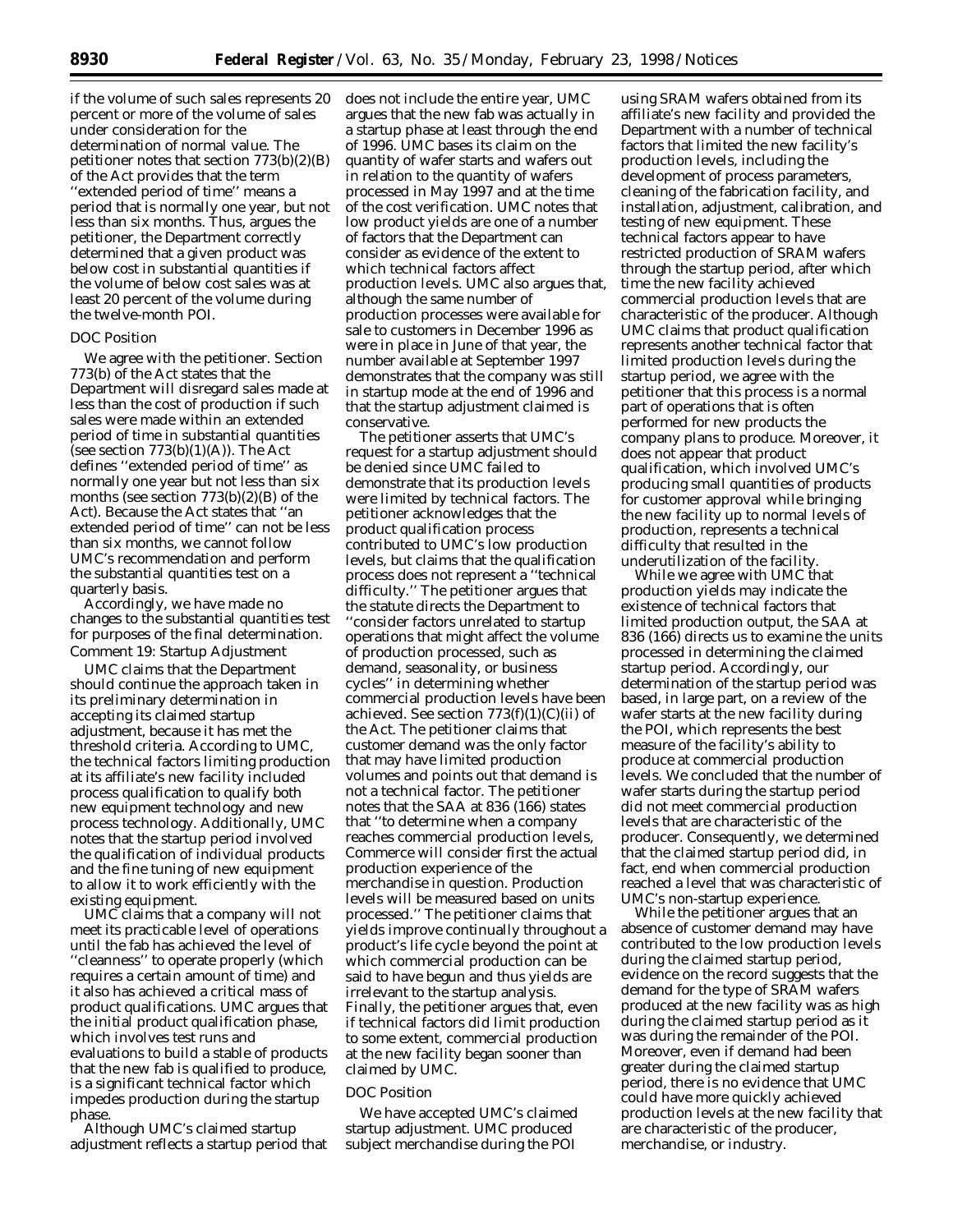# *Comment 20:* Calculation of Credit Expense

UMC argues that the Department incorrectly computed UMC's imputed credit expense adjustment using a 365 day year. In its response, UMC reported its imputed credit expense based on a 360 day year. UMC alleges that the Department's computation of UMC's imputed credit expense based on a 365 day year was inconsistent with section  $773(f)(1)(A)$  of the Act and the Department's longstanding practice as outlined in the *Import Administration Antidumping Manual* ((1994) Chapter 8, p. 36).

## *DOC Position*

We disagree with UMC. Section  $773(f)(1)(A)$  of the Act directs the Department to calculate costs based on the records of the exporter or producer of the merchandise. The expense in question, however, is an imputed expense which is not kept by UMC in its records. Thus, we note that UMC does not record imputed credit expense in its accounting system based on a 360 day year. The Department is not required to compute this expense based on 360 days, instead of the standard 365, merely because UMC chose to report it in that manner in its submissions.

In addition, we note that UMC itself was inconsistent in its credit calculations, in that it calculated its accounts receivable turnover rate using a 365 day year. Accordingly, for the final determination, we have continued to calculate UMC's imputed credit expense using a 365 day year. *Comment 21:* Ministerial Errors Acknowledged by the Department

UMC notes that in its memorandum of October 20, 1997, the Department acknowledged that it made several ministerial errors in the calculations performed at the preliminary determination for UMC. UMC requests that the Department correct these ministerial errors in its final determination.

### *DOC Position*

We agree. We have made the appropriate corrections for purposes of the final determination.

### D. Winbond

*Comment 22:* Treatment of Winbond's EP sales

Winbond argues that its EP transactions were outside the ordinary course of trade and should be disregarded for purposes of the final determination. Winbond cites to *Final Determination of Sales at Less Than*

*Fair Value: Coated Groundwood Paper from France*, 56 FR 56380 (Nov. 4, 1991) (*Coated Groundwood Paper*) and *Colombian Roses* at 7004 as instances where the Department disregarded U.S. sales when the volume of such sales was insignificant or when the sales were atypical and not part of the respondent's ordinary business practice. Including such sales, according to Winbond, has the potential to undermine the fairness of the dumping comparisons.

According to the petitioner, the term ''outside the ordinary course of trade'' applies only to home market sales, and, nonetheless, Winbond has not demonstrated that its EP sales are outside the ordinary course of trade. The petitioner asserts that, although it is true that the Department may disregard certain U.S. sales if the volume of such sales is insignificant, Winbond has not demonstrated that these particular sales were low volume sales. Furthermore, the petitioner maintains that Winbond has not established, as required in *Colombian Roses*, that the inclusion of these sales would undermine the fairness of the comparison. The petitioner states that the Department should use its discretionary authority and retain Winbond's EP sales.

### *DOC Position*

We agree with the petitioner. Although the ordinary course of trade provision does not apply to U.S. transactions, the Department does have the discretion to exclude U.S. sales from its analysis. *See, e.g., Coated Groundwood Paper* and *Colombian Roses*. However, there is no requirement in either the Act or the regulations that we do so merely because there are small quantities of a particular type of sale. In this case, Winbond has no provided compelling reason to disregard its EP sales. Accordingly, we have used them for purposes of the final determination. *Comment 23:* Reliance on Winbond's Cost Data

According to the petitioner, the cost verification report raises substantial questions regarding the overall reliability of Winbond's cost response. Specifically, the petitioner argues that: (1) Winbond failed to provide the reconciliation between its reported total cost of manufacturing and the costs in its cost accounting system, as requested in the cost verification outline; and (2) Winbond first revealed at the cost verification that, contrary to the explicit questionnaire instructions, not only had it reported sales quantities rather than production quantities, but it also was unable to provide the requested production quantity data at verification.

The petitioner argues that, due to these limitations, the Department should consider using partial facts available in calculating Winbond's COP and CV.

Winbond argues that it was cooperative and that the Department successfully verified the overall reliability of its submitted sales and cost data, including the requested reconciliations. Winbond argues that it successfully reconciled its total reported COM to its total costs in its accounting system and that the importance of certain reconciling amounts has been over-emphasized. Winbond maintains that it was entirely appropriate to report sales quantities rather than production quantities, because, if it had used the finished goods input quantity, it would have overstated production volumes and distorted costs.

## *DOC Position*

We agree with the petitioner, in part. We agree that the unsubstantiated reconciling item found at verification should be included in the cost for that quarter and we have done so. Not only did we request in the verification agenda that Winbond reconcile the total costs in its cost accounting system to total COM reported on its cost tapes, but we also requested numerous times during the verification process that Winbond reconcile its costs. We compared the submitted costs to the costs recorded in Winbond's normal books and records and found the difference noted above. Although Winbond attempted to explain this difference, it was unable to provide requested documentation (*e.g.*, invoices) to support its assertion.

However, we disagree with the petitioner that the sales quantities reported in the COP and CV data warrant an adjustment to Winbond's reported per-unit COPs and CVs. Because the variances Winbond applied to its standard costs were correctly calculated using production quantities, Winbond's per-unit COPs and CVs were not affected by the incorrect quantities. Consequently, we have not adjusted COP or CV to account for the quantity difference. For further discussion, see the memorandum to Louis Apple from the Team, dated February 13, 1998. *Comment 24:* Winbond's Difmer Adjustment

Winbond argues that the Department should accept its submitted difmer data without adjustment, because these difmer data were appropriate and classified in accordance with its cost accounting system. Winbond argues that, contrary to statements in the Department's cost verification report, it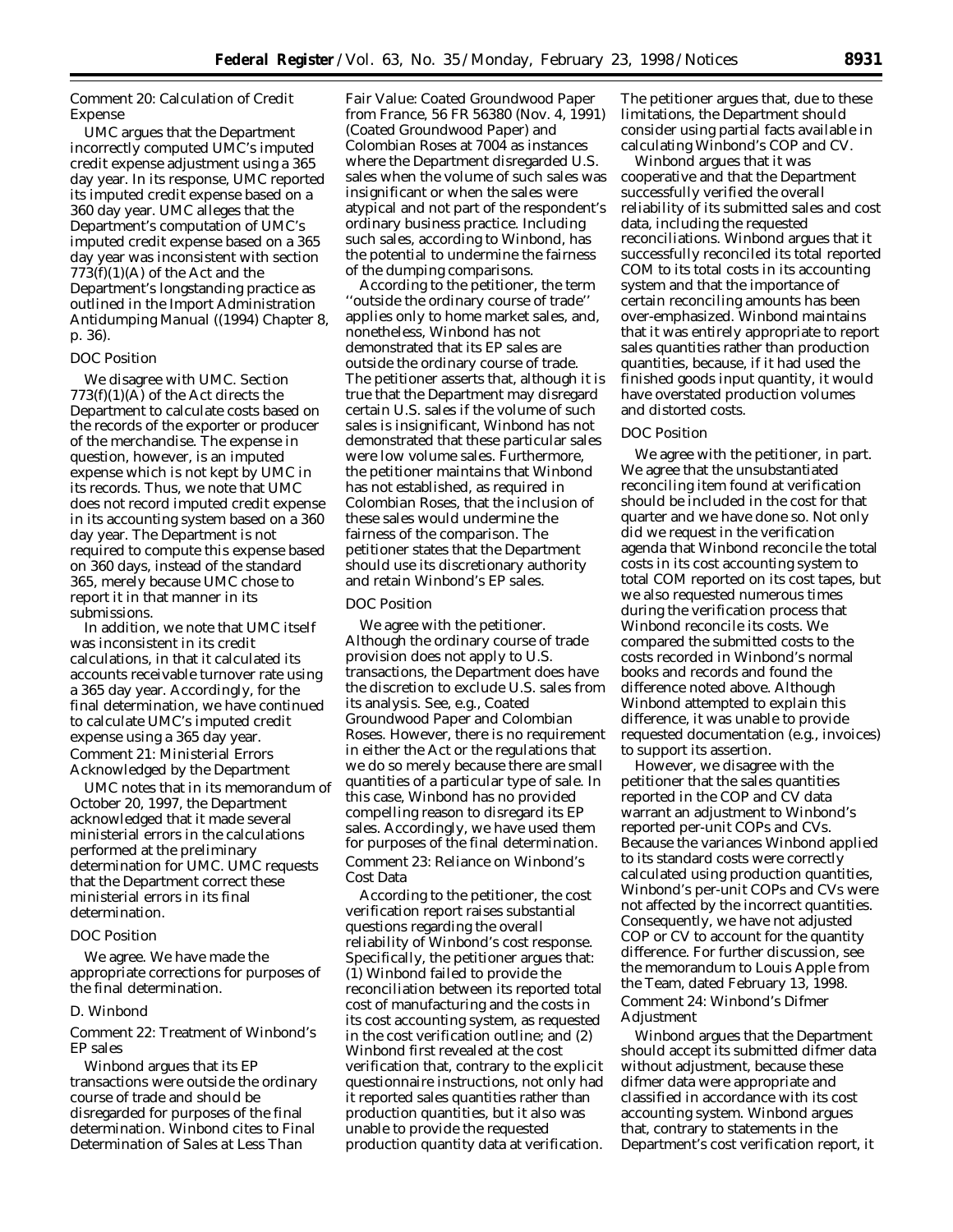could only report its fixed costs based on uniform budgeted ratios and that such ratios were the most valid and manageable approach for segregating cost elements. Winbond argues that its methodology separates the cost elements and does not significantly alter the amount of the difmer adjustment. Moreover, Winbond states that the vast majority of its U.S. sales had identical matches in the home market, making the distinction between variable and fixed costs less important than in cases involving more comparisons with similar merchandise.

## *DOC Position*

We disagree. Although Winbond's accounting system classifies all costs other than direct materials and labor as fixed costs, at verification we were able to calculate the depreciation expense for specific products from Winbond's standard cost sheets. A comparison of the depreciation expense calculated at verification to those reported by Winbond shows that the reported depreciation amounts, and therefore the difmer data, were not accurate.

Because the reported difmer data cannot be relied upon, we have based the margin for all U.S. sales without an identical home market match on adverse facts available. As adverse facts available, we have selected the highest non-aberrant margin from the price-toprice or price-to-CV comparisons which were performed for Winbond. In selecting this margin, we sought a margin that is sufficiently adverse so as to effectuate the statutory purposes of the adverse facts available rule to induce respondents to provide the Department with complete and accurate information in a timely manner. We also sought a margin that is indicative of Winbond's customary selling practices and is rationally related to the transactions to which the adverse facts available are being applied. To that end, we selected a margin for sales of a product that involved a substantial commercial quantity and fell within the mainstream of Winbond's transactions based on quantity. Finally, we found nothing on the record to indicate that the sales of the product we selected were not transacted in a normal manner. *Comment 25:* Use of Annual Profit for CV

Winbond claims that the Department should have used quarterly, rather than annual, profit in calculating CV. Winbond asserts that using annual profit creates the same distortions that the Department tried to avoid by using quarterly price and cost comparisons. Winbond cites to page 843 of the SAA

which indicates that, when CV is used for normal value and ''costs are rapidly changing, it may be appropriate to use shorter periods, such as quarters or months, which may allow a more appropriate association of costs with sales prices.'' Winbond claims that the Department's use of annual profit in conjunction with quarterly cost and sales data overstates profit significantly in the down-market periods.

The petitioner argues that an annual profit rate is appropriate because it reflects not only the quarterly cost of manufacture but also those annual, often non-recurring costs such as G&A, interest and selling expenses, which must be calculated on an annual basis to ensure that all such costs are captured in the COP. The petitioner notes that neither the statute nor the SAA specifies the period over which profit should be calculated.

Moreover, the petitioner asserts that the use of quarterly averages to capture the lower profits in quarters where more sales are made below cost, as suggested by Winbond, could lead to the use of a zero profit rate if all of the respondent's sales in a given quarter were below cost. This approach, according to the petitioner, is contrary to the clear statutory intent that the Department include a positive profit figure for CV.

## *DOC Position*

We agree with the petitioner. The Department applies the average profit rate for the POI or period of review (POR) even when the cost calculation period is less than a year. *See, e.g., 1994–1995 DRAMs Review, Certain Fresh Cut Flowers From Colombia; Final Results and Partial Rescission of Antidumping Duty Administrative Review,* 62 FR 53287, 53295 (Oct. 14, 1997) and *Silicon Metal from Brazil; Final Results of Antidumping Duty Administration Review,* 61 FR 46763, 46774 (Sept. 5, 1996).

We disagree with Winbond that the use of annual profit distorts the analysis. First, a difference between the quarterly profits and the annual average profit does not automatically mean that a distortion exists. In fact, there is no evidence on the record that indicates such a distortion. Second, profit remains a function of the relationship between price and cost, regardless of whether there is a downward trend of prices or a stable period of prices and costs. The parties commented on matching sales on a quarterly basis (*see* the ''Time Period for Cost and Price Comparisons'' section of this notice, above). In their comments, the parties indicated that both prices and costs generally decreased during the POI. The

profit figures used by the Department measure the weighted-average amount by which prices exceeded costs. Third, the use of annual profit mitigates fluctuations in profits and, therefore, represents a truer picture of profit.

Furthermore, we disagree that the SAA at page 843 (173) provides any guidance. The SAA indicates that ''shorter periods may allow for a more appropriate association of *costs* with sales prices,'' but is silent as to the profit to be added to those costs.

*Comment 26:* Unrecoverable Fire Loss Expenses

Winbond argues that the Department distorted its G&A expenses by including expenses associated with a fire at an incomplete facility which is now being reconstructed to produce DRAMs. Winbond argues that it recorded the unrecovered portion of the fire loss as a non-operating expense; that the facility was not operational; and that, therefore, the costs associated with the fire are not relevant to the COP and CV of subject merchandise. Winbond asserts that, even if the Department were to conclude that the fire loss was related to 1996 SRAM production, the costs should be excluded from G&A because they were extraordinary.

The petitioner argues that the Department correctly included Winbond's unrecovered portion of the fire loss in Winbond's cost of production. The petitioner argues that Winbond's assertion that the facility was not being constructed to produce the subject merchandise is contrary to strong evidence on the record. The petitioner cites two published articles which state that the facility was constructed for the production of SRAMs. The petitioner argues that the unrecoverable fire loss was appropriately included in G&A because, under Winbond's own standard accounting practice, the uncompensated fire loss was recorded as a current cost. The petitioner argues further that the Department has included in COP and CV losses which were not reimbursed by insurance. *See Final Determination of Sales at Less Than Fair Value: Fresh and Chilled Atlantic Salmon from Norway,* 56 FR 7661, 7670 (Hofa Comment 5) (Feb. 15, 1991) (*Salmon from Norway*).

# *DOC Position*

We agree with the petitioner. The uncompensated fire loss should be included in Winbond's G&A expense for this period because the expense incurred (*i.e.,* the capital) relates to the company as a whole. The fact that